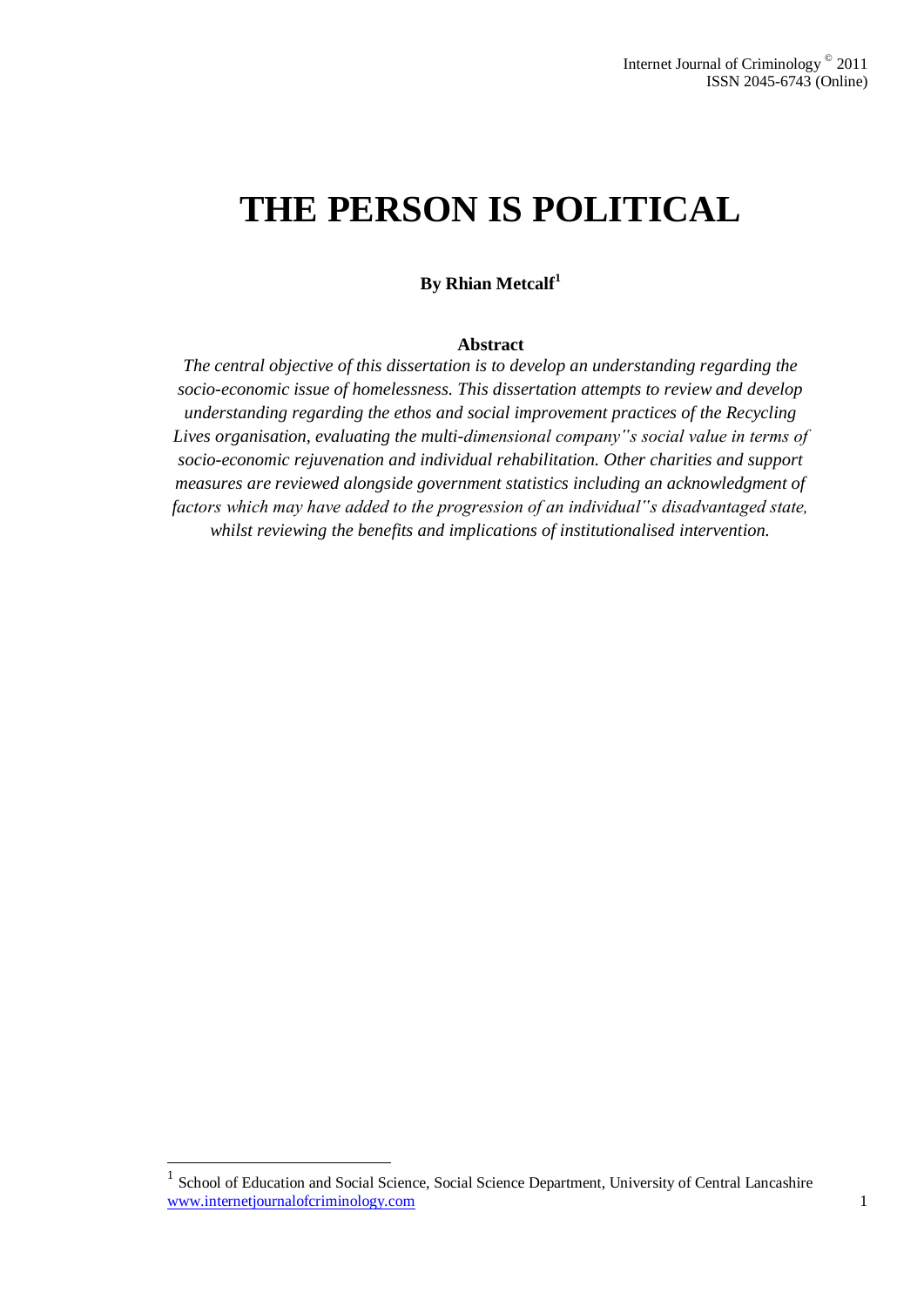# **Contents**

# *Abstract*

# *Introduction*

**Chapter One; Mise en Scene**

- **1. Local Poverty, the UK**
- **2. Basic Need**
- **3. Recycling Lives**
- **4. Waste or Raw Material**
- **5. Rules of Engagement**
- **6. Voice**
- **7. Development Plans**

# **Chapter Two; Discourse**

- **1. Goffman Recycled**
- **2. Institutionalised Masculinity**
- **3. Perceptions and Attachment**
- **4. Key Writers Continued**

# **Chapter Three; Statistics**

- **1. Less Strain on Services: Early Intervention**
- **2. Likelihood of Added Disadvantage**
- **3. Hostels; depictions of home?**

# **Chapter Four; Emotion and Awareness**

- **1. Personal Accounts of War Heroes**
- **2. Food Charities**
- **3. Ethnomusicology**

# **Chapter Five; Governmental Facts and Proposals**

- **1. Building a Bigger Society**
- **2. HM Gov. State of the Nation**

# **Chapter Six; Present and Future**

- **1. Reviewing Homelessness**
- **2. Linked Networking**
- **3. Offering Expertise**
- **4. Finding a Use**
- **5. Enigma of Community, and Community Gateway**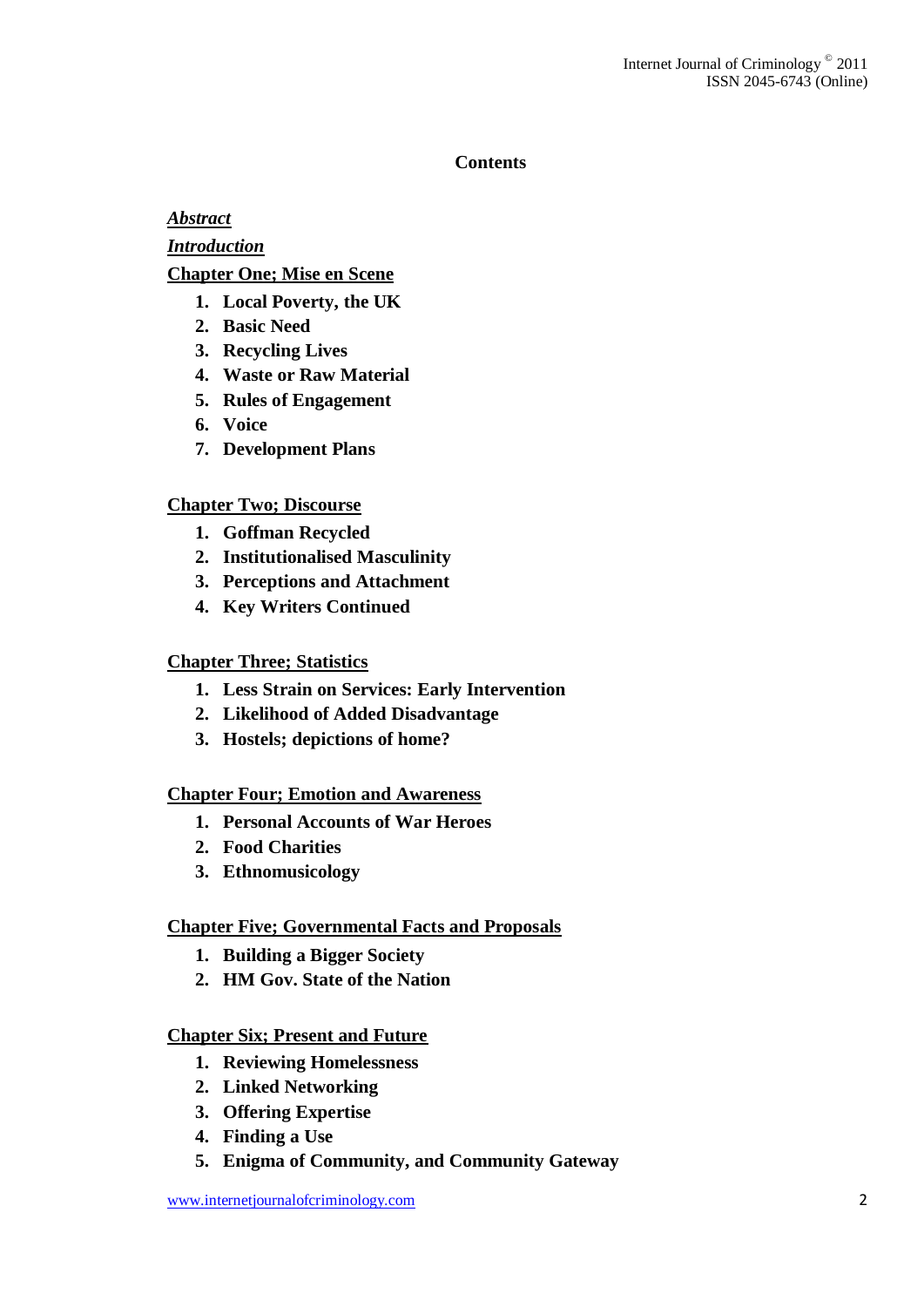- **6. Cost Cutting, Saving the Environment and Responsiveness**
- **7. Creating a Broader Spectrum**

# **Chapter Seven; Research Development**

- **1. Research Methodology**
- **2. Social Value**
- **3. Recycling Lives Case Study**

# **Chapter Eight; Mind and Body**

- **1. Recycling Lives Assessment Sheet**
- **2. Emotional Provision**
- **3. Bodies on the Margins of the World, Local.**

# **Chapter Nine; Crime and Trauma Discourse**

- **1. Origins of Violence**
- **2. Deprived Areas**
- **3. Does Crime have Benefits?**
- **4. Vulnerability, Crime, Victimology**
- **5. Space**

# **Chapter Ten; Home**

- **1. Council Houses and House Prices**
- **2. Housing Projects**

# *Conclusion*

# *References*

# *Appendix*

- **A. Ethnomusicology: Deciphered Annotation of Lyrics**
- **B. Research Questions**
- **C. Copy of Recycling Lives Training Options**
- **D. Copy of Recycling Lives Case Study**
- **E. Copy of Recycling Lives Assessment Document**
- **F. Copy of Recycling Lives: At the Present**
- **G. Ten Point Charity Action Plan Initiative: Vision for Progression**
- **H. Five Point Government Action Plan Initiative: Vision for Progression**

*Bibliography*

# *Equality Impact Assessment Live Project: 'Friends in a Dialogue'*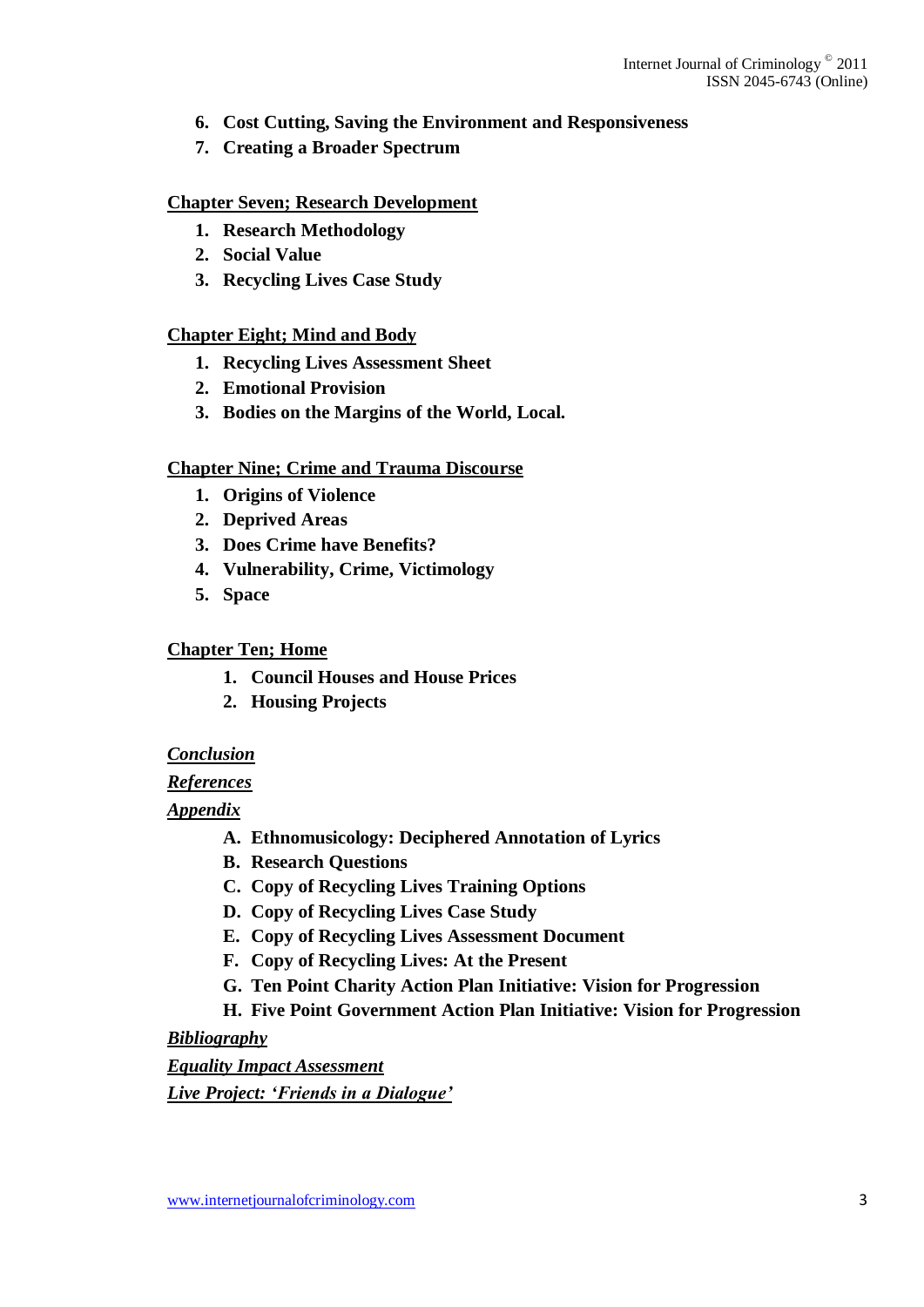# **Acknowledgement**

Thank you to everyone who has helped me along the way, it has been a journey of discovery and a realisation of dreams. Now... the next step.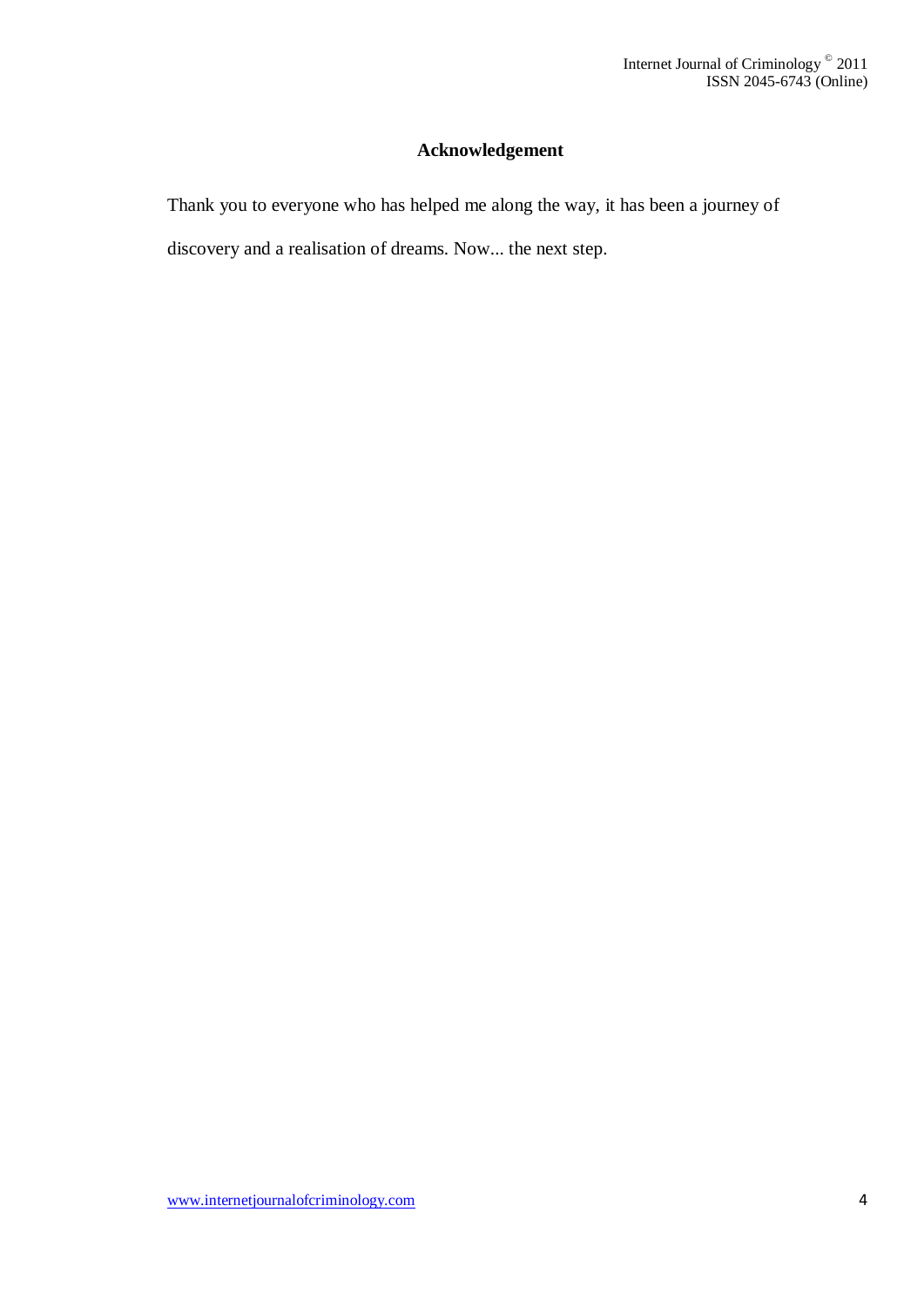### *Introduction*

This dissertation centres on the charitable organisation Recycling Lives, a multifaceted and multi-dimensional business and social care establishment. Recycling Lives aims to provide exemplary standards of social guardianship and support intervention; it is however in relatively foundational stages in terms of operational duration, therefore as an entity the charity may be viewed as inexperienced. To initiate further development this dissertation has been constructed to create additional documented research regarding the topic of homelessness, and implications involved with intervention projects concerning, perceivably depletive in stature, socioeconomic citizens.

This document is a component of research development, concerning the University of Central Lancashire, in regards to furthering public care initiatives within an arguable disseminated community. Recycling Lives acts as a mediator and interceptor towards issues involving deprivation, and as a hub for correlating services. Recycling Lives assists individuals in personal betterment, and attempts to fracture typical patterns of behaviour and cognitive functionality in favour of creating active in function citizens.

Housing is fundamental within active, normative and functional socioeconomic mechanisms therefore a need to address the issue, particularly within the current economic climate may be distinguished as vital. The first chapter sets the scene; establishing that poverty is prevalent within modern society, that housing requirements are a basic necessity. Recycling Lives is explored alongside other dimensions of the organisation, reviewing how the charity interconnects with its own business, and various charitable sectors. Subsequent to this is recognition of deprivation, not only for the Recycling Lives residents, but the wider community. The second chapter entails discourse, reviewing matters of institutionalism, and the importance of association. The third chapters summarises aspects of increased disadvantage whilst examining benefits regarding early intervention tactics. The forth chapter reviews emotion, and the actuality that increased attention and consideration is consequential to added communal support. The fifth chapter analyses government facts and proposals, following this is as assertion of current positionality, conjoined with an evaluation of where the company is heading. The seventh chapter initiates research development proceedings; a methodology is produced in regards to improvement, and intended designing of the charity to initiate care towards a broader spectrum of individuals, and across a wider demographic area. The charity is evaluated in terms of minimising marginalisation, and increasing social value. Finally an assessment of emotional provision with regards to mind and body is displayed, followed by a consideration of Crime and Trauma. The final chapter is a short overview of the contemporary housing market and the vulnerable elderly. Added information is situated within the Appendix, Live Project and the Equality Impact Assessment.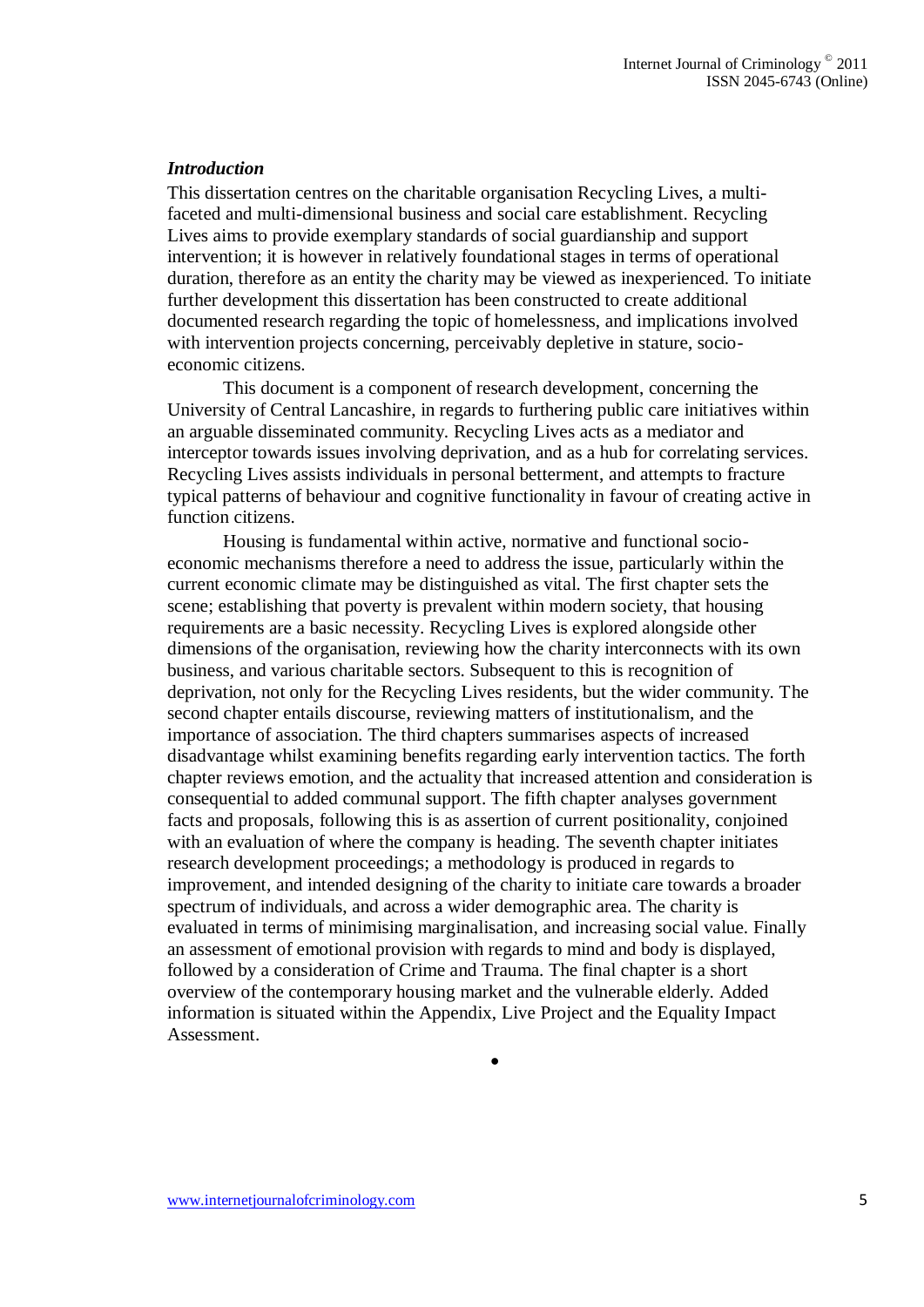### **Chapter One; Mise en Scene**

### **Local Poverty, the UK**

Poverty in the United Kingdom is a controversial issue as individuals can have alternative opinions on the scale of deprivation, and the reasons explaining why individuals experience deprivation. *'People must organise for collective action to influence circumstances and decisions affecting their lives. To advance their interests, their voices must be heard in the corridors of power'* (United Nations Development Programme 1997 p94); arguably to progress and enhance political systems regarding the poor, a degree of attention must be delivered to individuals experiencing poverty, so that their voices may be heard and a recognition of incorporated aspects of the situation may be examined, enabling an accurate representation of their needs being vocalised, and subsequently dealt with, in essence, enabling "the people" to make decisions regarding themselves.

#### **Basic Need**

Homelessness is arguably the most severe division of housing deprivation as it can have obstructive consequences on life opportunities, and also personal perspectives;

 $\bullet$ 

*'In the absolute sense the basic human need for shelter defines the housing problem in terms of quantity and quality... it remains true today that most housing in Britain is distributed through the market mechanism, with the result that the amount, quality and location of housing which consumers can obtain depends on their ability to pay'* (Malpass et al 1999 p3).

Living costs have arguably exceeded usual increased escalation heights over the last few decades, resulting in an intensification of effort, labour, and possibly worry for the masses, within the sphere of social deprivation. Tax, rent, mortgages, bills, fuel poverty and food prices are all set to increase, further exacerbating the probability of an increase in levels of homelessness being generally expected.

Putman 2000 suggests that contemporary society has taken a fairly isolated standpoint of personal progression rather than aspiring for collective advancement. Putman argues that social coherence has minimised, and the consumed perception of individualism has transpired into the perceived formation of "social aliens"; for instance an unfamiliar person is largely ignored. According to Putman persons" adopt a secluded and solitary staging towards unknown citizens; a suggested loss of civic commitment is prevalent. Proverbial patterns of perceived traditional characteristics of informal friendliness, and community spirit are now uncommon therefore within a modern world it would take pliability and fortitude to assume a position of stranger engagement (Putman 2000 p19).

 $\bullet$ 

### **Recycling Lives**

The Recycling Lives charity is located on the outskirts of Preston, which has a high percentage of individuals living in poverty and housing deprivation (Big Issue 1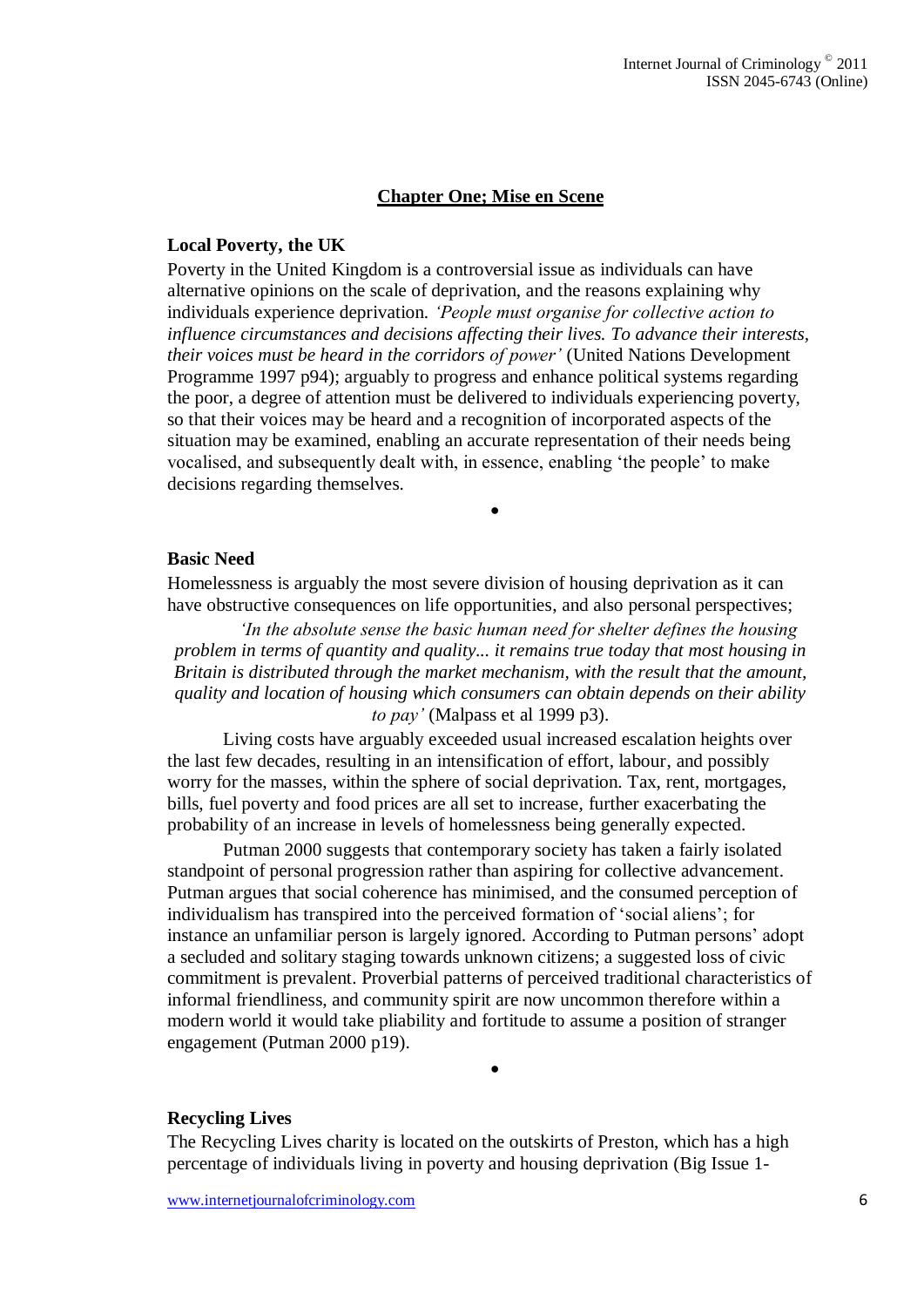7/11/10 p15). The charity is supported by the University of Central Lancashire who are attempting to assist the organisation with their influx of charitable provision, targeted at individuals within disadvantaged circumstances. The University acts as a supportive unit for the foundation, aiming to participate in collective and individual community regeneration projects; helping to *'build, sustain, establish and develop community engagement'* within local provinces (Bryne-Roberts 2010).

Jackson (founder) decided to help individuals suffering from homelessness by creating an innovative programme which aims to provide temporary accommodation, for vulnerable individuals, and strives to assist them into developing skills which will enable them to integrate successfully within society<sup>2</sup>. Additionally the organisation provides training programmes and work experience to facilitate individuals in obtaining the ability to independently function, within vocational environments, subsequently making it possible for those individuals to have the ability to fund basic necessities themselves, and to sustain usual housing requirements; helping them to become self-sufficient (Big Issue 1-7/11/10 p15).

Jackson who is reported in saying "*I believe in the power of people'* (Big Issue 1-7/11/10 p15) made his fortune through his development of an industrial scrap metal business, alongside added successful investments. Furthermore at one stage during Jacksons" lifetime he suffered and endured comparable circumstances; creating an understanding and a desire to help people who found themselves within a similar situation; **the Person is Political**.

 $\bullet$ 

#### **Waste or Raw Material**

The title of the charity 'Recycling Lives' is relevant to its central subject matter. A presiding factor lies in the fact that the organisation aims to "recycle" a deprived individuals" life, including styles and behaviour, and also aims to positively encourage that individual throughout the process. Attempting to promote an individual who has identified their personal strengths, qualities and attributes, and is subsequently able to use this for their own benefit; creating a fully and successfully functioning member of society (Big Issue 1-7/11/10 p15). The organisation maintains strict rules and expects high levels of effort and participation from all members involved, the subjects are admiringly referred to as "ambassadors"; suggesting that they are respected members within the organisation.

#### **Rules of Engagement**

 $\overline{a}$ 

Drugs, tobacco and alcohol are not permitted when residing within this charitable location as the individual must be entirely determined to make significant progress

<sup>&</sup>lt;sup>2</sup> Recycling Lives received the Queens Award's for Enterprise: sustainable development 2010 which is an extensively prestigious accolade, Recycling Lives was actually recommended through the British Prime Minister who furthered his acknowledgment through recognition within the Royal Family; *'Commercial recycler and social welfare charity Recycling Lives, receives the award for its extremely strong performance across social, environmental and commercial sustainability. Inherently sustainable in terms of its core operational activity, Recycling Lives is also a sector leader in social sustainability and is particularly commended for the benefits it delivers to people from disadvantaged sectors of the community, the economically inactive and socially excluded.'* (Recycling Lives 2010).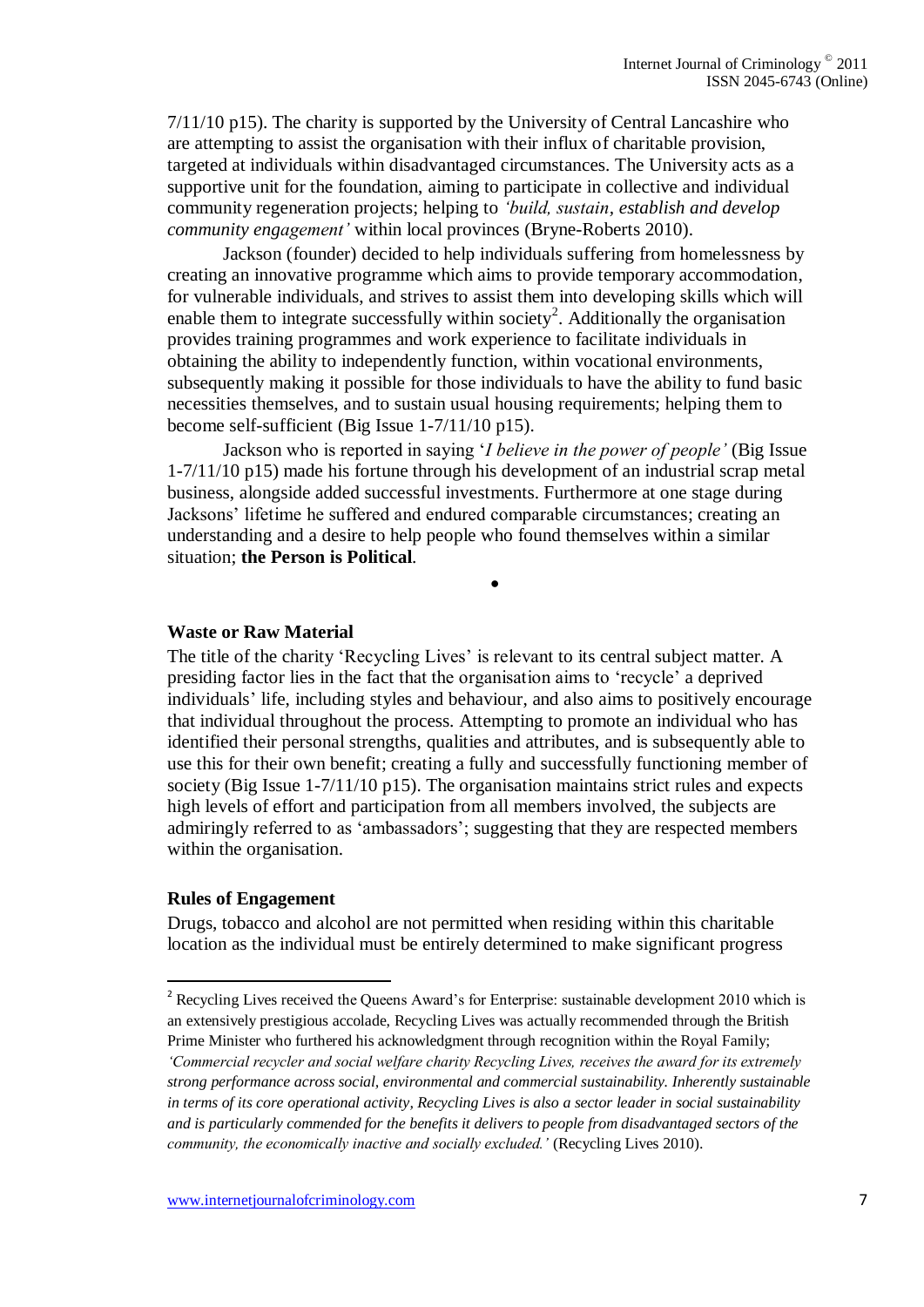within their life, and this is demonstrated through their rejection of destructive practices and routines, moreover their efforts would perhaps be futile if that individual was under the influence of harmful substances. Perhaps by accepting these requirements displays determination and makes a strong statement by that individual, that they are ready for personal betterment, and constructive change (Big Issue 1-  $7/11/10$  p15)<sup>3</sup>.

The document "Friends in a Dialogue" (see end document) stated five key aspects that the charity uses in order to tackle and challenge previous behaviour, emotional issues, lack of security, improve skills and so forth, these are; accommodation, skill building, training, opportunity and revenue. 'Bodies' are often defined in terms of physical objects or data subjects however "bodies" contain emotion. Social science research has discovered that emotion has a close link with the body, and action therefore in order to conquer the body; one must conquer emotion, and indeed the mind. Carr 2009 argued that neurotic disorders and psychosis were commonplace, and occasionally internalised within depressed individuals, explaining that when a person becomes depressed they often embody their feeling through their thoughts and behaviour. It was additionally acknowledged that they can became fixed within a negative cycle and pattern of thought, behaviour and feelings; which often exacerbate the feeling of not having a route to recovery, *' thoughts, feelings and behaviour are inextricably linked. If you change one, it will have an effect on the others'* (Carr 2009 17-18).

### **Voice**

 $\overline{\phantom{a}}$ 

The Big Issue reported that one dilemma faced by social recuperation charities is that a large percentage of the homeless community remains silent, and therefore are further discriminated against; they may try to look after themselves yet suffer added disadvantage due to the actuality that they are homeless, and subsequently have minimal capital or assets. Homeless people often have difficulty claiming benefits, as to receive this state assistance it is a necessity that the individual can provide details of a fixed address (Big Issue 1-7/11/10 p15).

 $\bullet$ 

The individuals in discussion may also face added difficulty due to the fact that without a home, that individual does not have the ability to maintain personal hygiene effectively, sanitize their clothes, and so forth therefore it is obviously difficult and possibly damaging towards career opportunities. Often people within this situation may not pass the interview stage, due to their appearance or factors such as being unable to provide necessary details, alongside many other limitations. Without a job it is unlikely that an individual would be able to sustain and maintain a home however without a home it is unlikely that an individual would be able to sustain a job, a viscous and precarious cycle (Big Issue 1-7/11/10 p16).

It may also be suggested that due to a large quantity of individuals refraining from reporting their situation to local authorities, and charitable organisations that the scale of the problem is largely unrecognised. In addition if an individual refuses to seek assistance for any reason then they are 'off the radar' of public service initiatives, and subsequently are not monitored creating further ominous prospects for that individual.

<sup>&</sup>lt;sup>3</sup> Residents may stay within the premises of the organisation for the duration of twelve months

www.internetjournalofcriminology.com 8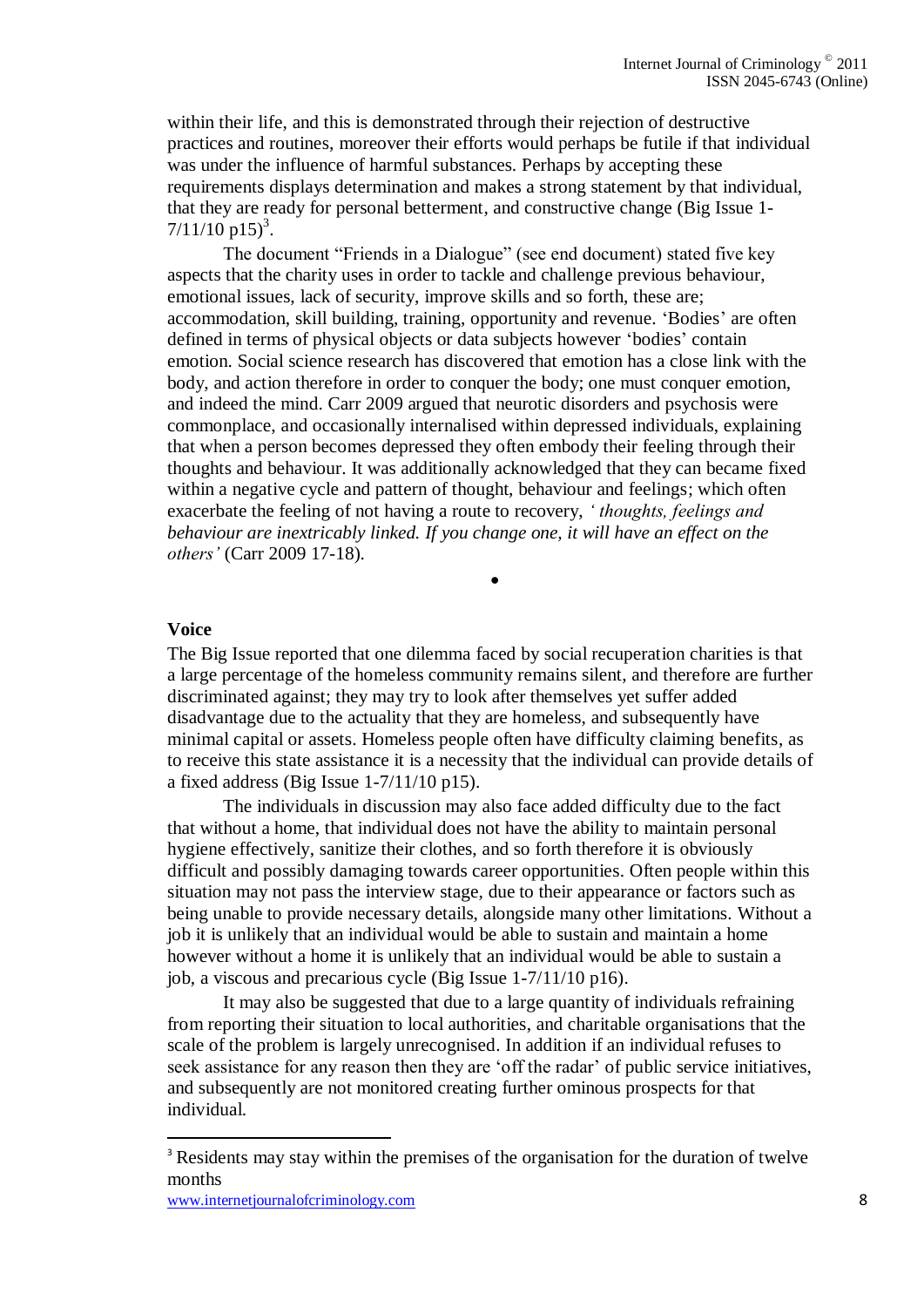#### **Development Plans**

Recycling Lives design personal development plans with their members that address short, medium, and long term goals, in relation to future aspirations, and are personally tailored to meet individual requirements and life goals. It could be argued that this is an extremely beneficial method of individual social rejuvenation; it not only allows public services and charity workers to identify needed aspects of improvement, but also helps infiltrate personal desires and obstacles, allowing them to be tackled effectively. The individual in question can identify their goals, and subsequently are provided with life direction, something which perhaps previously seemed daunting and challenging. Suggestively help and support provided by a friendly figure can make all the difference within a deprived individuals" life, assisting in fulfilling emotional, life and personal aspects of well-being (Big Issue 1-7/11/10 p16).

 $\bullet$ 

Where is that individual going? Arguably Recycling Lives tackles issues such as this through its initial and ongoing development of an "ambassadors" Personal Development Plan, assisting that individual with finding their life direction and negotiating realistic pathways, by which that individual may be able to attain their aspirations, in terms of socio-economic progression. The affectivity and development plan of the organisation as an entity must additionally be contemplated, Duncan 2006 argues that the CHEW<sup>4</sup> (a quality impact assessment) system is essential whilst attempting to develop and evolve an organisation, in this case, a charitable business. The acronym CHEW represents a method to mature a business methodology; a vision of progression is needed in order to advance procedure;

**Confront:** This suggests that an acknowledgment of the stage by which the charity operates is essential, having a realistic observation of what the problematic issues are within the charity. Time must be set aside to ponder the progression of the business and to confront elements which need improvement, Duncan emphasises the relevance of *'proper, clinical thinking'*.

**Hone:** This is a theory of the promotion of evolutionary success through the engagement in public nurturing and an engagement in facts, thoughts, and wisdom from external sources. To truly evolve an organisation plan, it is necessary to review obstacles, in order to tackle them, and to acknowledge successes, in order to exacerbate them. Believing in the abundance of productive self-thought, in other terms, having the faith to engage with risky ventures, modern, and creative ideas. Lastly it is essential to create a *'powerhouse of evolutive thinking'*, enabling external individuals within similar professions and academic backgrounds to revolutionize procedure, alongside an acknowledgment of public opinion to influence study and practice.

**Evolve:** To *'distil, articulate and write down'* evolutionary thinking and ideas, to create new objectives to further social assistance, and productive initiatives. To evolve one must generate publicity and further business or charitable associates, utilizing government involvement strategies, such as funding streams for social progression. What is next?: This suggests that too much time should not be spent on activities rather than action due to the fact that charities and businesses are predominantly

 $\overline{a}$ 

<sup>4</sup> **C**onfront, **H**one, **E**volve and **W**hat is next?

www.internetjournalofcriminology.com 9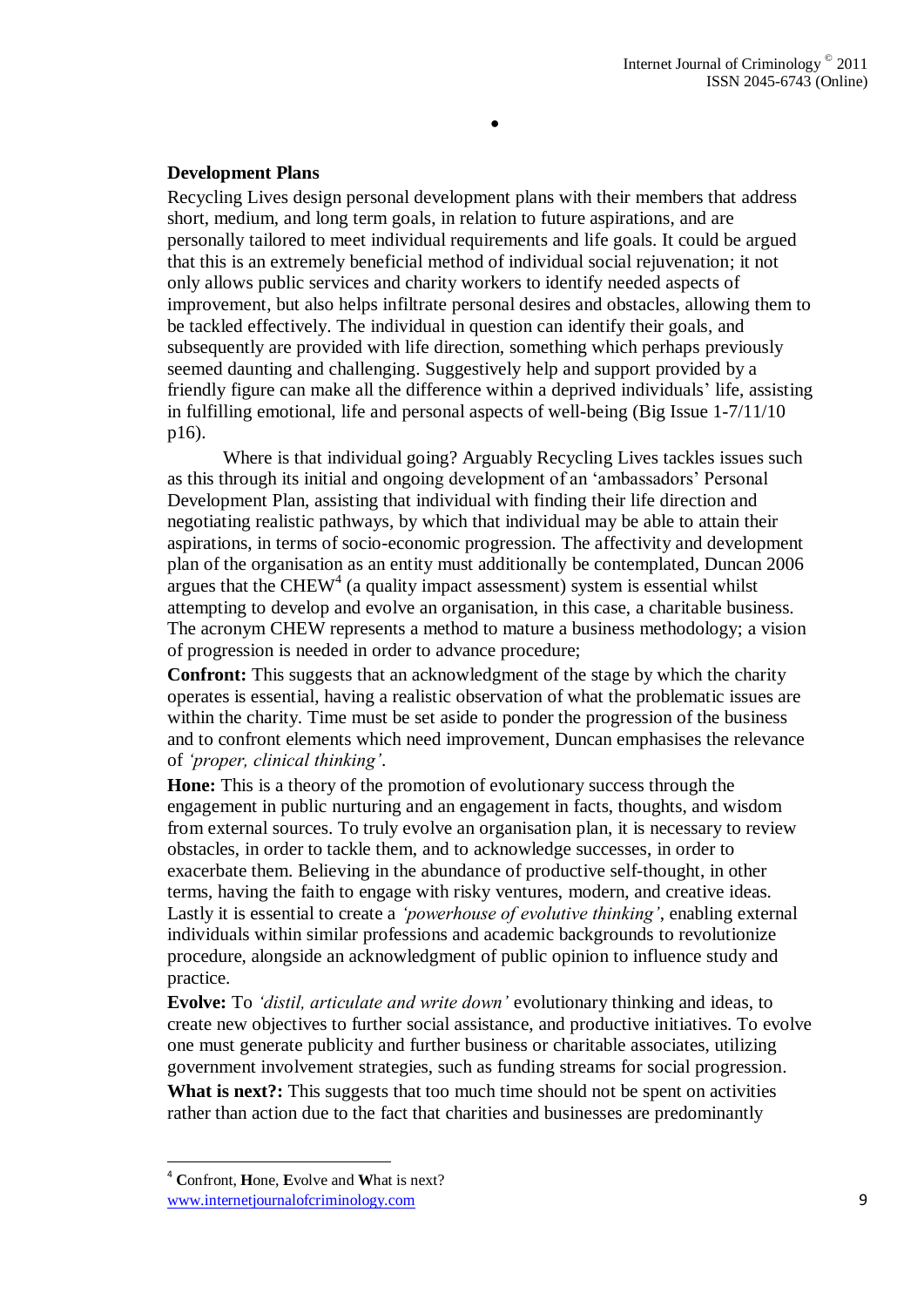assessed on *'outcome, not output'*; the delivery is essential however progression and consequential "produce" is vital.

(Duncan 2006 p5-9)

### **Chapter Two; Discourse**

### **Goffman Recycled**

*'A total institution may be defined as a place of residence and work where a large number of like situated individuals, cut off from wider society for an appreciable period of time, together lead an enclosed, formally administered round of life'* (Goffman 1961 p1). Goffman 1941 suggests that the feelings of an inmate are vital when sociologically analysing what effects an institution or establishment has on an inmate; Recycling Lives according to Goffman would be classified as a *'total institution... established to care for persons felt to be both incapable and harmless'*; Goffman suggests that all institutions share similar characteristics, and are not dissimilar from "outside" society due to the formation of divisions of labour, homeeconomics and educational provision. It was additionally argued that social structures are facilitated through the application of set procedures, pressures of compliance, scheduled activity and so forth, attempting to create social organisation (Goffman 1941 p1-6).

Goffman additionally argues that when an individual has remained in an institutional establishment for a prolonged period of time is that they eventually develop "*de-socialisation'* suggesting a *'loss of fundamental capacities to communicate and cooperate'* (Goffman 1941 p13). Furthermore it is questioned whether after experiencing institutionalism that an individual would perhaps find it difficult to reintegrate into society, that they would become accustomed to certain aspects of the institution, and may possibly revert back to old tendencies, which were consequential to them inhabiting that institution. Goffman also acknowledges a shift in an individuals" perception of life before, and after an institution, it was stated that an alteration occurs in their *'moral career'*; *'a career composed of progressive changes that occur in the belief that he has concerning himself and significant others'*  (Goffman 1941 p14). Moreover as an individual evolves within their cognitive processes and senses of reality, their aspirations and perceptions of habitus, attributes and characteristics may transform, resulting in a modification, modernisation, and adjustment of phenomenological world views and personal values, be it positive or negative. It may be stated that whilst in an institution it is imperative to nurture an individuals" psychological well-being in order to manifest constructive advancement within their internalised and outer sense of being.

#### **Institutionalised Masculinity**

Considering the high proportion of male residents within the Recycling Lives charity, and the actuality that many of the residents have absented from a prison establishment; it is perhaps necessary to understand how a male identifies with himself, and the roles which are somewhat beholden to him through social stereotyping. In addition the suggested "pack mentality" of the collective are perhaps exhibiting a demonstration of a perceived survival technique, whereby individuals transcend fear through expressed aggression or violence.

 $\bullet$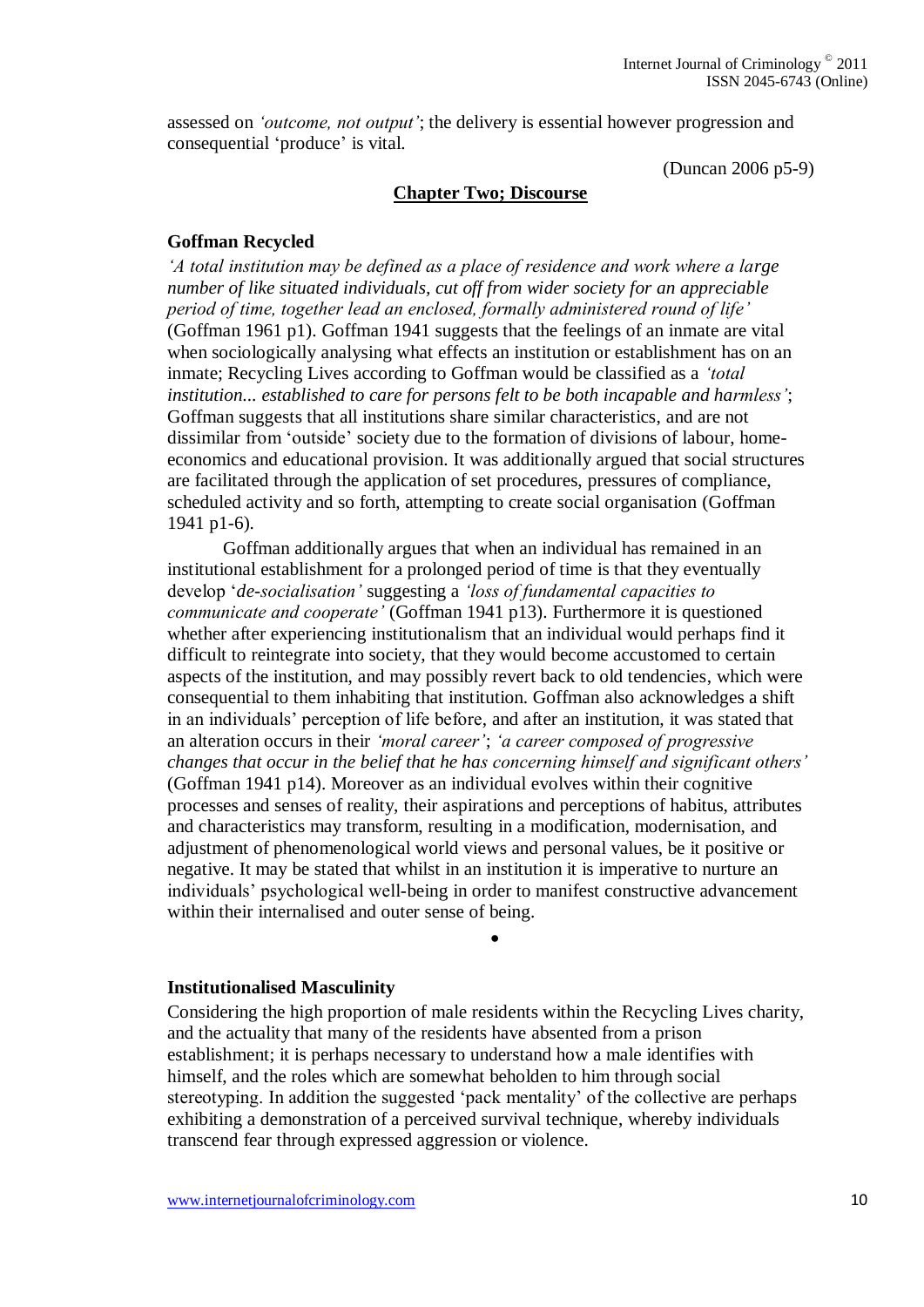Evans 2008 created an ethnography regarding an exploration of narratives concerning inmates between the ages of 22-47, attempting to evaluate a subjects' internalised perception of "self", and to comprehend motives and grounds behind displays of hyper-masculinity. Evans stated within his research that 90% of school children with behavioural issues were male, alongside 90% of prison inmates, suggesting that males are predominant figures of disobedience and bad behaviour. It was additionally acknowledged that males were more inclined, and at a higher risk of partaking in precarious sexual practices, in conjunction with a higher statistic of suicide rates; creating a possible link a propos behavioural patterns and psychological manifestations of despondency (Evans 2008 p484).

It was determined within research that many masculine traits were internalised, and that from an early age they are subject to a preliminary deterioration in their emotional well-being through the conceived ideology of what constitutes a normative depiction of a "man". Seidler suggests that an association of being male is *'physical size, willingness and ability to fight, power and dominance'* (Seidler 1994 p432).

Willis 1977 created qualitative research in order to establish a connection between male experience and masculine tendencies; and a theory was substantiated by clear distinctions between a males" internalised "self", and their presented "self". This incorporates many deep feelings of isolation through their inability to express their emotional opinions. It was suggested that hegemonic masculinity was socially approved, and effeminate men are perhaps treated with hostility, due to westernised stereotyping. Willis stated that males from a working-class background felt that a presented self of masculinity *'offers instant access to power often denied to them by their socio-economic status'* (Willis 1977).

Stanko 2001 would argue that fighting and displays of intimidation were survival tactics furthermore Toch 1998 would argue that masculine presentation is used to maximise status and self-worth, enabling them to progress socially, and minimises chances of threatening behaviour being directed towards them (Stanko 2001, Toch 1988 p168). Denborough 1995 identified that young men, the physically weak, and homosexuals were more inclined to experience cases of bullying, through their lack of a perceived heterosexual masculinity (Denborough 1995 p203). Perceived male 'norms' are socially constructed therefore it is somewhat philosophical, or theoretical to suggest how a man should actually be. Evans suggests that a balance must be formed between masculine and feminine tendencies<sup>5</sup>, that an overriding sense of bravado and a detachment from emotions detracted moral consciousness, it was additionally stated that a relationship that a man has with his father is significant to his identification of manhood (Evans 2008 p498).

Evan"s research model determined that at initial stages of creating the qualitative research many inmates applied to take part, this perhaps demonstrates the significance of the subject of emotional expression for institutionalised males, moreover perhaps the inmates could identify with the idea of pretence regarding masculinity with regards to survival (Evans 2008 p499). Garde 2003 determined that prisoners felt poor emotional well-being, feelings of loneliness, conflict and inevitably became isolated, creating disparaging attributes and behaviour (Garde 2003 p14). When an individual is in a prison establishment they frequently develop skills to operate within that institutional environment however once leaving the establishment

 $\overline{a}$ 

<sup>&</sup>lt;sup>5</sup> Evans' analogy: hard against caring

www.internetjournalofcriminology.com 11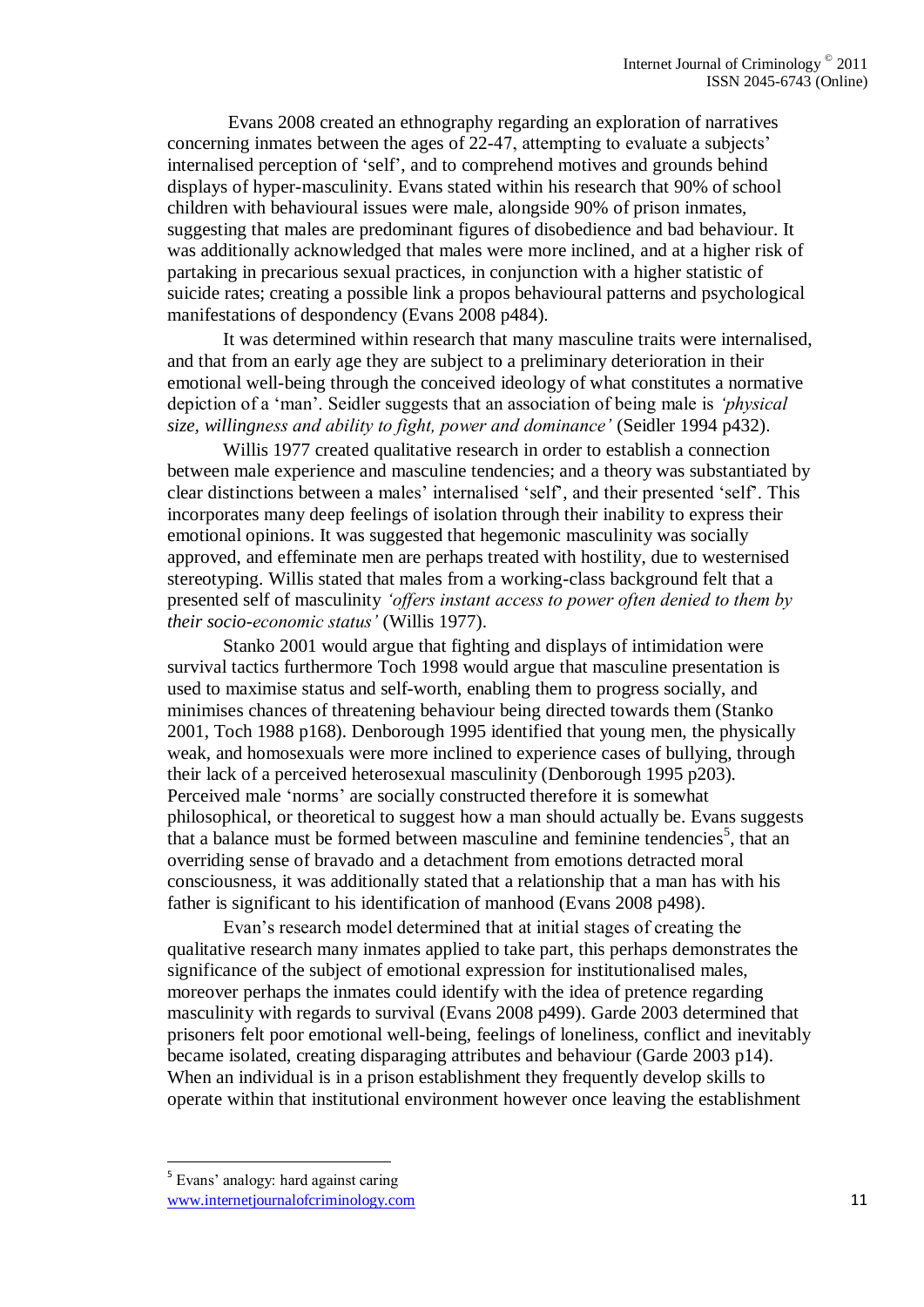they often face added complexities, as it may be difficult to reintegrate into a 'normative' socio-vocational state (Garde 2003 p14).

If men have difficulty expressing their feeling and use violence as a psychological vent, then it could be suggested that research and theories must be made in order for an individual to develop skills to subjugate negative emotions, and act according to common moralistic behaviour patterns. According to Evans, a connection with the external, for instance close relationships, compose a more balanced internalised representation of self, and therefore these individuals became perceivably "balanced" themselves. Evans also argued that as a man becomes older he self-reflects and "calms down", creating a more sensible and rational persona, subsequently functioning in a more socially accepted manner of personal conduct (Evans 2008 p502). It is additionally argued that masculinity is learned behaviour, and perhaps a reaction to a consequence therefore social policing would challenge constructed ideologies. A promotion of reformed attitudes may engage with an acceptance of "softer" actions, creating brighter attitudes, less emotional pressure, and a broader spectrum of what constitutes maleness (Evans 2008 p503).

 $\bullet$ 

#### **Perceptions and Attachment**

It is essential when looking at individual and collective cases of housing deprivation to examine factors such as mental health issues, many individuals who find themselves on the streets have often suffered circumstances which may be considered far removed from the normative stability of 'common' home life. Furthermore these individuals may have suffered or witnessed domestic abuse, originate from disadvantaged socio-economic, or criminal backgrounds, suffered trauma or disruption within their childhood, or hold an unintended obstruction to progression, such as drug misuse; this has a profound effect on predicaments such as self-induced temporary psychosis, in other terms, a distortion of reality that usually results in the inability to productively ruminate and elucidate methods of socio-economic advancement (Quilgars et al 9/5/2009).

Attachment and conditioning is present when analysing "self" or the "other" therefore as humanitarian thinkers it can be stated that all individuals are one, however modernity dictates the importance of self. Moreover capitalist idealism has resulted in suggested greed, and a large distinction between the poor and the supposed advantaged, life opportunities are arguably also prevalent within this analogy (Israel 1971 p3).

Zulueta 2008 argues that attachment is an issue that concerns humans and all primitive animals. An infamous experiment by Harlow in 1974 with rhesus monkeys, regarded as 'The Mother-Infant Separation Experiment'; discovered and determined within its research that an extended period or initial separation from a parent, particularly a mother; resulted in long-term effects on a separated child. Effects range from self-destructive practices, poor concentration, to anti-social and violent behaviour towards other adults in later life. Research such at this must be acknowledged due to the actuality that experiments have somewhat confirmed that disparaging relationships, rejection from a parent, or trauma at a young age can have an effect on later life behaviour and subsequently circumstances (Zulueta 2008 p74). It was additionally argued that on a cognitive level, children often blamed themselves, rather than their caregiver for circumstances of separation, and that they create an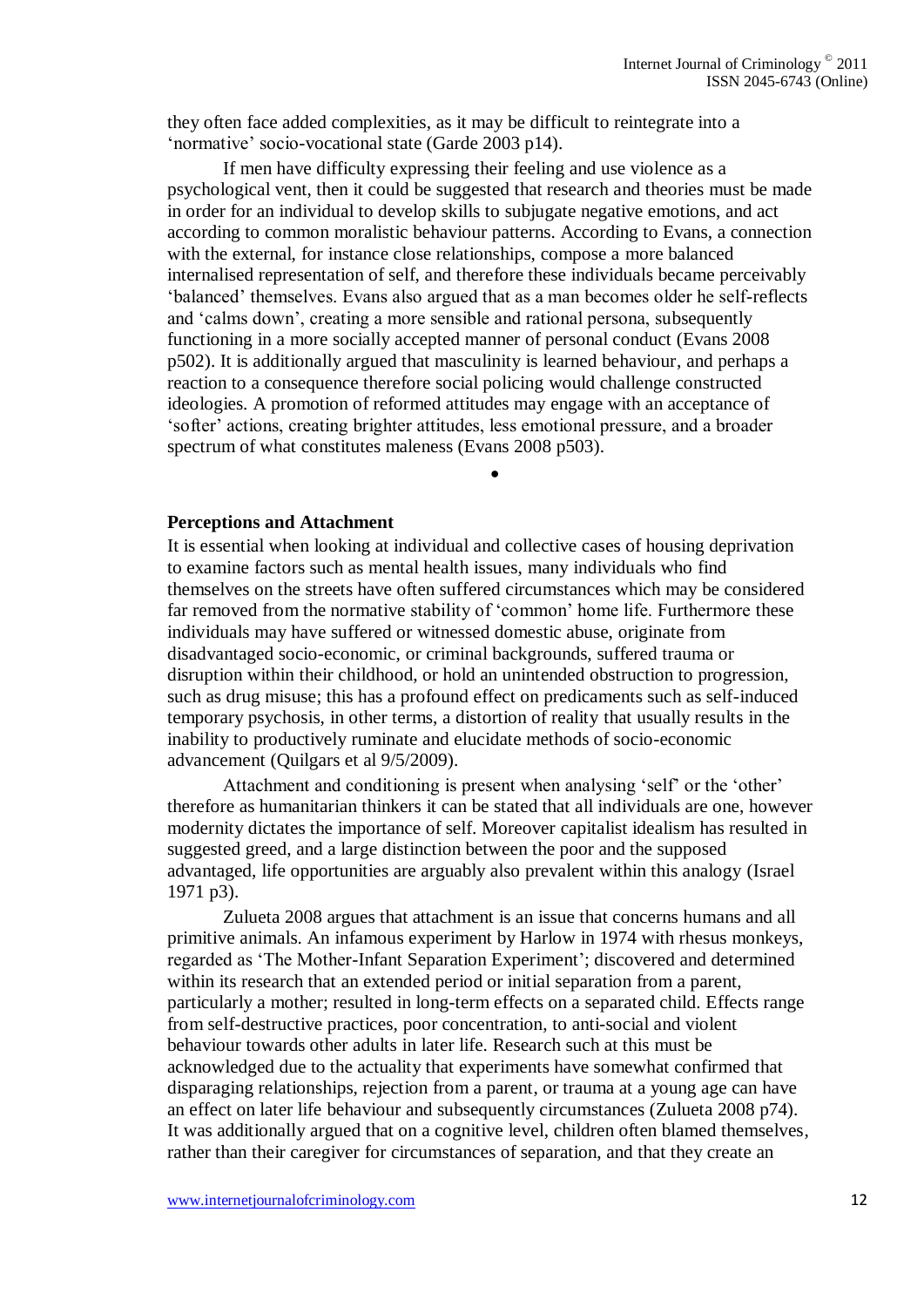idealised representation of that individual which can exacerbate levels of unhappiness, hopelessness and deplete feelings of self-worth (Zulueta 2008 p78).

 $\bullet$ 

**Key Writers Continued**

Quilgars et al in a publication regarding youth homelessness, state that an estimated 75,000 young and potentially vulnerable individuals suffer homelessness within the United Kingdom at any one time, they suggest that eighteen to twenty-four year old who are alone (single with no supportive family, or their own children), are in a substantially worse position than many other persons within a similar circumstance. That the discussed individuals constantly face added challenges within "the system", even though they are admittedly alone, which may hold further negative connotations towards their personal perceptions and their psychological well-being. Quilgars et al also suggest that prevention methods should be employed such as intervention meetings with families, to observe whether within a meditative process relationship malfunctions can be addressed, and conceivably resolved. They also suggested that the major contributing factor initiating issues of homelessness were cases of relationship breakdowns (Quilgars et al 9/5/2009).

Quilgars et al argue that young people suffer increased instability when within public service care, and often feel like they are powerless within the confines of "the system<sup>,6</sup>. Often individuals who are defined as homeless will be given an offer of temporary housing, which then leads to transitional housing whereby an attempt is made at rejuvenating their life skills, and abilities whilst encouraging personal advancement; the discussed division of service provision are in high demand and therefore scarce (Quilgars et al 9/5/2009).

There is a major shortage of social housing due to the move away from Local Authority governance and the substantial influx in private ownership, and independent housing companies operations. The obligation of secure and punctual reoccurring funds for rent payments, a sum of deposit, guarantee schemes, and legislative documents often make the process of gaining access to housing difficult; therefore it may be ascertained that the "homeless" route is the only method of socio-economic practice, that an individual from a low income background would obtain, as a route to stability and social recovery (Quilgars et al 5/9/2009).

Lastly Quilgars et al identified primary aspects often unconsidered within housing deprivation; the need for building support networks for that deprived individual, that little support was available for individuals with a "lower-risk" addiction such as alcohol or cannabis usage, and finally that an extensively large number of individuals had little understanding of relevant and supporting

 $\overline{\phantom{a}}$ 

<sup>&</sup>lt;sup>6</sup> Gate-keepers are essential in providing education on which services are available in introducing individuals to key organisations, and establishments where they will be able to assist that vulnerable person in attaining improved sleeping arrangements. The conjoining Live Project was facilitated through a key gate-keeper within Recycling Lives.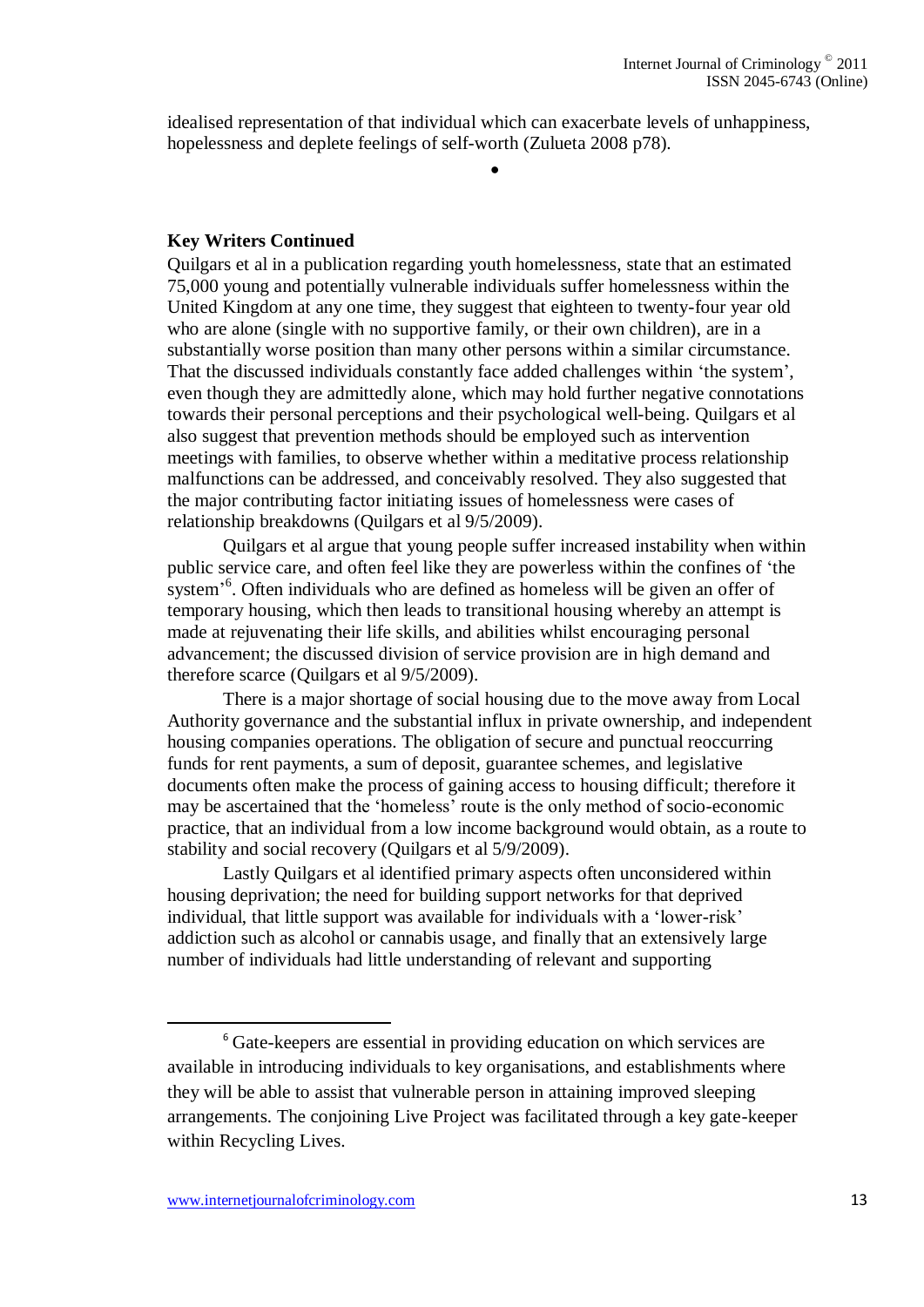organisations, and were subsequently unaware of different charities which may be able to provide added support and care initiatives (Quilgars et al 5/9/2009).

 $\bullet$ 

### **Chapter Three; Statistics**

### **Less Strain on Services: Early Intervention**

Investment in deprivation keeps state costs to a minimum, and is argued to deflect rising crime rates, and benefit claims due to added individuals actively participating in society, allowing and encouraging the regeneration of communities, society as a whole, and the national economy. In addition there is a minimisation in the exhaustion of public services such as the NHS, due to better living conditions and standards of health. Deprivation increases chances of poor physical conditions, and the need for state remunerations;

*'Treating illnesses caused by bad housing may cost the NHS £2.4 billion a year, the remedying of damp and cold housing could save the NHS £800 million per year, rough sleepers die at an average age of 42, cold kills at least 30,000 people in their home every year'* (Heywood et al 2002 p72);

Therefore it may be argued that extra care provided for individuals will not put added stress on the economy, but in actuality decrease the level of medical service which is required for specific groups suffering housing deprivation, or indeed a lack of accommodation entirely.

If government funding was implemented with the target of improving housing arrangements for the economically disadvantaged, then this may not only benefit individual lives, but it may also have a positive effect of the emergency services in its entirety, and predictably minimise the likelihood of health poverty experienced by the homeless, and housing deprived sectors. Government strategies should direct added initial provision for citizens who derive from lower societal continuums.

 $\bullet$ 

#### **Likelihood of Added Disadvantage**

A major dilemma with homelessness is death, crime and injury rates. The life expectancy for an individual living on the streets is estimated at forty-two, compared with the usual seventy-six national average, this figure is extremely worrying and highlights the fact that this issue must be recognised within contemporary society, whereby many problems such as this can be prevented or challenged (Heywood et al 2002 p72).

Crisis state that vulnerable individuals who find themselves living within hostels are thirteen times more likely to be attacked, hostels are predictably extensively overcrowded, and filled with individuals who have many disturbances such as substance misuse, and inclinations towards actions of crime. It is also reported that within a majority of hostels two thirds suffered considerably severe, and usually uncommon medical conditions such as trench-foot, pneumonia and so forth (Crisis 05/09/2010 p1-7).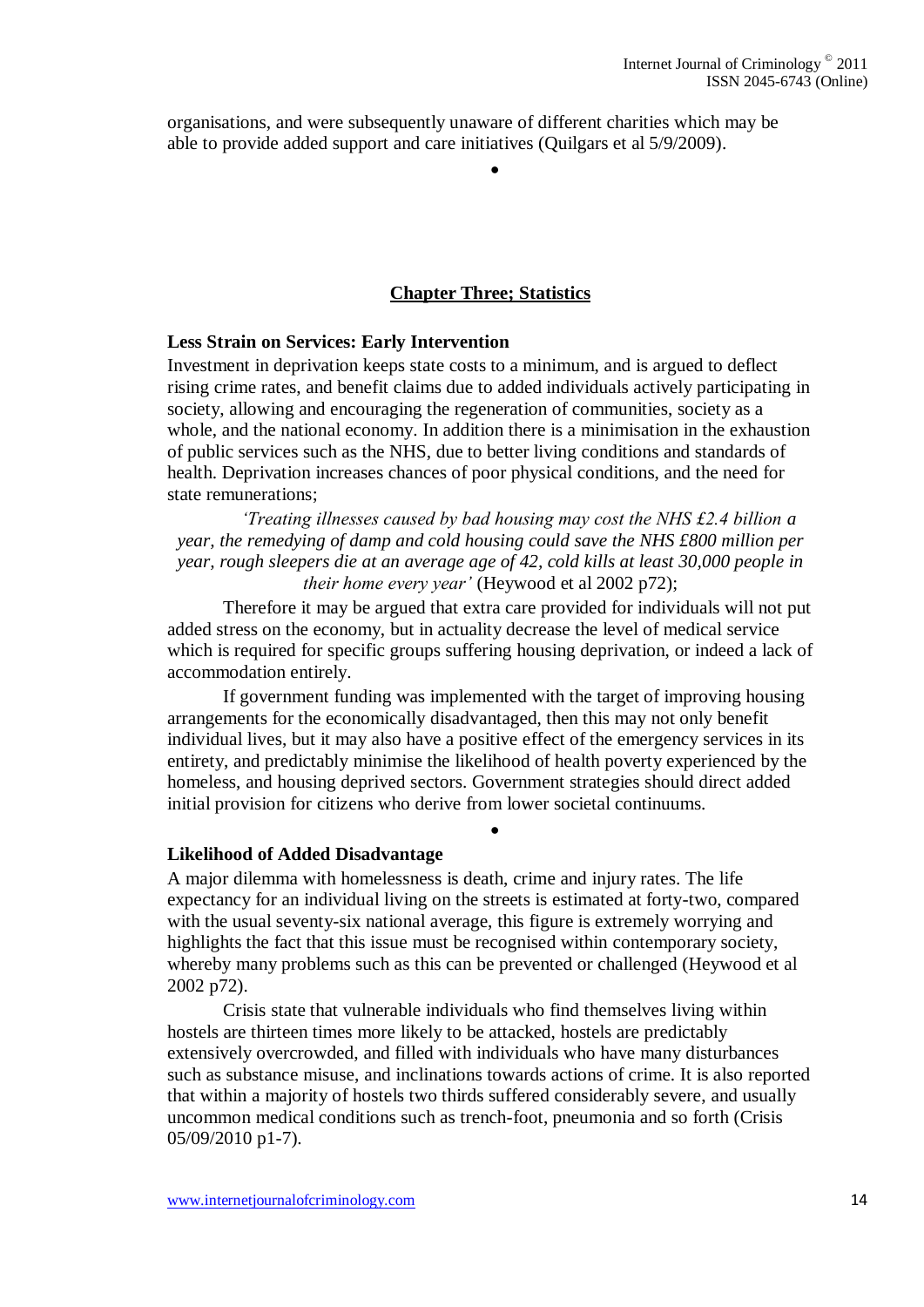Further statistics show that rough sleepers are thirty-five times more likely to commit an act of suicide, and it is forty times more likely that they will have not been registered with a General Practitioner. Subsequently many severe medical conditions are often left untreated which undoubtedly would suggest that the medical problem could escalate further; often homeless individuals require urgent medical attention due to this dilemma (Crisis 05/09/2010 p1-7).

 $\bullet$ 

### **Hostels; depictions of home?**

BBC News reported on a hostel within central London entitled St Mungos; the hostel provides accommodation for roughly 1,500 individuals every night, the charitable organisation argues that the majority of individuals suffering from homelessness, often need added assistance with other dimensions of their lives. It was stated that the situation could be acknowledged as a metaphor regressing back to 1980"s when the streets were often referred to as "Shanty Towns" or London as the "Cardboard City". The establishment offers such facilities as traditional education and vocationally lead routes of training such as painting and decorating, gardening courses, creative writing, and many more; providing skills and accredited certificates for these deprived individuals in an effort to improve their life chances. They also insisted that being homeless was not a lifestyle choice, and that the individuals staying with them often have endured horrendous life circumstances (Coughlan, BBC News, 17/06/2010).

St Mungos also helps individuals with numerous areas of life such as creating dietary plans to improve their health, providing access to the internet and even supplying grooming services to create new senses of identity, a smarter appearance and a feeling of a fresh start. It could be asserted that methods like this offer real and well-considered assistance to vulnerable members of society, their efforts should be rewarded and more schemes such as this should be present within society, the public need to be made aware of the help that is available, and communities on a collective level must become involved (Coughlan, BBC News, 17/06/2010).

**Chapter Four; Emotion and Awareness**

 $\bullet$ 

#### **Personal Accounts of War Heroes**

Here is a few carefully chosen accounts of homelessness experienced by ex-service men with the purpose of highlighting, and reflecting on the fact that many individuals who live on the streets are often perceived and stereotyped as idle or inactive, even perhaps characterised as "damaging" members for societal harmony. Furthermore it is imperative to realize that many individuals partially endure such circumstances due to immense psychological damage, or fraught family situations; a psychological state of being in many cases can be rectified if social interaction is applied, and if public services and charitable organisations attempt to collaborate provision, knowledge and other facilities.

Individuals who have spend numerous years living on the streets may have perhaps become unaccustomed to what is then considered to be normative and constructed societal structures and behaviour; this also must be addressed...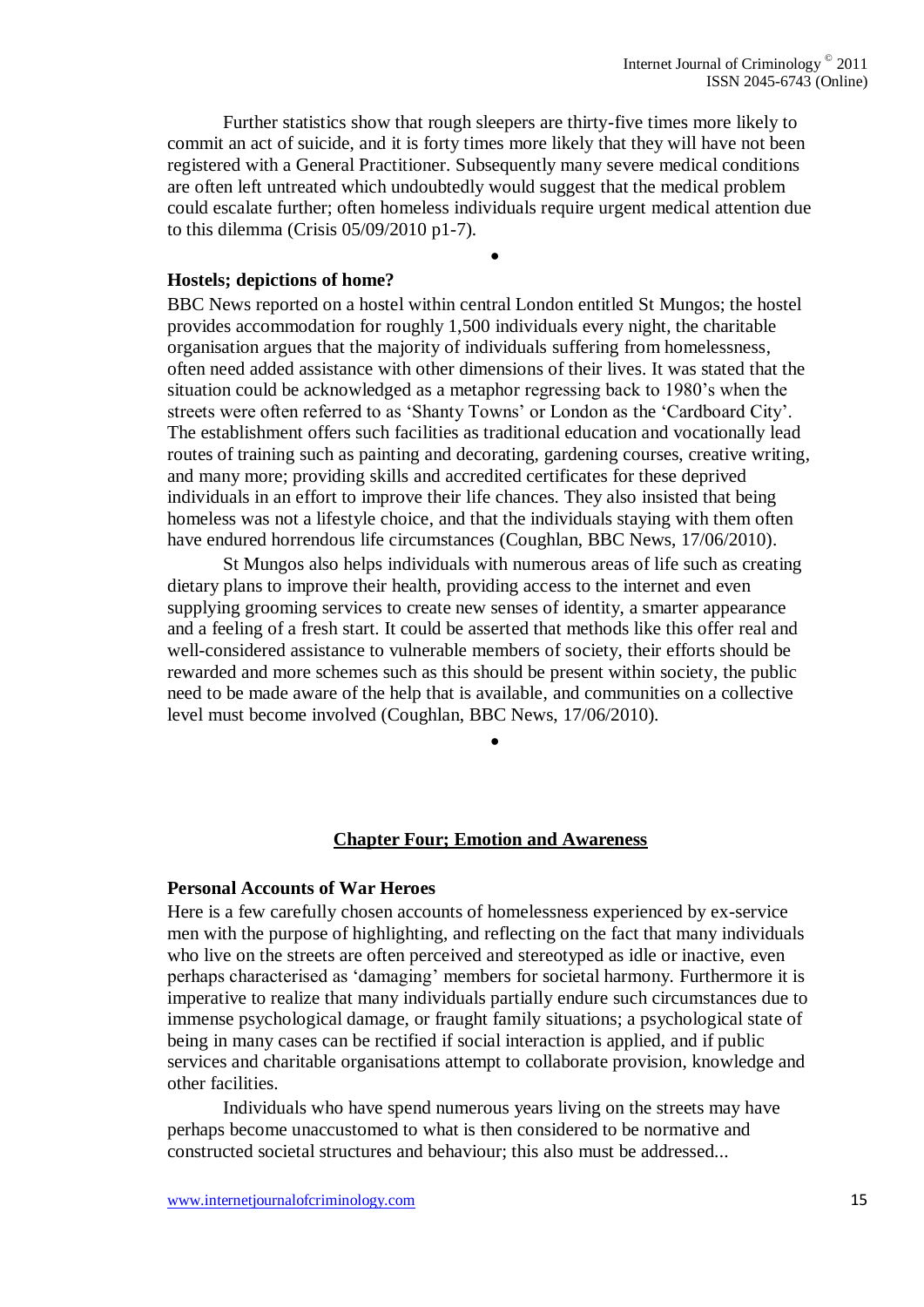Chris Berry: *(Ex Corporal: lived in a forest for ten years and suffers post-traumatic stress. He also retains an alcohol addiction)* "I wonder if I would have been better coming home in a body bag".

Sid Fraser: *(Ex Queens Regiment: homeless for ten years)* "Unprepared for the realities of life... ex-service men are proud folk. We don"t want handouts... we just want... a chance to lead normal lives'

Gary Armstrong: *(Lieutenant and Army Sniper)* 'Frontline to the breadline... it's easy to find yourself on the streets but really tough to get off them... I"d spent most my career on the ground so I was used to it... You were on your own. It was sink or swimand I'm still sinking... I'd never ask my family for help, I don't want pity'

David Neal: (*Homeless for sixteen years: now thirty-eight years old)* "I saw a colleague killed in a bomb in a forest. Then in Bosnia I saw the bodies of babies being raked into pits'

Stephen McGrath: *(Homeless for twenty-seven years, Ex-IRA Sgt: begs on the street)* "People look down on me everyday... tell me to get a real job... I"m not a burden... I don't get benefits because I have no address.'

*'Feel like a war zone, especially at food handouts, and I've had enough of war... they spit at me, abuse me. People look down on you but we all have a story, a life away from the pavement' (Armstrong)*

(Hajibagher et al, News of the World 10/10/10 p15)  $\bullet$ 

### **Food Charities**

A charity located on Bold Street within Liverpool centre entitled "Some Where Else" is an organisation that attempts to integrate homeless individuals within community operations, and caring fields of social inclusion practices; providing individuals with an area of solace, a place to develop their skills, areas to worship, and a cooperative attempt and mutual effort in elevating cases of famine.

The organisation opens on a Tuesday and Thursday, and invites members of the public to enter the building and participate in culinary activities, such as bread making; the volunteers donate a percentage of what they produce to the homeless and also are able to take food produce home for themselves. The organisation attempts to entice an inclusive environment, encouraging all social spheres of community to come, volunteer and cook alongside economically disadvantaged individuals, providing them with an environment to socialize, and participate in positive and practical actions for life improvement on a basic level (O"Hare 2011).

Problem and solution creation can be built and formulated through social relations, a comment stated by a volunteer Julian O"Hare on a one-to-one meeting was that the organisation had a *'community atmosphere, we cook, relax, talk; it is like a home from home. We all eat together, we are a family'* (O"Hare 2011).

 $\bullet$ 

# **Ethnomusicology**

Talking Heads created a song which has symbolic relevance towards suffering from homeless perspective, a short summery of key interpreted and deciphered meanings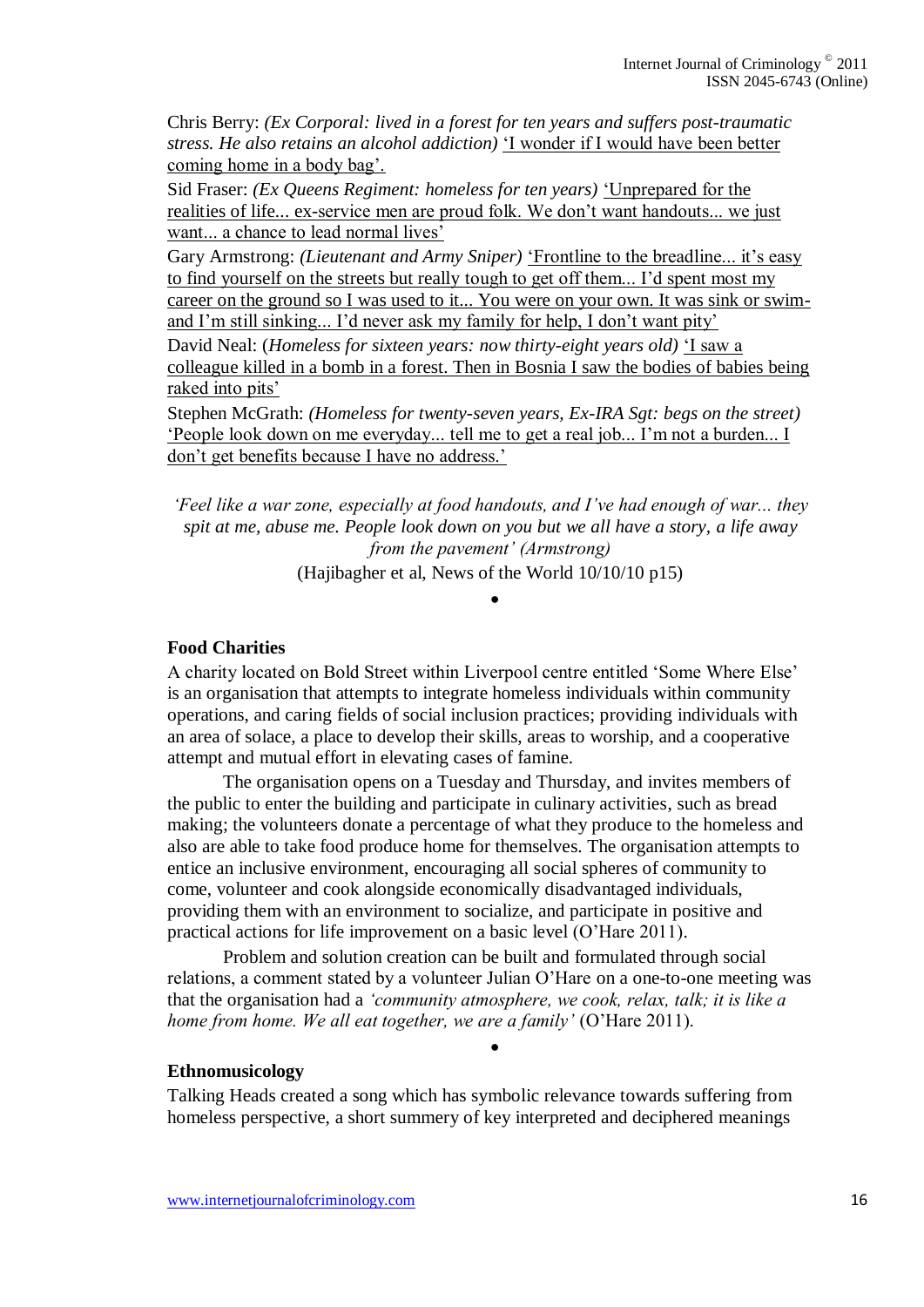are incorporated within the lyrics which are situated in the Appendix of this Dissertation<sup>7</sup>;

This song contains highly emotive connotations, the only way to understand homelessness is to see if through their eyes, to understand the hurt, the pain, the suffering; to acknowledge that vulnerable individuals can be treated negatively and need assistance, that they can "turn it around". That by ignoring people and pretending you cannot see their deprivation, if people do not offer assistance it may constitute for a sinister outcome for that individual. People need help, living within a highly developed world, humanitarian atrocities such as this should not be occurring. Change starts today, Change starts with us.

# **Chapter Five; Government Facts and Proposals**

 $\bullet$ 

### **HM Government: State of the Nation**

The HM government provided a national report entitled "State of the Nation Report: worklessness and welfare dependency in the UK. The home secretary of state for work and pensions: Iain Duncan Smith stated that the focus of the report was to;

*'Address poverty and inequality in Britain... it is unacceptable that one of the wealthiest nations... millions of adults and children are living in poverty... trapped in dependency and unable to progress... leaving disadvantaged children to become disadvantaged adults.'*

# (HM Gov. Report p3)

Smith also stated that over the past decade the situation of individuals living in deprivation or dependency has exceeded expectations, and that the cause may be partially due to social and educational elements such as relationship breakdowns, addictions and poor educational provision creating inequalities within life chances, he also acknowledged that poverty is multifaceted in its nature and therefore would need careful handling and mediation alongside co-operation between relevant parties (HM Gov. Report p3).

This document is extensive and makes extremely interesting reading, below are a number of key statistics derived from the executive summary which are extremely relevant to the matter of social deprivation within the UK;

- 1. 5.3 million people suffer multiple disadvantage in the UK
- 2. 1.4 million people have been claiming out of work benefits for over ten years
- 3. 670,000 households are eligible for benefits and tax credits worth up to 15,600+ a year
- 4. Highest level of income poverty since 1961
- 5. The higher proportion of children raised within workless households than most EU countries: 1.9 million
- 6. Highest rate of unemployed and uneducated youths within most EU countries
- 7. Individuals living in poorer neighbourhoods are estimated at dying seven years prior to wealthier counterparts
- 8. Severe cases of poverty have increased since 2005
- 9. One in ten individuals live in "persistent" poverty (the last three years or longer)

 $\overline{a}$ 

www.internetjournalofcriminology.com 17 <sup>7</sup> Appendix A: **Ethnomusicology: Deciphered Annotation of Lyrics**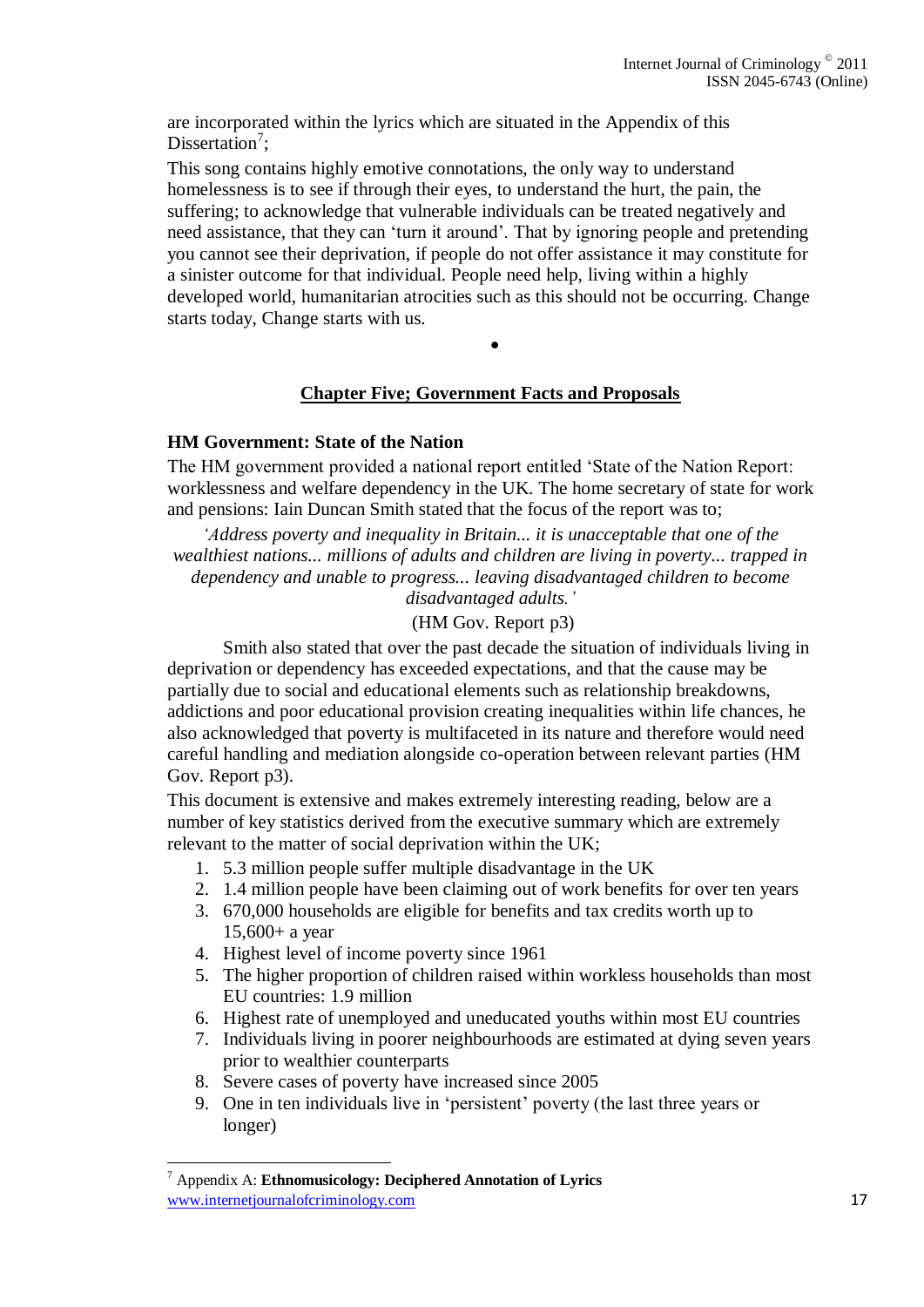- 10. Personal debts have reached a record height- the United Kingdom has a "household debt" which is one of the highest of any developed countries
- 11. 10.6 million people in the UK do not work: one in four working age adults
- 12. Working age adults claiming disability allowance: advanced from 1997:1.2 million - 2009:1.8 million
- 13. 10% of working age adults have no qualifications
- 14. 1% of children who receive free school meal go on to further education
- 15. The UK has the highest rate of teen births in the EU
- 16. Lone parent families are twice as likely to have low incomes
- 17. Seven million people live in absolute poverty
- 18. Over half of the population did not engage in any civic activities within the last year
- 19. Half of all people over the age of 75 said that television was there main source of company.
- 20. 500,000 older individuals stated that they spent Christmas day alone.

And the list continues...

(HM Gov. P6-12)

Furthermore it was argued that two presiding factors of juxtaposing social functionality existed, a difference exists between intentions and outcomes. The intention was to provide state welfare for individuals who find themselves in a situation of poverty, however the outcome has resulted in many individuals finding that their financial situation would be better if they remained on benefits; referred to here as 'The unemployment trap', and the 'Poverty trap'. Remaining in a state of unemployment may have serious damaging consequences to a persons" self-esteem, and also depletes the cognitive freshness of skills and practiced ability. Crisis states that homelessness *'deskills, isolates, destroys confidence, self esteem and is a destructive cycle'* (Crisis 5/09/2010). It also must be recognised that attaining a job when in the possession of a criminal record is often an accompaniment to many individuals problematic socio-economic arrangements.

 $\bullet$ 

#### **Building a Bigger Society**

The Coalition government has created a report with the intention of "Building a Bigger Society', where they would access funds derived from dormant bank accounts to establish what has been entitled as "The Big Society Bank"; intending to assist nongovernmental organisations that are based within the charity sector, providing them with greater resources and social initiative grants. The government has produced a "Big Picture Document" whereby many incentives within the document are parallel with the already functioning organisation Recycling Lives. Byrne-Roberts 2010 suggested that the discussed government document epitomises Recycling Lives. Added funding would assist in the expansion and development of like programmes, suggesting that it would be a fundamental requisite element to coincide with funding applications for the future, and also will assist plans of expanding Recycling Lives into a wider demographic location (Byrne-Roberts 20/06/2010 Project Initiation).

The document due to its parliamentary, political and social policy positioning substantiates pleas for further community and social initiative projects, the document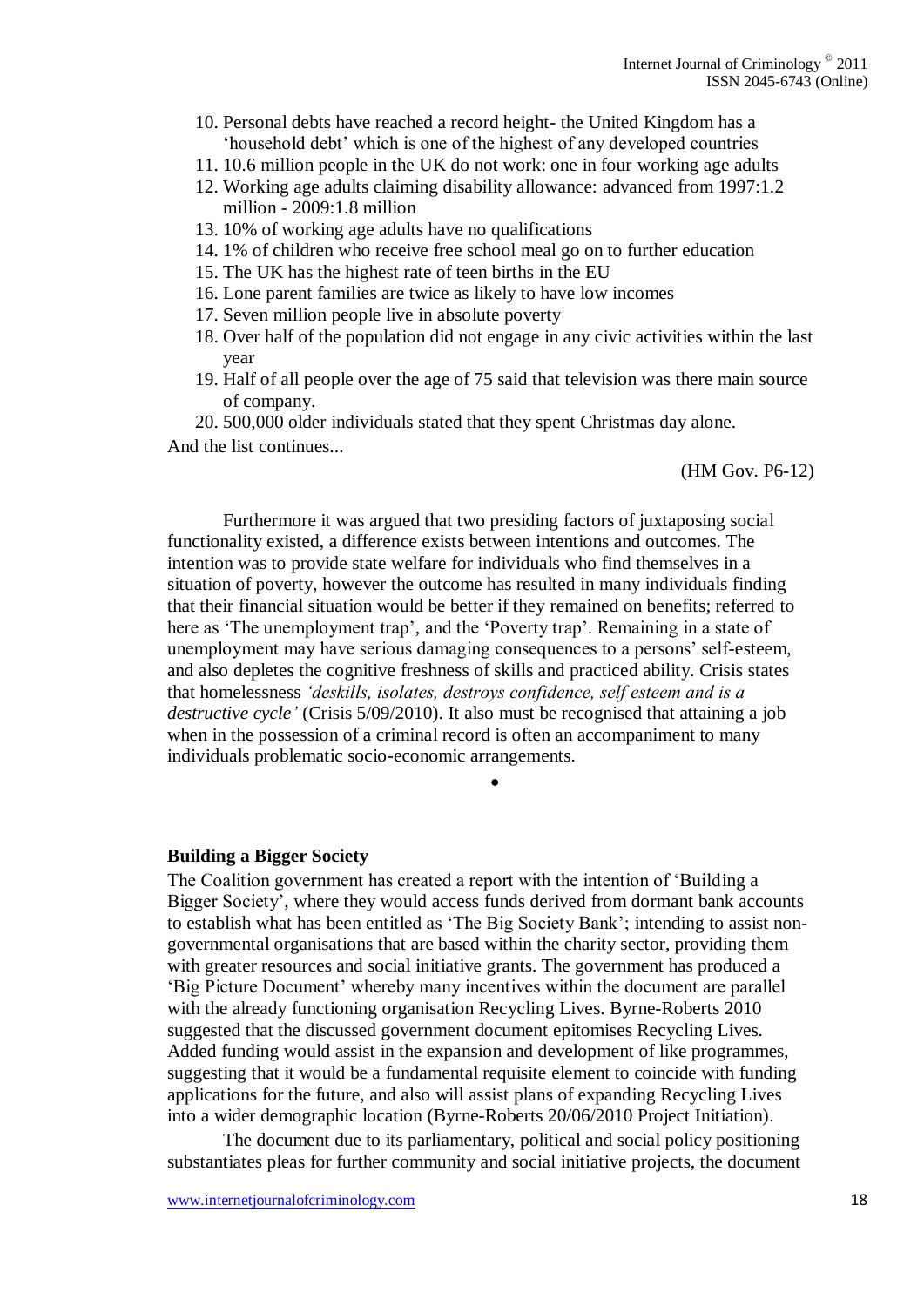may be viewed as a *'key mechanism for change'*. It may be perceived as a credible recognition for the need for public understanding, assistance and community integration on a national level. The document aims to entice individual, or collective corporations and the "business world" to be active members in societal functionality, and perhaps suggests that successful companies have a duty to regenerate the economy and allow a percentage of profit to be allocated towards social intervention initiatives, enticing corporate spheres to promote social action. It may be suggested that within a Capitalist state that individual success is promoted rather than a notion of collective empowerment and success, or more importantly traditional social morality. It may be stated that as members of a community that all individuals should feel a degree of social responsibility (Byrne-Roberts 20/06/2010 Project Initiation).

The goals and objectives of building a bigger better society are to entice social empowerment on a national level, to create an active civil society, *'encouraging individual communities to develop and maintain a sense of ownership, social and community responsibility'*; attempting to break patterns of destructive elements within society, to assist homeless individuals, and those who are vulnerable (Byrne-Roberts 20/06/2010 Project Initiation).

### **Chapter Six; Present and Future**

 $\bullet$ 

#### **Reviewing Homelessness**

When reviewing aspects of homelessness it is arguably important to identify, recognise, understand and tackle seven aspects relating to this societal state; firstly the *scale*, identifying what the actual size of the problem is, identifying the quantity and suitability of help that a person may need. Identifying the *nature* of the problem, why has the circumstance arisen and in which manner should it be tackled? Thirdly *experience*; what experience has that individual faced and could it prove constructive for that individual to receive counselling? Helping them deal with their *emotions* and assisting them in finding a route of emotional progression and intelligence. *Service provision*; what services are provided for these individuals? Where can they seek help and what services would be appropriate for them? *Joint working*, this is arguably essential; allowing services to provide better care through channels of communication and link-work with other organisations; to assist in the added care and comparative correspondence between relating organisations. Lastly *policy and practice development*; rethinking and reforming policies and practices, and identifying ways of making "the system" more accessible, discovering pathways to surpass dependency and influencing independency, whilst creating awareness of accommodating and supportive or applicable services that are available for the deprived.

(Quilgars et al 09/05/2009)

#### **Linked Networking**

Public perception is an integral element of improving charitable perspectives within the community; integration and communal support is the factor that will exacerbate and multiply organisational support measures, such as Recycling Lives. By individuals participating in business proceedings with Recycling Lives, through selling scrap metal to the organisation, will not only help the business, but also fund

 $\bullet$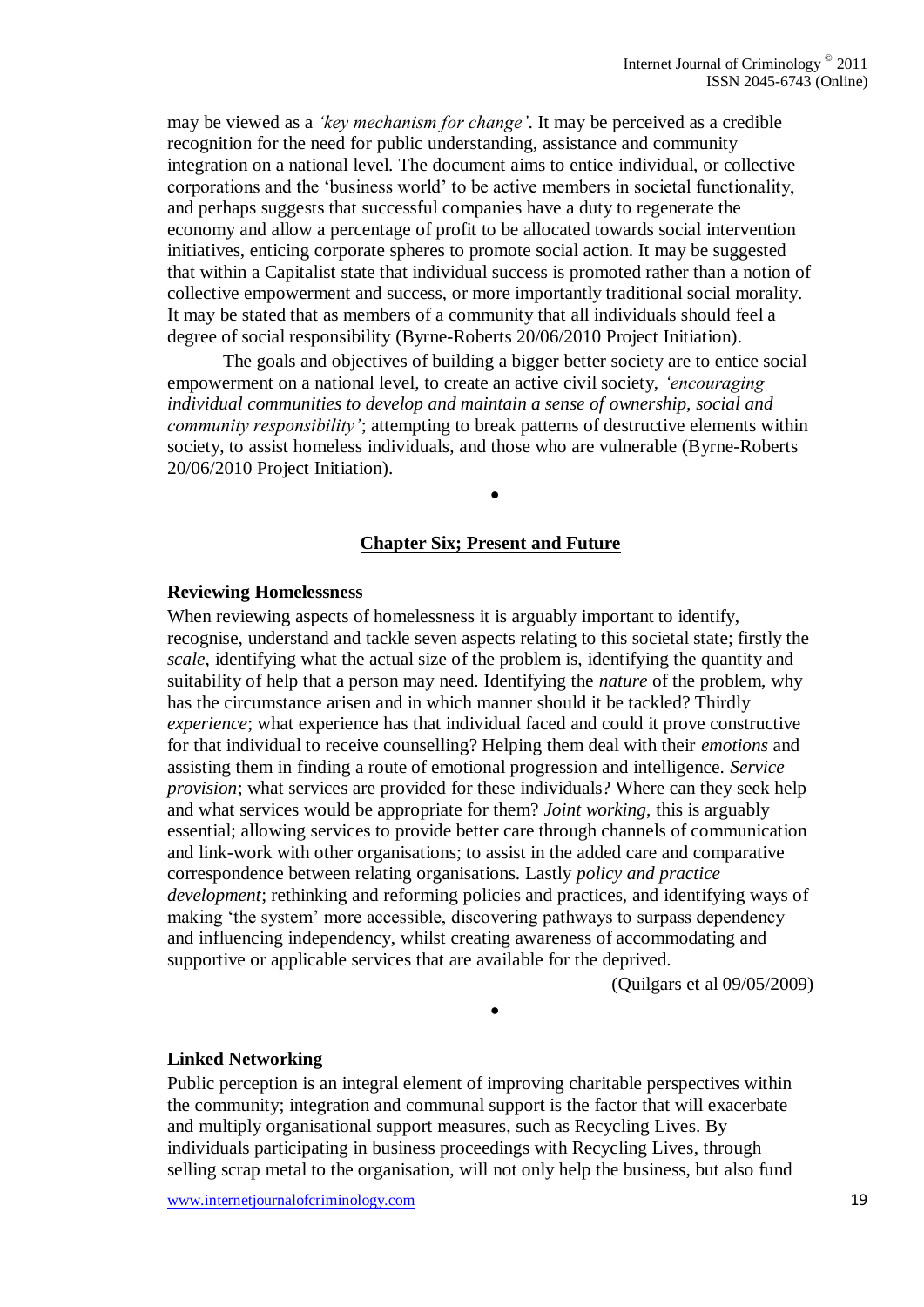further charitable activities, and create job opportunities for the vulnerable, helping to maintain support and encouragement in regards to improving life chances. It may be ascertained that successful businesses within local communities have perhaps a moral obligation and social responsibility to improve aspects of deprivation within their communities ("Working with Recycling Lives". Brochure: p7)

Recycling Lives should arguably aim to act as an intermediate between the "real world" and public/governmental services. A structured position would derive from revisiting the field of social intervention dynamics and assessing appropriate business and social care procedures for improvement in the field. Stredwick 2002 argues that *'there is extensive research showing that a high level of employee involvement, backed up by effective and regular communication, pays off in terms of organisational performance'* (Stredwick 2002 p166). As Recycling Lives actively involves all its acquired "ambassadors" in the three-tiered process of the organisation, this allows them to become, if so willing, passionate about the charitable business and therefore perhaps encourages work-ethic, and a general sense of effort due to involvement procedure<sup>8</sup>.

 $\bullet$ 

### **Offering Expertise**

Issues of misfortune can be tackled efficiently if solid, consistent and well-informed support is given. It arguably may assist deprived individuals with their personal development if they have an outlet, someone to talk to, a mentor to help them during their journey of betterment. Usually individuals can maintain a more understanding relationship with people who have endured similar circumstances to themselves. In addition possessing a greater support network allows individuals to progress feelings of support and recovery, whilst increasing social skills; which are integral within a working world therefore public participation and enthusiasm is absolutely necessary (Coughlan, BBC News, 17/06/2010).

Putman 2000 states that *'frequent interaction among a diverse set of people tends to produce a norm of general reciprocity. Civic engagement and social capital entail mutual obligation and responsibility for action... social networks and norms of reciprocity can facilitate cooperation for mutual benefit'* (Putman 2000 p21). It may then be suggested that individuals usually act on kindness when there is an underlining element that would be somewhat beneficial towards them, suggesting that relationships work on a profit/loss structural foundation, and that collective engagement operates in the sense of personal attainment. Moreover individuals must bring something to a relationship in order to progress within it. This may be applied to the ethos behind Recycling Lives<sup>9</sup>, it may be suggested that a deprived individual must be able to attain something, for instance a qualification, in order to be an asset to something, for instance a vocation. If an employee can offer something then the employer would want them, the employee would benefit from income, whereas the

9 Appendix F **Copy of Recycling Lives: At the Present**

 $\overline{a}$ 

<sup>&</sup>lt;sup>8</sup> Due to the fact that Recycling Lives is a relatively new charity it may be suggested that they need added support, guidance and direction to really utilize the potential of their charity. It may be stated that the charity needs to perhaps make the application process more accessible, considering the fact that some potential "ambassadors" may have a poor reading and writing standard, therefore denying these individuals access at a preliminary stage (see end document: "Friends in a Dialogue" 3/5/2011).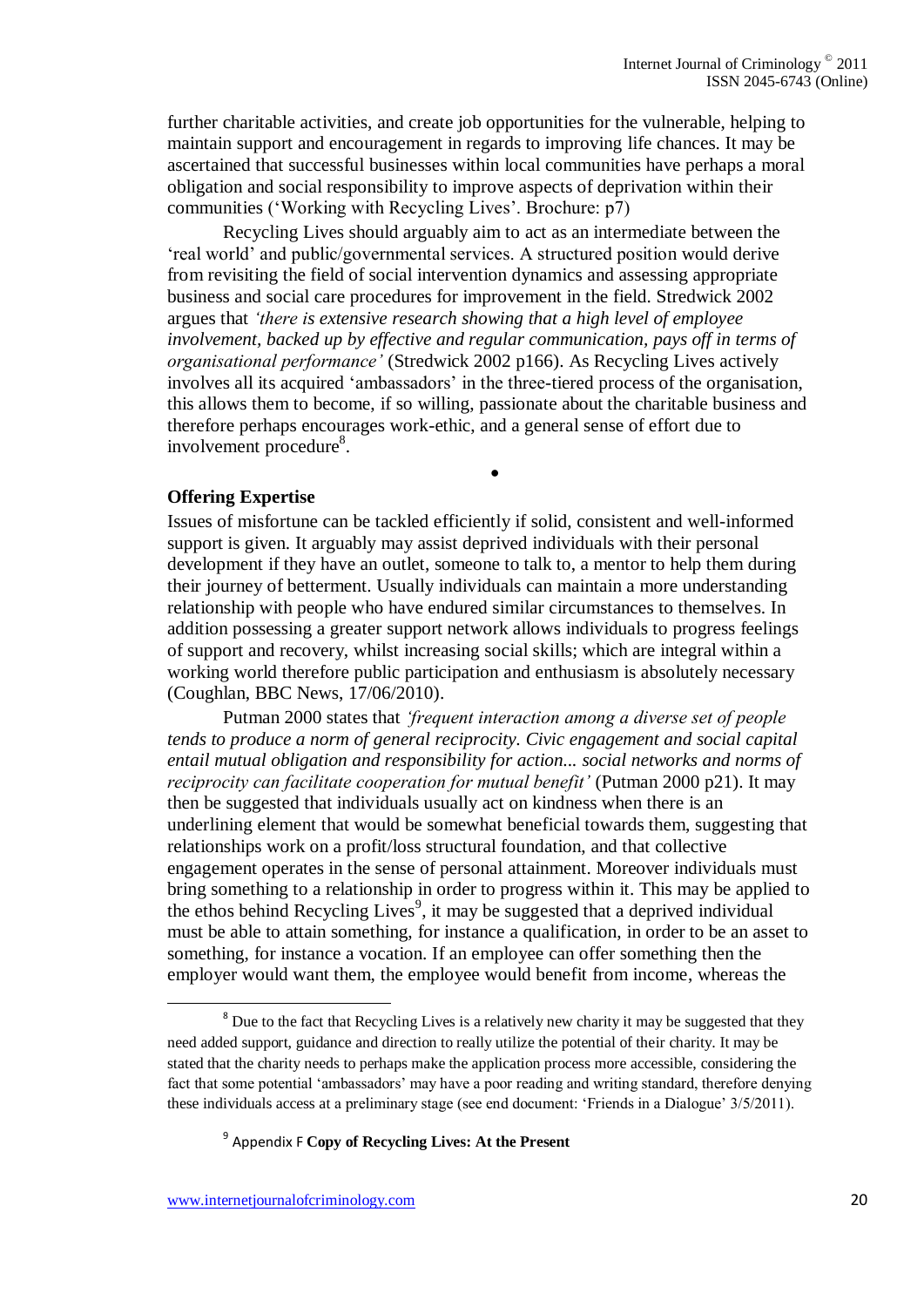employer would benefit from applied skill or vocational engagement. Moreover it may be asserted that to personally advance, an individual must possess something perceivably desirable to another.

 $\bullet$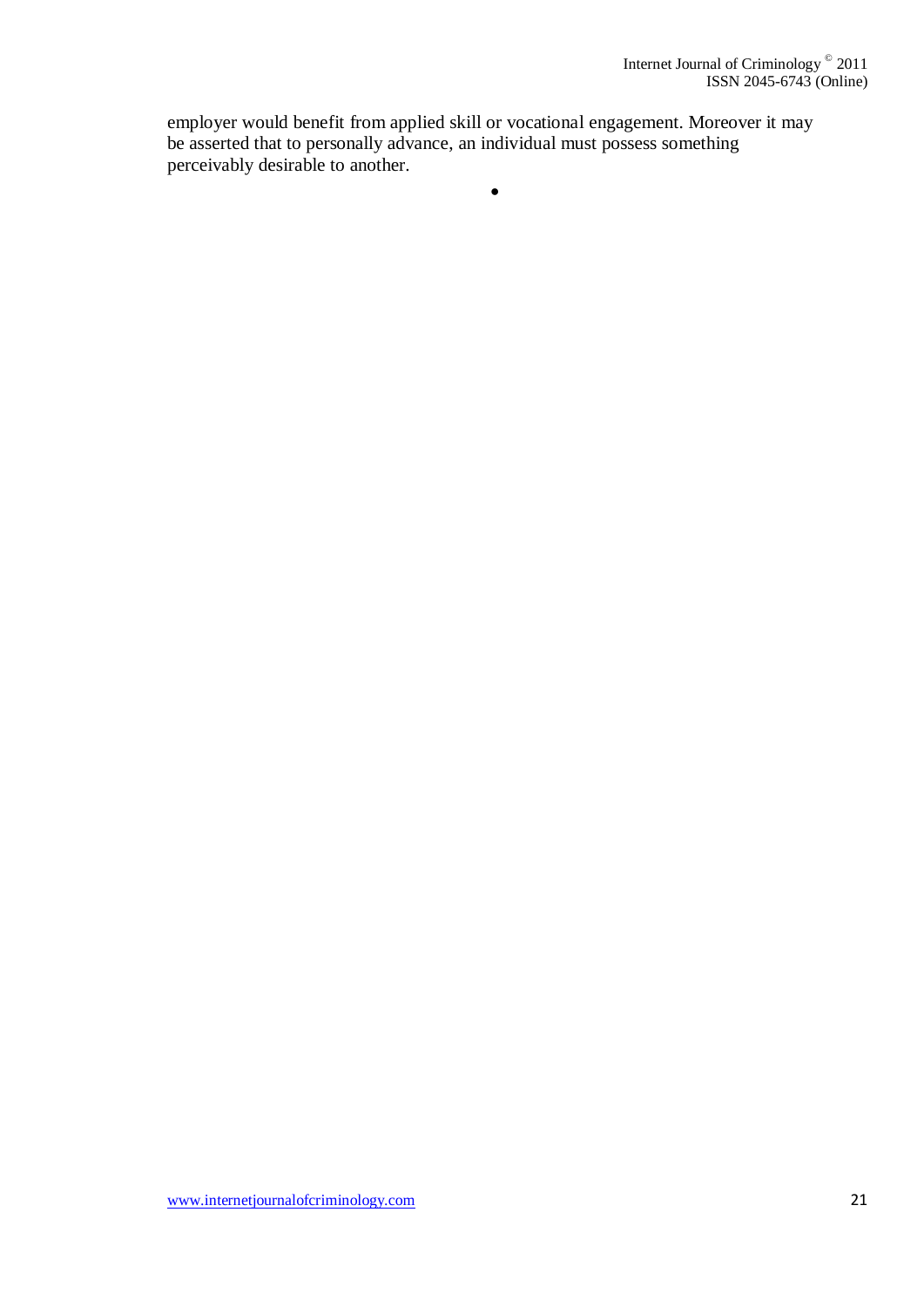### **Finding a Use**

 $\overline{\phantom{a}}$ 

Most objects can be recycled into raw materials, rather than disposing of possessions, they can be adjusted, reformed or broken down into usable equipment. For instance Recycling Lives not only recycles household waste materials but also finds use for old IT equipment; rebuilding broken or traditional models which can then be donated to families from low income backgrounds, or sold for a profit that will benefit the charity and its constituents. IT and telecoms equipment is used throughout the organisation to maintain managerial aspects of the company and to interlink services (Working with Recycling Lives. Brochure: p7-9).

Old vehicles are dismantled for parts which are fixed or replenished; this also generates added income for the business, and creates opportunities for Recycling Lives subjects in regards to career prospects and skills building. Not only do Recycling Lives trade to the public through industrial sites, units and the company headquarters but they also own a credited website whereby financial and material transactions can be carried out online. This demonstrates their ability to work at a traditional and locally based, hands-on level, alongside advancing their business procedures through the use of contemporary internet marketing. Displaying that Recycling Lives in an organisation that can function on many different levels and that many of its areas are interconnected and operate competently (Working with Recycling Lives. Brochure: p8).

 $\bullet$ 

### **Enigma of Community and Community Gateway**

Aspects of homelessness may be complex to address. Underlining issues may be present due to circumstances, experiences, attributes, practices and so forth, which may have a negative effect on personal progression (links to **Offering Experience)**. Communities have high levels of diversity and schemes operatively employ alternative processes therefore it may seem like an enigma to actually receive or apply to organisations where they would be able to provide assistance. Additionally it is often difficult to provide enough provision to meet a substantial level of disadvantaged individuals, and possibly it is difficult to find the individuals who would advance through this provision. Community Gateway is of avid importance as they assist in providing administrative work whereby they can assess the multidimensional levels of community practice and advise a subject on a route that would be best suited to them. Community Gateway supplies Recycling Lives with referrals whereby they ascertain whether an individual meets the criteria of the organisation, and can suitably assist them in gaining access to it. Other organisations like Disc have an influence on productivity as they assist in maintaining an influx of residents and applicants (see end document: 'Friends in a Dialogue'<sup>10</sup>).

www.internetjournalofcriminology.com 22 <sup>10</sup> Within the live project it was stated that the collective did not want to generalise circumstances regarding the residents however throughout the dialogue this was continuously contradicted, it was stated that residents sometimes suffer from isolation issues; encounters are of vital importance as they form relationships. Relationships form security; which arguably creates inclusion that will then develop into emotional strength when presented with support and positive direction. It was also stated within the dialogue that mental health services assist in providing psychological care, mental health issues can be addressed through the one-to-one counselling service therefore a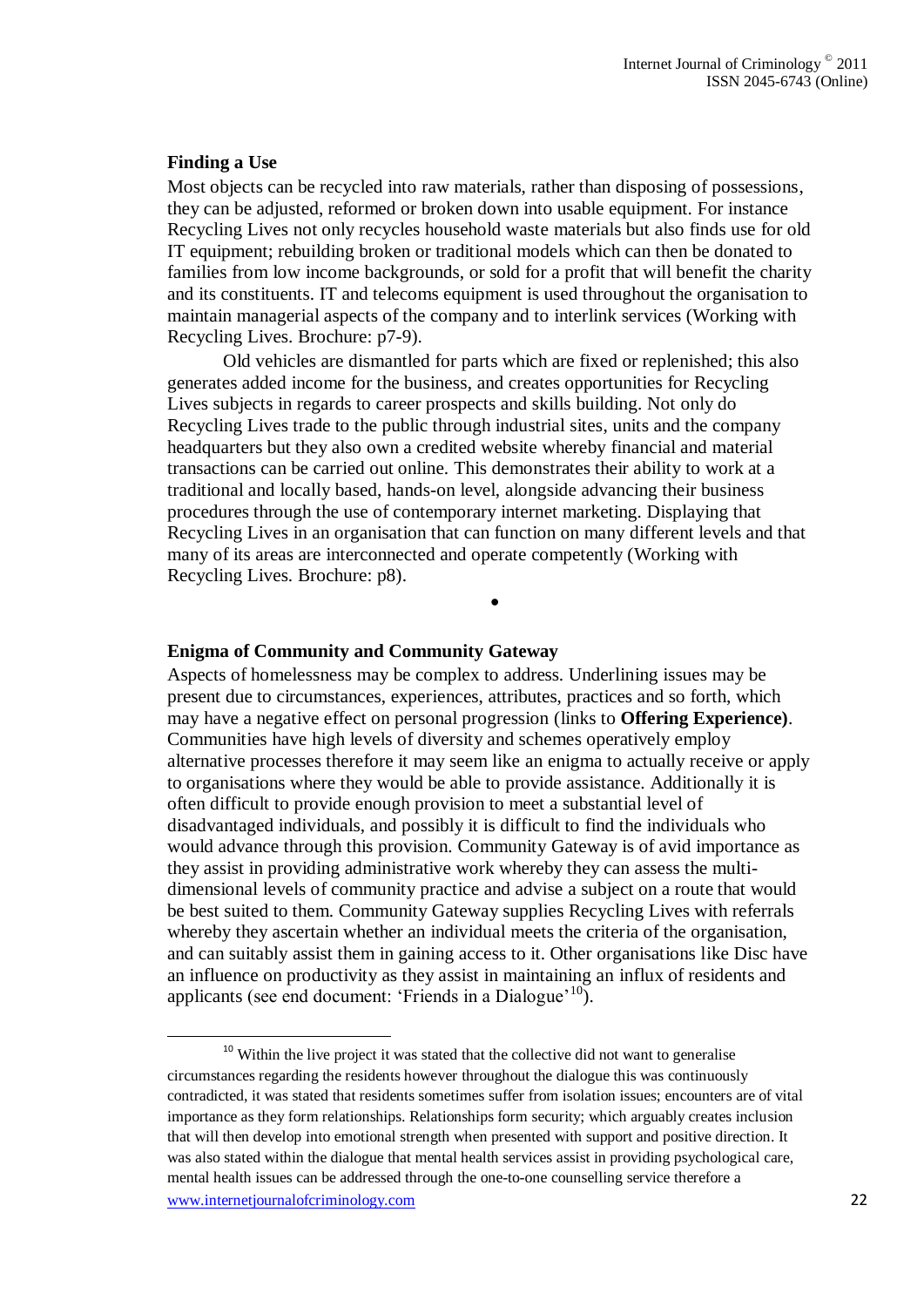Peckham et al 2003 argues that communication is the key to successful social work practice, that inter-professional working and partnership constitutes a modern framework for health care initiatives. However concerns were raised over the *'quality of inter-professional work... still quite variable... issues of language, meaning, management, governance and accountability are major differences which both facilitate and constrain opportunities... inexperience of primary care professionals as a limitation of inter-professional collaborations'* (Peckham et al 2003 p174). It may then be stated that inexperience is a considerable issue with regards to the provision of care for vulnerable individuals, and that trial-and-error practice can lead to inefficient care provision, therefore strategic planning is ascertained as essential, close collaboration of experienced professionals within relevant social fields will almost certainly raise standards of care provision.

 $\bullet$ 

#### **Cost Cutting, Saving the Environment and Responsiveness**

Recycling Lives supports its residents, provides opportunities and facilities to the homeless community, operates a thriving and fully functioning successful recycling business but also acts as a role-model and positive example for other business. By caring for environmental and humanitarian issues Recycling Lives is an ambassador and exemplar for future business performance. To lower their carbon footprint they minimise their use of heavy vehicles through optimising transport and cares for the environment through the recycling of produce.

When engaging in business with this charity they offer a 24 hour guarantee with regards to elements of the company such as skip hire, ensuring a fast and effective service. Recycling Lives aims to provide reliable and methodical service provision (Working with Recycling Lives" Brochure: p5).

 $\bullet$ 

### **Creating a Broader Spectrum**

 $\overline{a}$ 

Research has identified that the activities by which Recycling Lives operates at its foundational stage overlooks the female community; subsequently enhancing the probability of being labelled with a critique of gender bias (see Appendix<sup>11</sup>). However it may be asserted that Recycling Lives is a substantially new organisation with various elements involved within its successful progression. Therefore it may be ascertained that Recycling Lives are within a learning process, furthermore the organisation is at semi-foundational stages of its social intervention procedures and social initiative progression.

Recycling Lives holds the intention of creating wider service provision, that will not only cater for women but an increased amount of subjects, the incentive is to expand the organisation into a wider demographic area. Contained within the documented Live Project (see end document: "Friends in a Dialogue") it states the capacity of the charity, however "ambassadors" were not mentioned in terms of ethnicity, gender or culture therefore the charity may be lacking validity in terms of

generalisation is made and arguably should be, in order to address persistent issues (see end document: "Friends in a Dialogue).

www.internetjournalofcriminology.com 23 <sup>11</sup> Appendix C **Copy of Recycling Lives Training Options**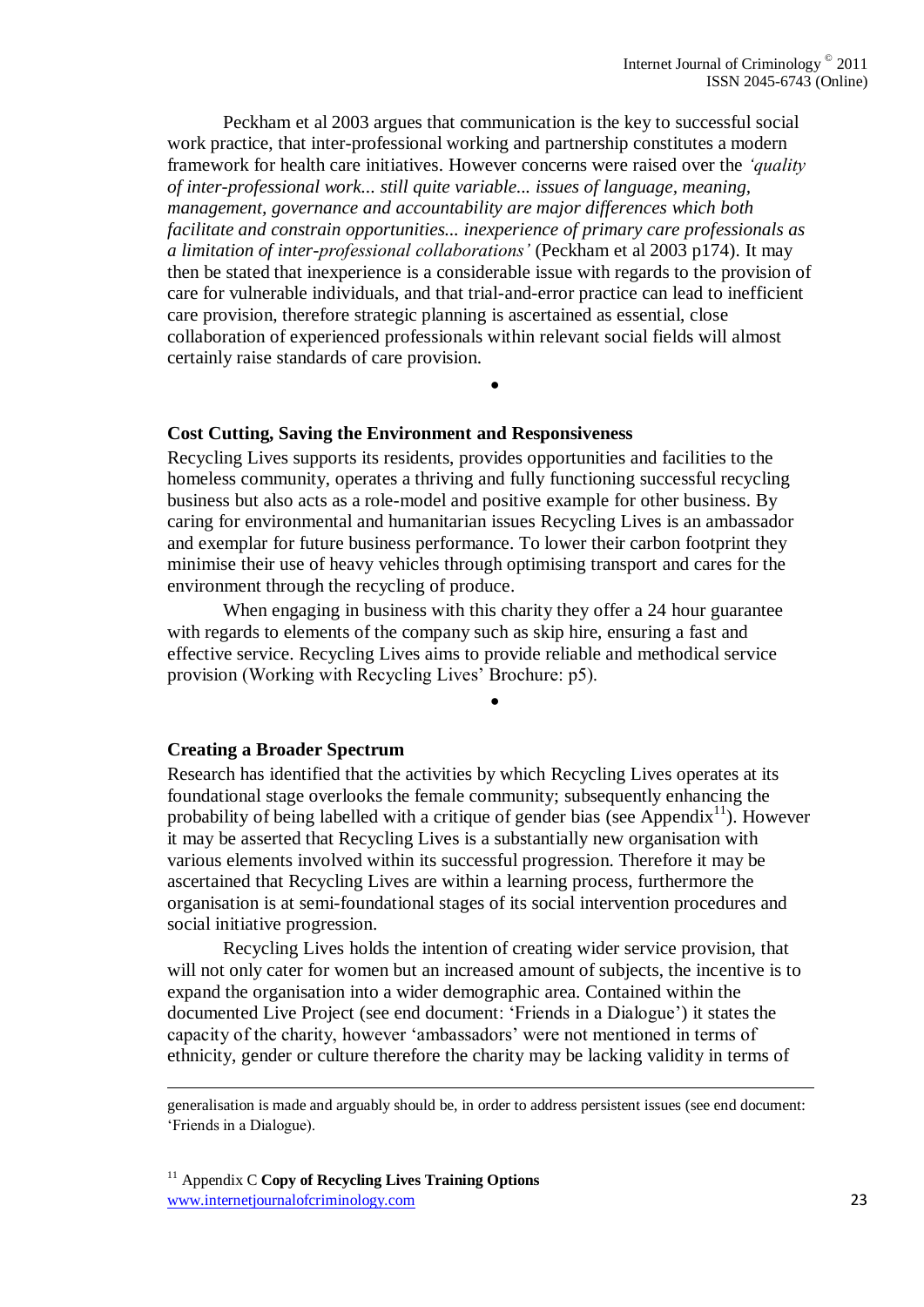catering for a broad-spectrum of individuals. It has been established that the service appears to be directed towards young-males however to create ethical practice other religious denominations, genders and so forth must receive acknowledgment and provision $^{12}$ .

Recycling aspects such as demolition, car dismantling, glass and plastic recycling is perhaps a male dominated field of work. Therefore added grants or subsidiary payments from local authorities, the community and local businesses, would possibly enhance the availability and suitability of this work for female centred assemblage. Manual labour is traditionally perceived as a male vocation and could possibly deter women from seeking assistance, opportunity and guidance from this organisation. Moreover the availability of other activities other than perceivable 'masculine' labour must be reviewed in order to allow male individuals, who do not find themselves accustomed to such work, to have an alternative option. Furthermore if other opportunities were made available, for instance recycling clothes, or using the recycled card and paper to create a "gift card", or design business within the material processing side of this organisation, it would suggestively appeal to a wider audience and commercial sectors (see end document: "Friends in a Dialogue").

Recycled materials may be used to establish innovative projects. It may be argued that consultation proceedings should be carried out in order to fulfil obligations to future female residents and others, the provision of alternative and nonstereotypical activities allows for increased and inclusive ethical practice.

 $\bullet$ 

#### **Chapter Seven; Research Development**

#### **Procedure**

 $\overline{a}$ 

Scientific methods of research are integral in relation to the social sciences, it holds significance in regards to understanding subjects and situations as a whole entity. The collection of data is necessary when conducting research methodology, theoretical and practical research increases validity of practice. Space for expression of self should be encouraged; the role of a research-practitioner is suggestively essential as the work is produced with the intention of improving a situation for that particular individual. Intersubjective experience is essential; an identification of patterns enables improvements in practice to be made based on discovered research conclusions.

*'Qualitative researchers claim to adhere to traditional standards of objectivity and methodological rigor, while at the same time pushing the narrative potential of qualitative studies'* (Newkirk 1992 p148).

It is essential when conducted research not to deliver leading questions, which may provoke a sought response and a subject must be briefed of objectives accordingly. A variety of entrants enable a wider-scope of research, the interviews or meetings should be transcribed to ensure validity of results, or perhaps tape-recorded. Creating

www.internetjournalofcriminology.com 24  $12$  O'Brien 2000 states that during 1997 the appointed Prime Minister praised Britain for being a tolerant and multi-ethnic society whilst enthusing that Britain could act as a demonstrator towards ethical and inclusive practice, as a beacon and "ambassador" for future world progression through its acceptance of diversity and function as a multi-faceted society (Green et al 2000 p25).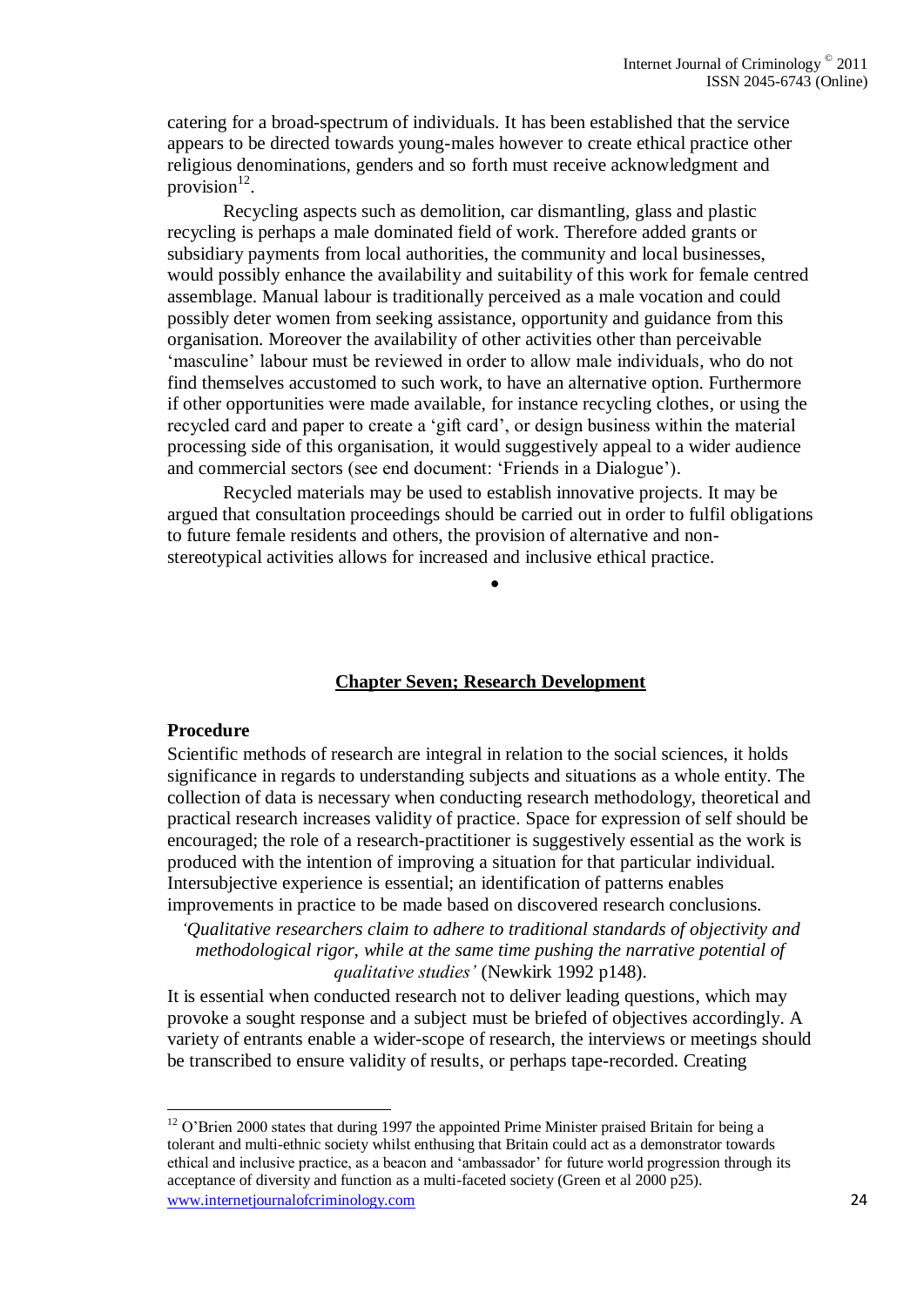research creates discovery; which ultimately exacerbates accuracy of procedure (Newkirk 1992 p153).

### **Social Value**

Social value is vital when exploring the issue of homelessness. The concept that is suggestively left widely unacknowledged within generalised social and corporate spheres is that by improving an individuals" social value they subsequently become a greater asset towards societal functionality. Individuals who are helped solely on the premise of immediate results are subjected to a suggestively misinformed approach as "disadvantaged" individuals may endure intermittent circumstances and patterns of emotion and behaviour.

Social and cultural capital has great relevance when considering charities such as Recycling Lives as they improve an individuals" social value and vocational skills therefore enables "ambassadors" to become conceivably "better" individuals, containing higher social value and added cultural capital; investment in individuals shapes society. Putnam 2000 stated that *'social action... extent and depth of... action within civic society is itself a measure of the strength and sustainability of any social order, that these organisations are a form of social capital (an expression of our collective investment in social relations), and that this can even be measured to provide some indication of the health, or otherwise, of a particular society* (Putman 2000; Alcock 2003 p162-163). Furthermore it may be argued that charitable organisations who work with social aspects of the community are vital with regards to bettering society as an entire entity, improved social capital instigates improved economy and social welfare which is arguably a necessity within a successful nation. Moreover to invest in people constitutes an investment in society; as economy will rise and disadvantage and deprivation will ultimately fall.

# **Recycling Lives Case Study**

A case study was conducted by Recycling Lives whereby they assessed the transition of progressing social value by one of the charities successful participants. A prior analysis of an individual before he had entered the organisation, compared with an assessment on the social value the individual possessed once leaving the establishment. A copy of the Recycling Lives case study is presented at the end of this dissertation (see appendix<sup>13</sup>) however a comparative table has been created which measures the difference of social value in terms of repaying economy through taxes rather than diminishing resources through actively claiming state support;

 $\bullet$ 

| Job Seekers Allowance             | $-3,380$    |
|-----------------------------------|-------------|
| Income Tax and National Insurance | 2,673.40    |
| <b>Total</b>                      | $-706.6$    |
| Housing Benefit                   | $-4,786.60$ |
| <b>Employers Contributions</b>    | 1,069.32    |
| <b>Total</b>                      | $-3,717.28$ |
| Council Tax Credit                | $-790.5$    |
| Council Tax                       | $-790.5$    |

www.internetjournalofcriminology.com 25  $\overline{a}$ <sup>13</sup> Appendix D **Copy of Recycling Lives Case Study**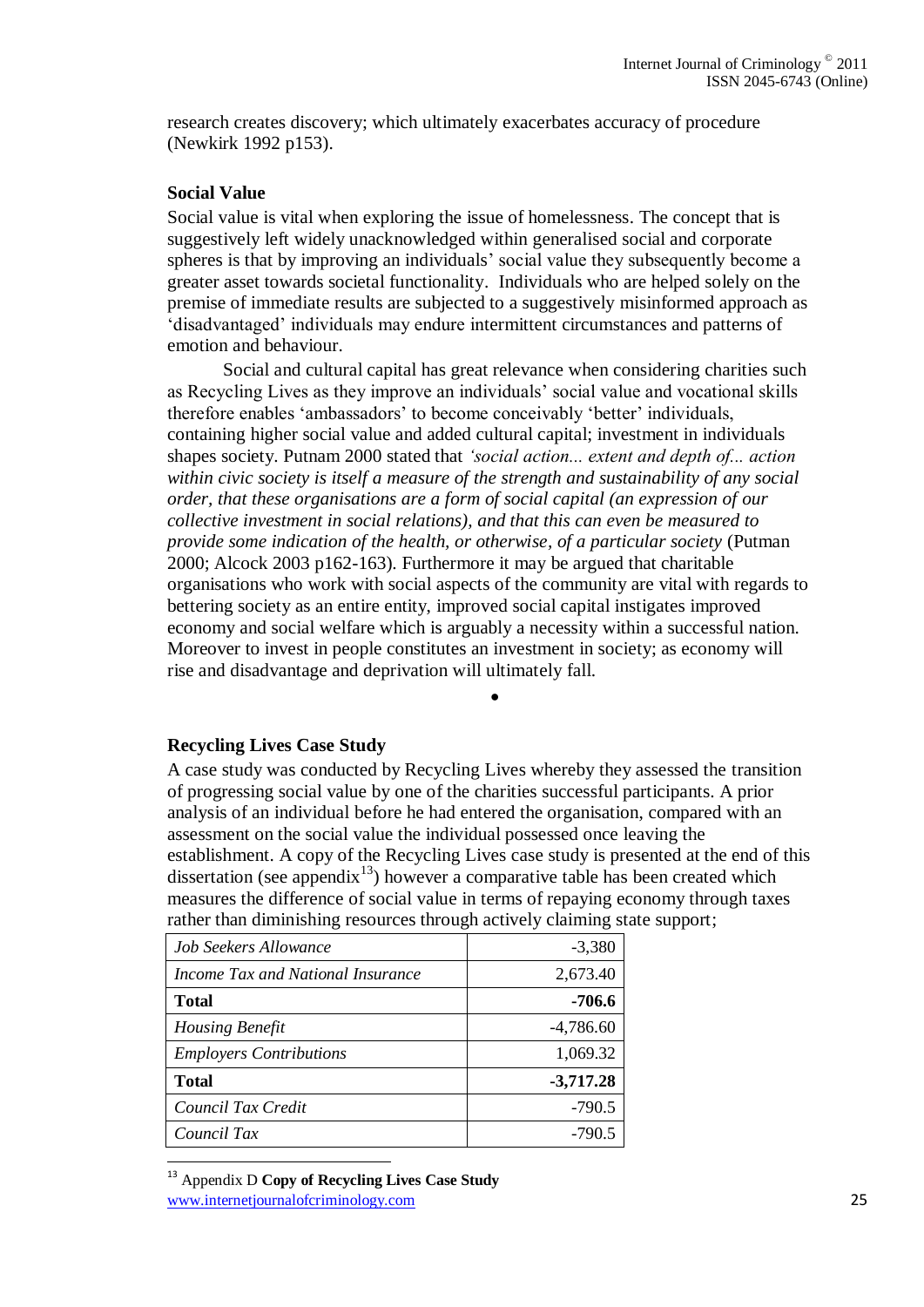| <b>Total</b><br>$\mathbf{r}$ |
|------------------------------|
|------------------------------|

This would then suggest that within one year after an individual claimed state assistance, if they had received a job and succeeded in maintaining this productive social position, that they would then in actuality have contributed back to the economy through taxes and therefore diminished the amount of suggested "debt" that the individual would have cost society previously. Without ignoring the fact that they would have became economically active and socially responsible citizens.

| <b>Remainder Owed to State Per Annum</b> | 4,423.88    |
|------------------------------------------|-------------|
|                                          | $-3.717.28$ |
|                                          | $-706.6$    |

Within one year this individual would remain to 'owe' the state the sum of £4,423.88.

| Income Tax and National Insurance | 2,673.40 |
|-----------------------------------|----------|
| <b>Employers Contributions</b>    | 1,069.32 |
| Council Tax                       | 790.5    |
| <b>Total</b>                      | 4,533.19 |

After an additional year that individual would have repaid one years' state assistance, with a minimal spare, back into government funding supplies, whereby the money has the ability to be used for greater purposes. Furthermore the paid tax may be utilised to assisting another individual in difficulty, by encouraging them through the help of such organisations to progress with their own personal betterment, regardless of background. Social initiative programmes increase the probability of creating active citizens and societies whilst improving the state of the national economy.

| Amount Owed to State Per Annum        | 4,423.88 |
|---------------------------------------|----------|
| Amount Contributed to State Per Annum | 4.533.19 |
| <b>Total Remaining</b>                | 109.31   |

Moreover it may be established that social value seems to be a resolution to the suggested multi-faceted social issues that faces many nations. Homelessness, poverty and deprivation are arguably tackled through public, governmental and charitable engagement and cooperation $14$ .

 $\bullet$ 

 $\overline{\phantom{a}}$ 

<sup>&</sup>lt;sup>14</sup> When an individual is assisted in personal advancement, educational engagement and skill development, it suggestively determines an improved duration by which that individual would be able to recover from their social, economic, emotional and physical state of deprivation.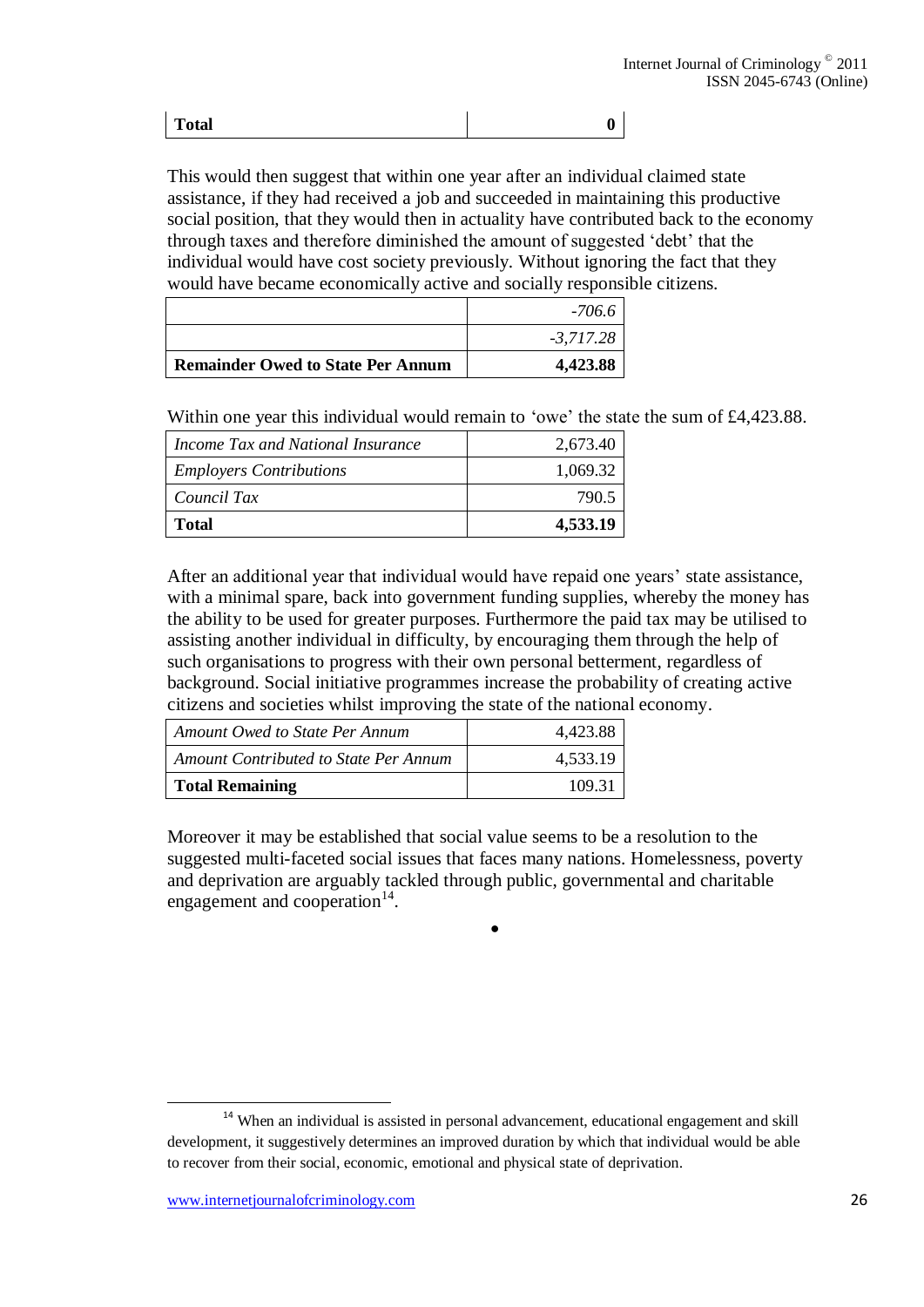### **Chapter Eight; Mind and Body**

#### **Recycling Lives Assessment Sheet**

The Recycling Lives assessment sheet arguably uses a qualitative approach to establishing a potential or current resident's state of being. They attempt to measure feelings and emotion, alongside levels of confidence and motivation. A numerical graph is provided whereby an individual can confirm their emotional state of being through identifying between 1-10 their levels of emotion, also encouraging abilities to identify states of unhappiness and form a degree of emotional and intelligence and discipline. The application of an emotion measurer assists in providing life skills of emotional and psychological control and balance (see appendix<sup>15</sup>).

 $\bullet$ 

#### **Emotional Provision**

The Centre for Mental Health Report, Across the Wire, asserted that

*'It is all too easy to blame lack of resources for failure to provide what is needed to solve problems... ignorance, apathy and lack of co-ordination have been the principle enemies for too long.... This is not to say that there are not many dedicated and concerned individuals and organisations... who have tried to help... however that system was backed up by a society that no longer exists.'*

(Ramsbotham Centre for Mental Health Report: Across the Wire)

Counselling services are a vital area of support within fields of homelessness and deprivation as a subjects" previous history, or experience may have an effect on their psychological well-being and therefore penalises their ability to integrate successfully within society. Recycling Lives is operational and organised, yet does not fail to meet the emotional needs of the charities inhabitants, and provides them with arguably substantial care through integration with members of the organisation, to the provision of counsellors, and the consensus that they can be signposted onto other charitable or government schemes (see end document: "Friends in a Dialogue").

 $\bullet$ 

#### **Bodies on the Margins on the World, Local.**

Woodward 2009 argues that the Government targets "bodies" considered "on the margins' with the intention of creating 'better' citizens, which inevitably increases the productiveness and efficiency of the state. Essentially Woodward discusses that the application of services, legislative governing bodies, organisations that implement policy, and primarily, at a lesser expense to the government, commercial and voluntary sectors, who in essence promote social cohesion and advanced community practices (Woodward 2009 p1).

*'Embodied selves drawing upon the phenomenological notion of embodiment (Wacquant, 1995, 2004, Young, 2005) which combines mind and body with the* 

 $\overline{a}$ 

www.internetjournalofcriminology.com 27 <sup>15</sup> Appendix E **Copy of Recycling Lives Assessment Document**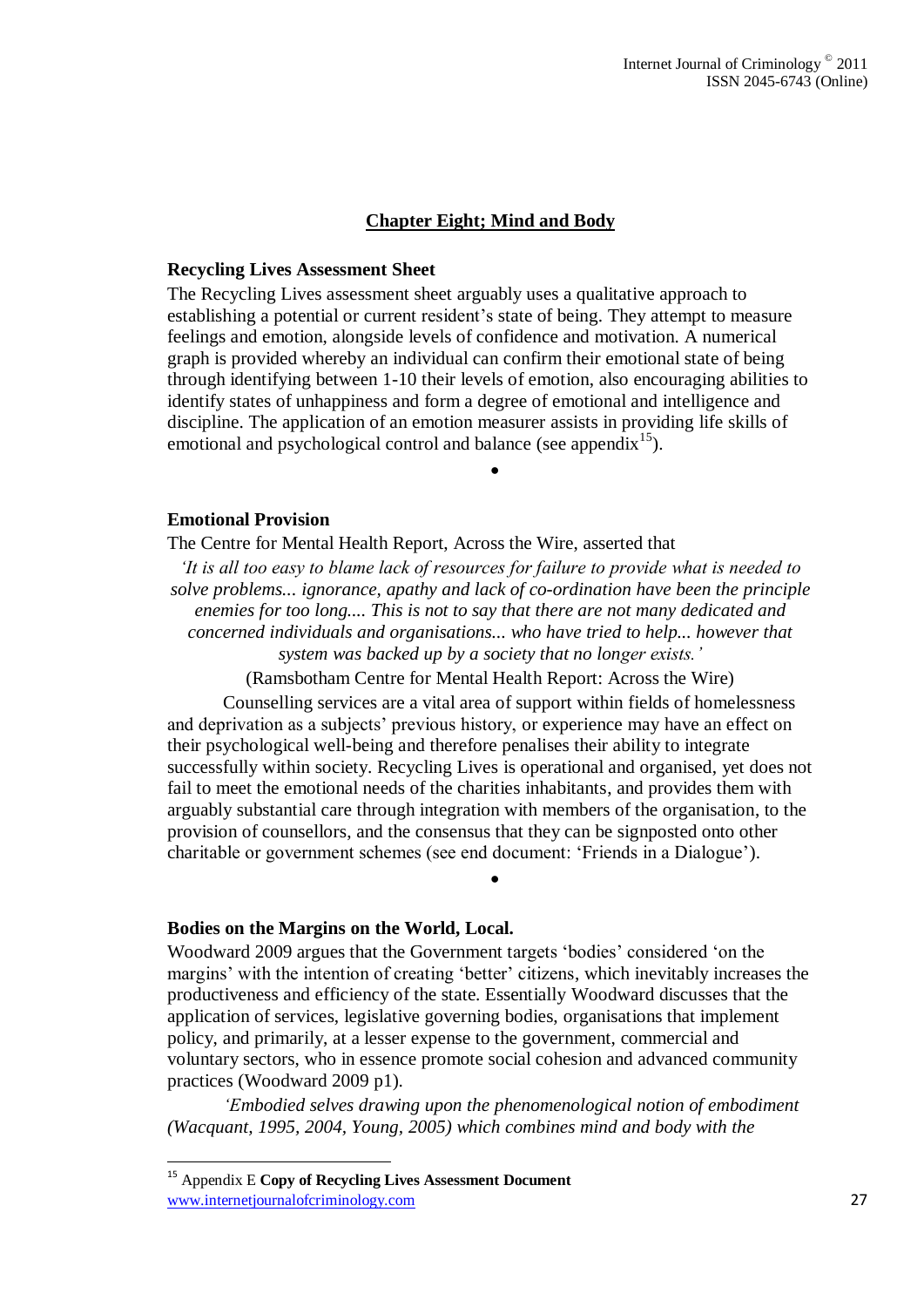### *formation of self (Ponty 1962)... bodies and their practices... merging of mind and body... problematic'*

Woodward also indicates that individuals can be a threat to their own self, and that bodies can be both regulated through self-discipline and support regulations (Woodward 2009 p2).

Woodward additionally argued that the successful functionality of a process was derived from a persons' ability of compliance, that the objective must be centred in reforming the practice of a particular individual. Practice can in many cases be "fixed" and often deeply conditioned. It was also ascertained within the journal that individuals possessing a certain habitus and condition felt a certain belonging and security within their practices. Practice may be progressed through personal, public and governmental dialogue. Woodward added that the economic position which a particular organisation was in would play a significant role in the prospects that the organisation would face, better standards of capital results in better service care and provision (Woodward 2009 p8).

*'Identities are not simply pre-given or inherited: they are formed, made and re-made: they exist in practice dialogically, through collective action and interaction'*  (Werbner 2002:267: Woodward 2009 p10). Woodward argues that excluded groups can feel like victims and also insisted that the transformation of social life could prove difficult within popular culture. It was additionally suggested that progress can prove limited when working with "lived bodies", suggestively bodies who have endured extreme emotional of physical damages (Woodward 2009 p16-20).

### **Chapter Nine; Crime and Trauma Discourse**

 $\bullet$ 

### **Origins of Violence**

Zulueta 2008 stated that the UK government has to acknowledge a surge in knife crime and other cases of criminal violence, that crime has reached a peak of critical mass. Government policies attempted to produce a £100 million Youth Crime Action Plan (HM Gov. Report 2008), Revel 2008 backed these claims by insisting that NHS figures determined that an estimated fifty-eight young individuals had been admitted into hospital, after suffering deliberate criminal injuries, and that this sum did not include individuals who had died or been sent home (Revel 2008, Coleman et al 2007; Zulueta 2007).

Zulueta additionally argued that the London Child Poverty Commission 2008 stated that poverty levels had reached the level of approximately a third of children within the London district, and that many of these children subsequently participated in acts of crime, anti-social behaviour, possessed low levels of education, poor health and rarely had a job (Zulueta 2007 p70-71).

Feletti and Anda 2008 stated that *'violence impacts the health of the nation... relationship between adverse childhood experience and adult health',* and argued that three main elements existed contributing to poor social functionality, in terms of mental health issues, aspects such as abuse, neglect and household dysfunction. The study also concluded that individuals deriving from a low income background had a higher likelihood of becoming ill, being addicted to alcohol and tobacco, having a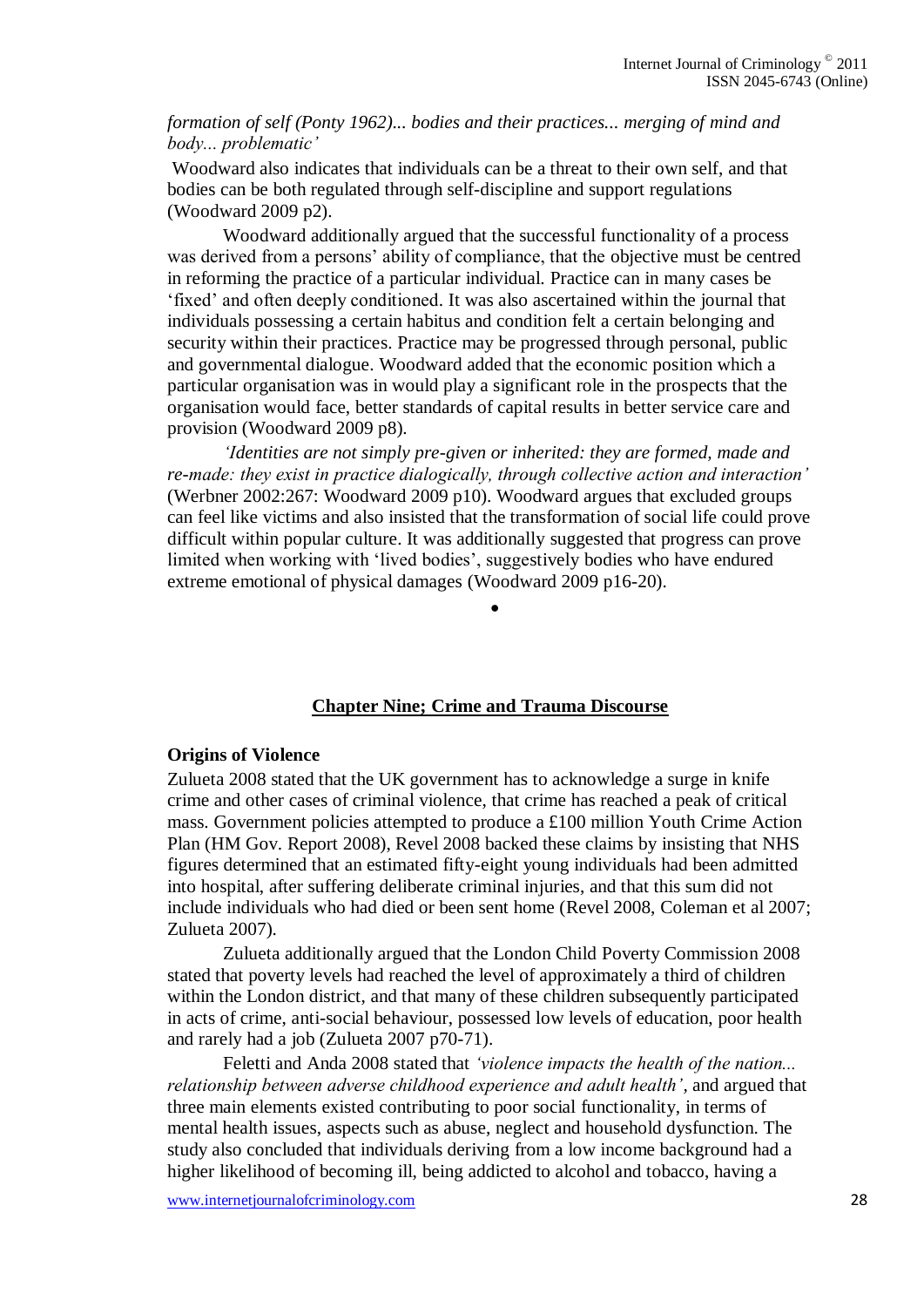criminal record and engaging in substance abuse. It was also determined that individuals who had endured such problematic issues then faced an increased risk of domestic abuse and sexual violence in later life. (Feletti et al: Zulueta 2008 p72)

Zulueta 2008 stated that traumatic events may act as an encouragement for violent behaviour in the future. Henry 1997 argued that individuals who had suffered trauma often developed a condition called alexithymia, which can be defined as *'an inability to describe emotions in words and symbols in order to cope with disturbing feelings'* suggesting that they had greater difficulty in life. These individual were potentially unaware of how to methodically process emotions and feelings, and possessed reactionary responses. Traumatised youths arguably then have an inability to dominate their possible negative feelings or actions of desire, anger and hatred (Van der Kolk, 2005: Zulueta 2008 p79).

Children who have suffered trauma arguably possessed measures of personality disorders (Ogawa et al 1997: Zulueta 2008) and also endured physical symptoms, for instance, the brain size of a child who suffers deprivation or abuse, is usually smaller than that of their none-abused, mainstream or privileged counterparts. It was also identified that there is a minimisation in the limbic system, a system that governs emotions (Shaw et al 1996: Zulueta 2008 p81). Zulueta concluded that empathy was the key determinant to understanding matters of violence (Zulueta 2008 p83).

 $\bullet$ 

#### **Deprived Areas**

*'Anti-social behaviour blights people's lives, destroys families and ruins communities. It holds back the regeneration of disadvantaged areas and creates the environment in which crime can take hold'* (Home Office 2003 p2), deprivation can incorporate feelings of failure, and disadvantage which can have a disastrous effect on communities. Public morale can decline at a rapid rate and conditions often inflicted on these individuals through their deprived environments are substantial. Individuals contributing actively into the rejuvenation of local communities can lower issues of apparent social difficulty, and possibly reduce "rebel actions" from individuals possibly reacting to the situation that they inhabit. Furthermore public intervention may enhance the local quality of communal support and public awareness. The civilian facilitation of assistance perhaps positively revolutionizes and revives areas. Knowledge, awareness of prospects, and a personal containment of aspiration are arguably an absolutely necessity for deprived areas as it can assist in constructive rejuvenation, not only for the location, but for the life experience that its residents are subject to (Flint 2007 p79).

#### **Does Crime have Benefits?**

When a crime is committed an individual can be sentenced to a period of time within a prison establishment whereby they will certainly be provided with state funded privileges such as; food provisions, accommodation, and in many cases skill and educational opportunities for personal advancement. A prisoner has the ability to receive accredited certificates proving their acquisition and achievement within fields of vocational, educational and skill building sectors, alongside various other activities. When a homeless person is living on the streets they rarely have access to facilities

 $\bullet$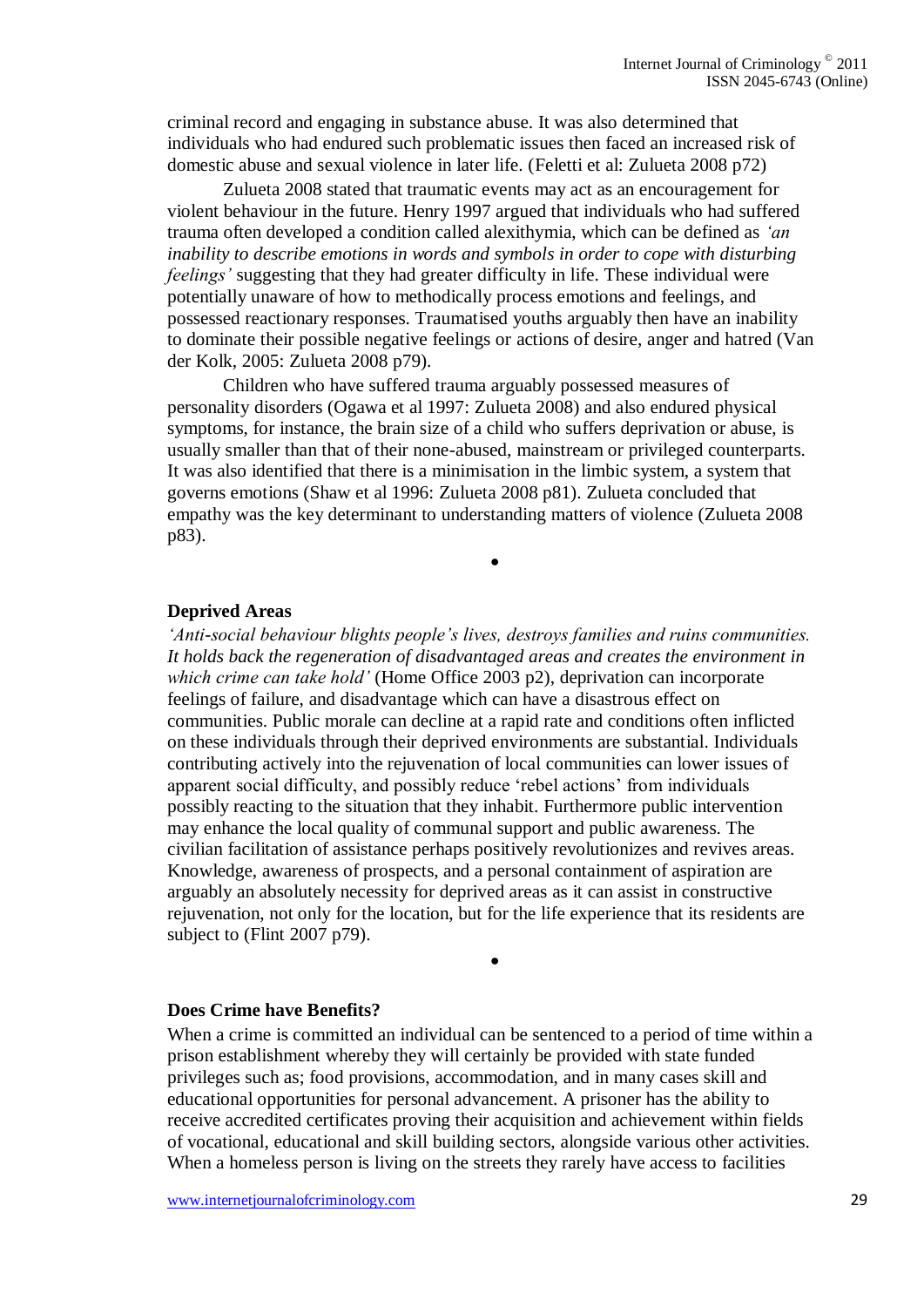such as this therefore the question should be put forward, does crime pay? When individuals are homeless it could be asserted that they have a higher likelihood of behaving illegally or partaking in crime, how can they lose? If they commit a crime such as burglary or the distribution of narcotics then they will have the advantage of gaining capital, if they are caught then they have the advantage of a place to sleep, food and many other benefits which would be provided within a prison establishments, who are notorious for making attempts to reforming characters, options and behaviour (see Equality Impact Assessment).

 $\bullet$ 

### **Vulnerability, Crime, Victimology**

Croall 2011 argues that individuals" who suffer previous victimisation in their youth usually have a propensity to become victims in later life. Croall argues that exclusion incidents, such as leaving home due to suffering violence, may result in an increase in victimisation. Through an individual leaving an abusive home they often confront added challenges, for instance homelessness, creating a chain of victimisation. Homeless individuals often attempt to attain sheltered accommodation. However facilities are few and far between, creating added quantities of victims, due to the actuality that the homeless are often exposed to violent attacks and are generally extremely vulnerable. Their vulnerability makes them easy targets for exploitation through the means of issues such as drug trafficking. Their environment is also prone to enhance the chance of being exposed to drug misuse and therefore maximises the risk of an individual developing an addiction (Croall 2011 p154-155).

Homeless individuals are allegedly less likely to report acts of crime committed towards them, and Croall would suggest that they feel as though they are suspects rather than victims. Croall additionally argues that individuals within society have a tendency to associate homelessness with poverty, drug addiction and crime, furthering the victimisation that would be faced by a homeless individual. Croall suggests that homeless individuals are victimised and criminalised by society, subsequently viewed as 'the underclass' ignoring factors which may have encapsulated their current socio-economic state. Social exclusion in this manner derives from a depiction of the homeless as deviants, and disorganised citizens in the midst, and at the core of urban decay (Croall 2011 p154-155).

The Crisis website identified four central causes for issues of homelessness relating to cases of individuals attempting to reintegrate themselves into mainstream society, after receiving punishment in the form of an institution, perhaps a prison establishment; a major cause of limitation is a lack of affordable and available housing, stigmatisation, the combined factor of unemployment and/or idleness, and lastly high levels of poverty within many regional areas of the country. It was also stated within this extract that a need for developing access into the privately owned and rented sector of the housing market, was an extremely significant solution to the problem of homelessness, and housing deprivation, and that it is also ultimately imperative. In addition the fact that a home is the foundation and building block for socio-economic progression furthers the assessment that if this basic need was unfulfilled then it would be adventurous to assume that progress could be made in other areas of a "disadvantaged" life (Crisis 05/09/2010).

 $\bullet$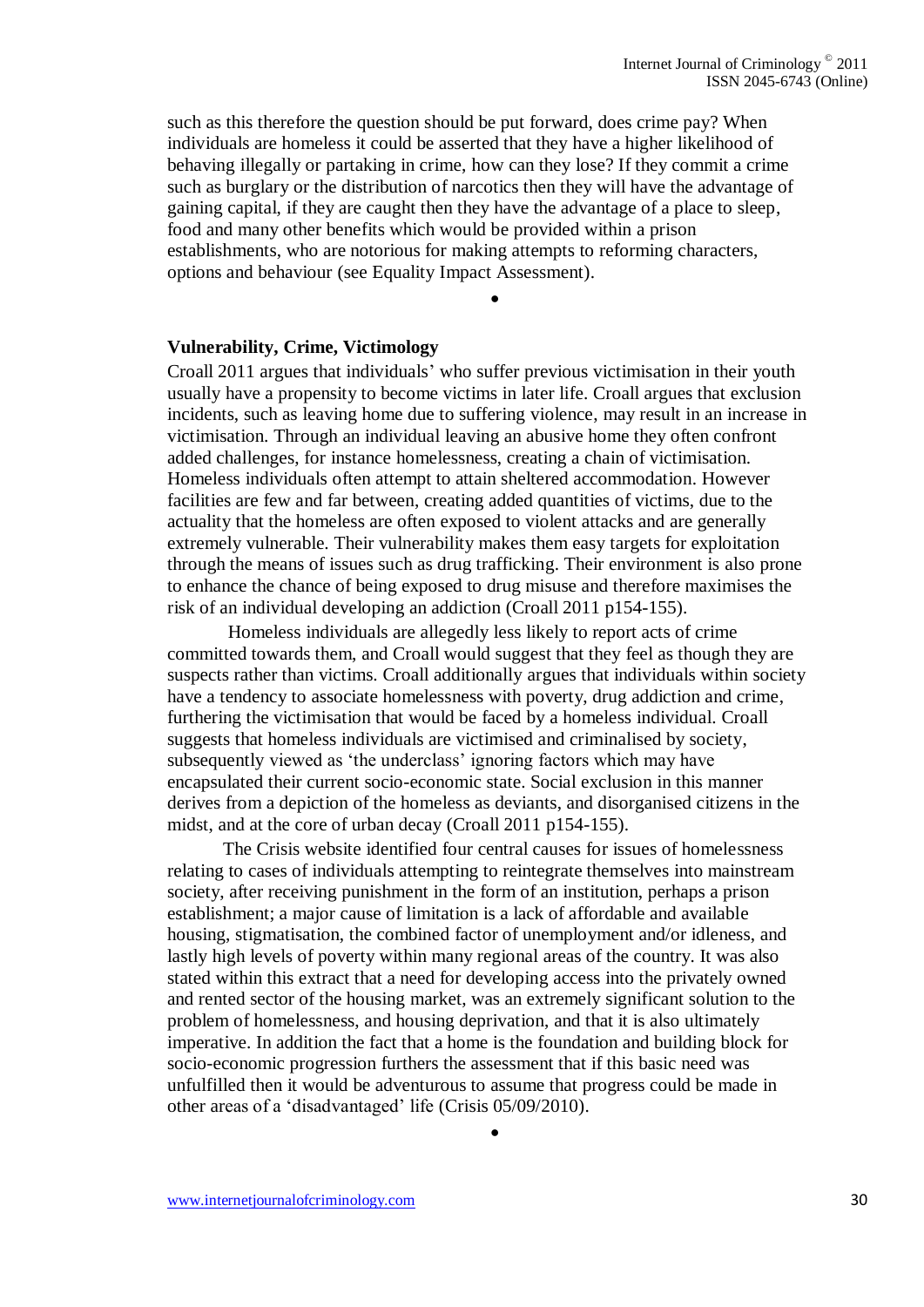#### **Space**

Space is an essential element when reviewing the notion that individuals habitually need space, in many forms, and senses of the terminology. Space can be identified in different ways, for instance, space may refer to the amount of space an individual has in terms of demographics. Humans often have inner feelings of territory and "home", it can be ascertained that an unstable depiction of home can result in unstable feelings of emotion.

It must be recognised that many aspects of the Recycling Lives charity and premises could be associated with a prison establishment, for instance there is a strict no drugs, alcohol and tobacco policy, they must follow the set structures and plans of the organisation, and they live within the premises of the charity, and are suggestively self-contained. This form of rehabilitation may produce institutionalised individuals, it cannot be denied that methods employed by the charity are rational and work on the basis of joint commitment, however when an individual is institutionalised, rehabilitation must be encouraged in order to ensure that these individuals can work as efficiently once leaving the establishment. They must not become dependent or reliant on the organisation as an entity, or as a space of security, as subsequently they may be unable to transcend perceivably accurately into "normative" society. The entire process of rehabilitation and improvement must be based upon, and continuously reaffirmed, as a transitional stage within that individuals" life; a learning curve and short impel towards their future positioning (see **Institutionalised Masculinity**).

**Chapter Ten; Home**

 $\bullet$ 

### **Council Houses and House Prices**

Housing procedures are a highly contested and debated form of welfare as the distribution involved is often complicated *'recently housing has been identified as the wobbly pillar under the welfare state'* (Malpass 2005 p1). Council houses are difficult to attain and usually have an extensive waiting list; many families and certainly individuals can often wait a substantial quantity of years before receiving an offer of housing.

The Daily Mail reported recently that experts now believe that house prices are falling rapidly and will continue to do so, *'the average house price has come down by £5,741 in the past year to £161,435. Capital Economics, which has been warning of property market busts for a decade, predicted further falls... falling house prices, are generally linked to low consumer confidence, reduced spending and growth. However, falls would be good news for first time buyers who have been unable to get on the housing ladder'* (Poulter; Daily Mail 11/1/2010 p19). It could be suggested that first time buyers within the current economic state are lacking the capital to purchase a home, and that the public are cautious of spending as the collective perceive the future of the immediate British economy to be bleak. The media frequently highlight such issues and subsequently have a role in the exacerbation of public unrest regarding the economic situation, which perhaps decreases the amount of charitable donations being made by the public, due to a worry regarding their own financial circumstances.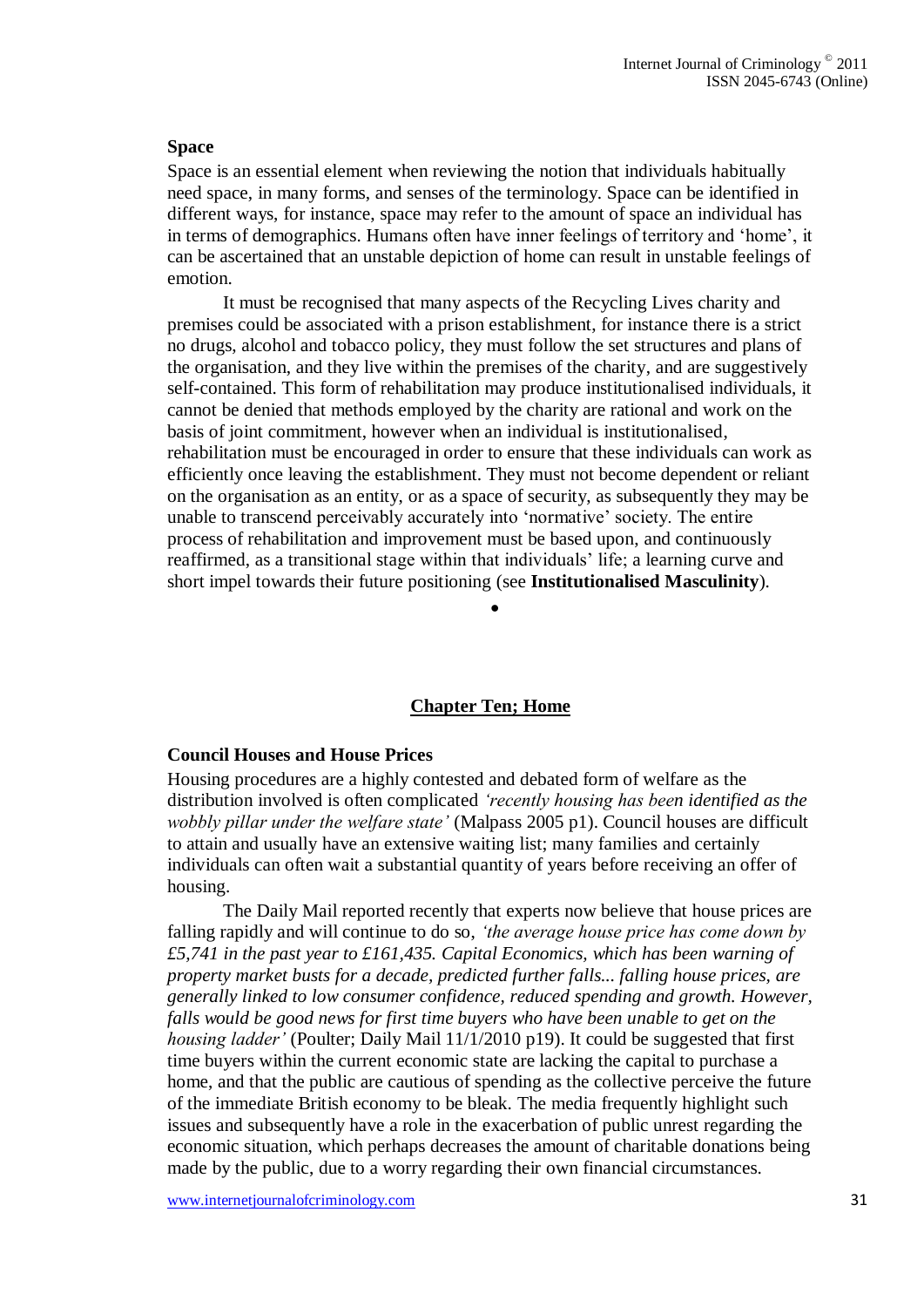#### **Housing Projects**

Power 1999 argued that there are four key points in relation to the social requirement of housing projects; that it helps the economy, it equalises housing standards, ensures low cost housing for low income based earners, and that it provides guaranteed access for deprived groups. Power also stated that *'private housing... an economic motor... higher general standard than the state could provide... adequate supply and therefore lower-than-average quality housing... social housing estates were needed to house the poorest groups to fulfil the central social housing goals of an affordable supply and access for the poor and potentially excluded'* (Power 1999 p34); moreover affordable housing and general living costs are rising therefore a further depletion on housing standards are debatably impending, furthermore the affects that this will have on already dilapidated housing could be possibly astronomical, further reducing the quality of deprived individuals existence which can have a highly damaging effect on society. Social consequences exist in relation to housing and they should arguably be analysed; the reduction of living standards can suggestively result in increased levels of crime, a lack of order and equality, a minimisation of the potential for social and community advancement and an intensification of levels of depression and poor health. A case study conducted by Flint suggested that deprived areas encompass feelings of despondency; *'Group were reported as having depression and more than half were also reported as having mental health problems'* (Flint 2007 p186); feelings due to circumstances have a significant effect on life experience, and should be addressed by relevant parties.

 $\bullet$ 

#### *Conclusion*

The central proposition of this dissertation is to ascertain methods of improving service provision, and procedural operation within the Recycling Lives charity, whilst analysing the significance of intervention tactics and applied understanding, in terms of advancing social value for the economically deprived. This is a suggested imperative for sociological and humanitarian fields. Furthermore there is a requisite for an analysis of extreme socio-economic deprivation, alongside encompassing factors.

A major emphasis and primary focus was placed upon emotional engagement due to the theoretical discovery of the necessity for emotional intelligence, and cognitive balance in regards to individual rehabilitation. A preliminary discovery is that by improving an individuals" social value it subsequently exacerbates the productiveness of the economy through active citizenship, and typically increases social functionality.

Attention arguably needs to be directed towards poverty on a national scale; poverty is set to increase within the current economic decline. It has been verified that training, education, emotional engagement and experience facilitates social improvement. Issues of emotional intelligence are significant parts of the process, as they assist in providing life and social skills, psychological assistance and encouraging productiveness. Providing necessary tools for social reintegration and personal betterment.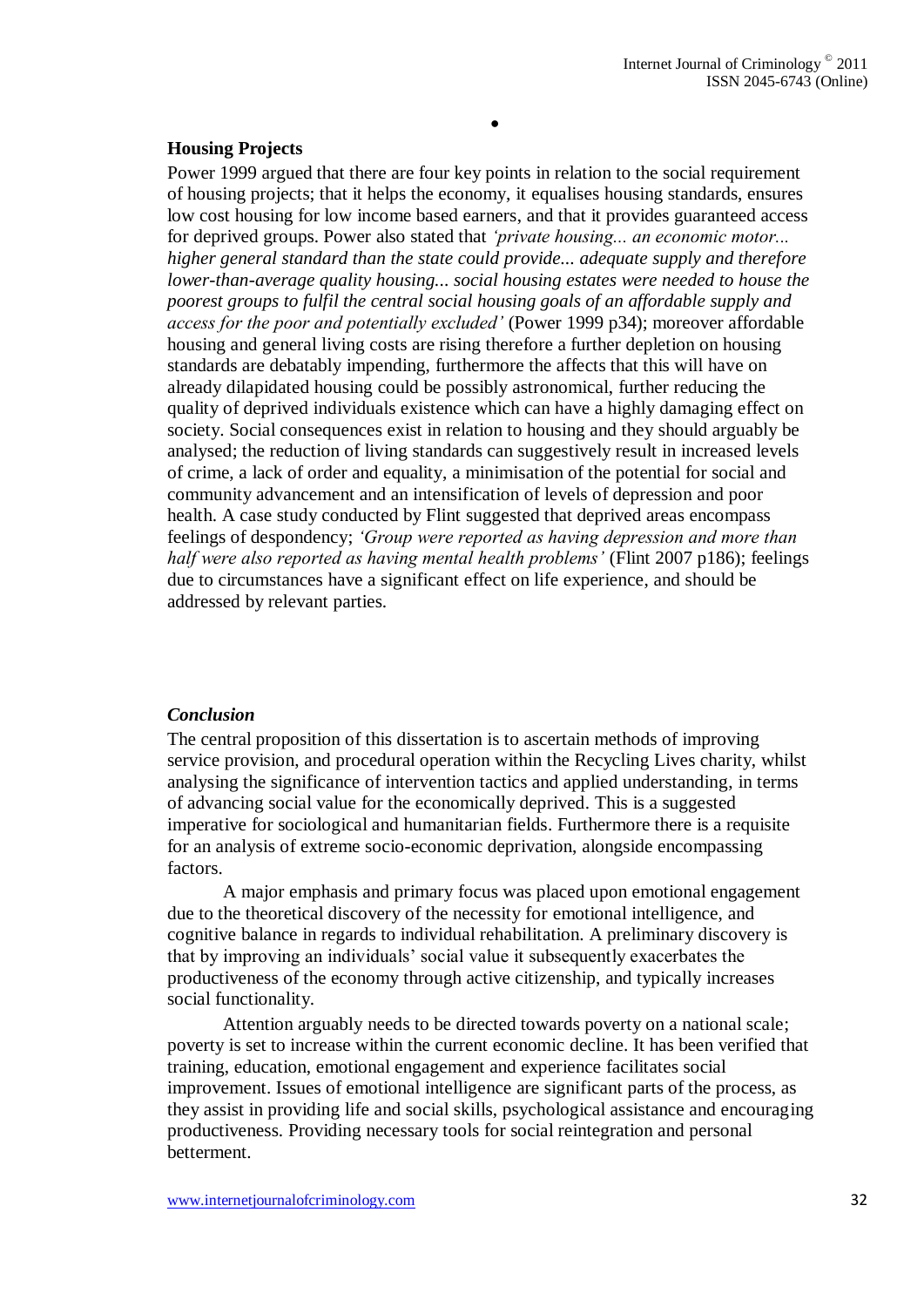Recycling Lives assists individuals with personal development through the application of development plans, assisting them in identifying personal strengths and attributes, enabling their qualities to be used for their own advantage, and to improve their social value. Creating essentially a "Vision for Progression". The socio-economic constructiveness of organisations such as Recycling Lives is demonstrated within the **Social Value**, and **Recycling Lives Case Study** area of this dissertation. State support is a vital element for charities with regards to expansion and increased service provision. Health complaints should be addressed at a preliminary stage.

Additional work should be produced with regards to "finding" the homeless, to instigate access, and to encourage residents in engaging with volunteer work and active "front-line" recruitment. Outside knowledge must be accepted an utilised in order to improve practice, whilst minimising the "institutionalism" of the organisation. Engaging in public spheres and social organisation, whilst repelling de-socialisation and accustomed functionality, disallowing "packs" to be formed with regards to residents; emphasis of the individual, within the collective.

There is argued importance to address the construction of male stereotypes and conditioned behaviour, break barriers and alternative depictions of what constitutes their internalised and subsequent outer being. To create a safe environment, too address a constant goal, to produce a safe environment, to reduce emotional pressure and psychological damage. Previous experience perhaps assists in affectivity of practice with regards to one-to-one understanding however empathy should be employed throughout all denominations. Trauma victims may need added counselling and psychological support as their internalised problematic issues may be fixed and deep rooted.

It is harder for lone individuals to receive adequate assistance therefore organisations such as Recycling Lives are integral improvement initiative programme. Emphasis needs to maintained with regards to residents on the fact that they are within transitional accommodation and training, added support should be provided such as aftercare, ensuring an individual does not become "lost within the system" or reinhabit past life situations.

Social initiative programmes such as Recycling Lives minimise levels or crime, deprivation, benefit claims, long term dependency, and health costs; they promote active citizenship, they encouraging problem and solution creation, enabling personal revitalisation. Recycling Lives promotes corporate spheres to become involved in social action and community engagement, attaining a level of social responsibility; deciphering an importance and correlation between social morality and corporate gains.

Public perceptions should be tackled on a national scale, further awareness should be created, and an analysis of facts should to be represented, recognising a need for the removal of despondency into independency. Recycling Lives functions on many levels, and competently interconnects its operations, whilst remaining dynamic through encouraging aspects of environment rejuvenation. The charity maintains an eco-friendly business and is active with regards to minimising waste materials. The charity must critically evaluate itself regularly, learning from experiences and accepting wider knowledge including theoretical incorporation within the field.

A refinement needs to be constructed in terms of methodology of practice, examples of this are provided within the **Procedure** and **Research Methodology**  section. Recycling Lives should aim to become more accessible, whilst establishing constant dialogues with conjoining organisations and social service sectors. Enticing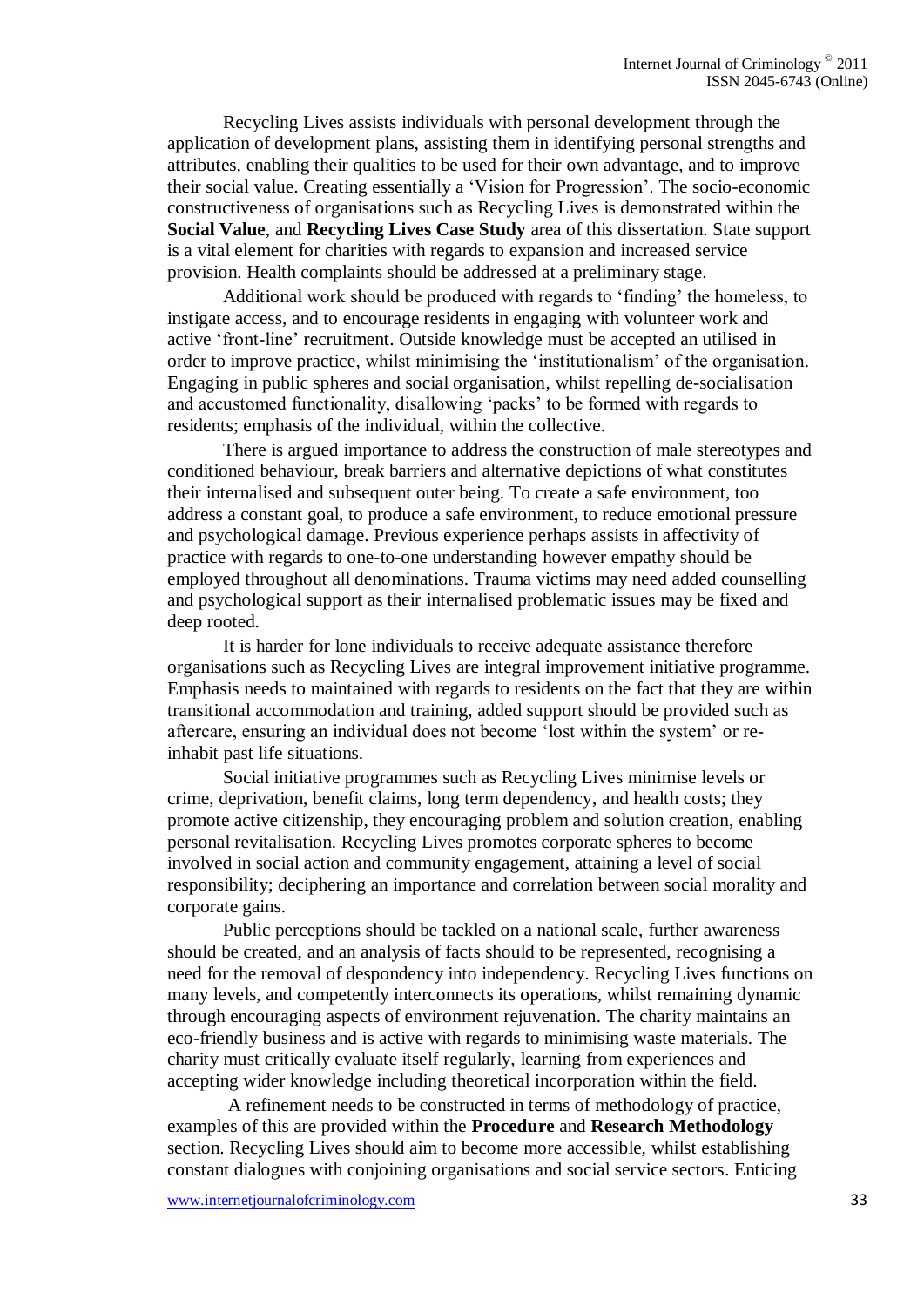inclusive practice measures for gender ethics whilst aiming to provide appropriate service for a diverse and pluralistic nation.

Community engagement, a friendly society, traditional neighbourly values are all proposed to be lost in modernity. There is a need to reduce crime incentives, homeless persons are easy targets for exploitation purposes, to change perceptions of the "underclass" and promote social inclusion is essential. Recycling Lives should aspire to provide a normative depiction of active residence and home, gate keepers are also vital in assisting individuals in gaining access to the organisation, it must however be further publicised to ensure full capacity of members at all times.

It is argued that homeless individuals are criminalised by the public however they are far more susceptible to increased crime committed towards themselves therefore it may be argued that they are victims of crime rather than perpetrators. An increase in crime is suggestively a social consequence in relation to ignoring matters of social deprivation. Crime constitutes a lock of order and typically poor economic circumstances. Homelessness constitutes lower chances of social, economic and community advancement. Therefore it is prevalent to revolutionize and revive areas. Finally it has been ascertained during this dissertation that homelessness exacerbates issues of mental health deficiencies therefore there is evidence to increase professional psychiatric provision.

 $\bullet$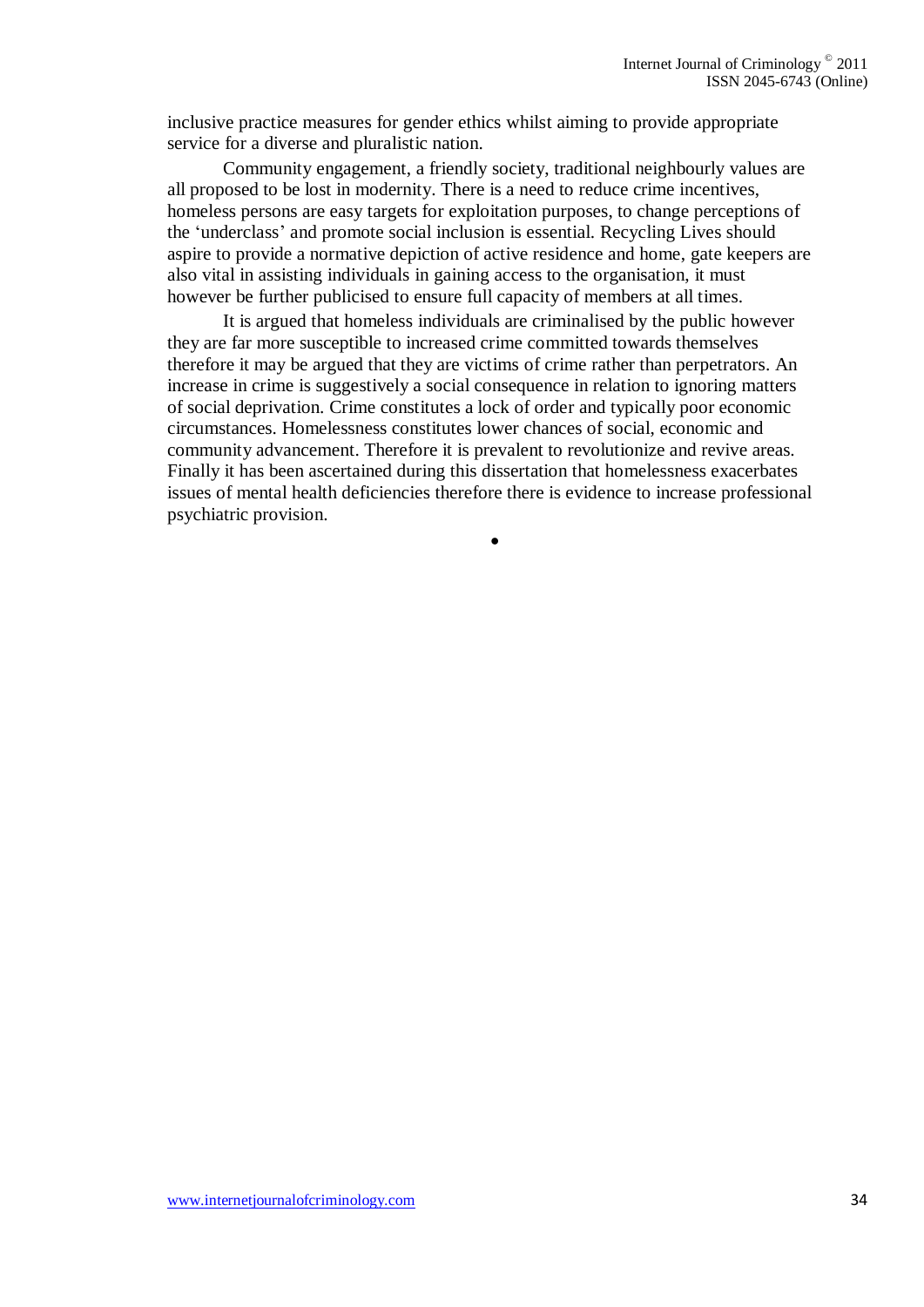#### *Appendix*

#### **A. Ethnomusicology: Deciphered Annotation of Lyrics**

Talking Heads: "This must be the place"

 $\bullet$ 

*'Home is where I want to be, pick me up and turn me round* (Can someone help me get home)*, I feel numb- born with a weak heart,* (Cold, disheartened, hurting) *I guess I must be having fun, the less we say about it the better, make it up as we go along* (trying to make the best of it)*, feet on the ground, head in the sky,* (Still on the earth, still being) *It's ok I know nothing's wrong...nothing* (Denial, pain),

*Hi yo I got plenty of time* (I"m not going anywhere), *hi yo you got light in your eyes, and you're standing here beside me* (You are beside me but you cannot see me, you still have light in your eyes, you are still happy)*, I love the passing of time* (I am waiting for time to pass, I have nothing else, waiting for it to end)*, never for money, always for love, cover up and say goodnight... say goodnight* (Trying to keep warm and reassure myself in the midst of loneliness and despair),

*Home- is where I want to be, but I guess I'm already there* (I need a home but home is where I am), *I come home, she lifted up her wings, guess that this must be the place*  (Sleeping anywhere, I do not belong)*, I can't tell one from another, Did I find you, or you find me?* (Did I create this unhappiness or has it came to me) *There was a time before we were born, If someone else asks, this where I'll be... where I'll be* (I wish I had never been born, it was easier, before the suffering),

*Hi yo we drift in and out* (I am drifting in and out of consciousness)*, hi yo sing into my mouth* (You try and help but it is too late)*, out of all those kinds of people, you got a face with a view* (You can see me now)*, I'm just an animal looking for a minute or two* (I was treated like an animal, I could have been saved)*, and you love me till my heart stops* (At that point you care)*, love me till I'm dead* (Soon I will die)*, eyes that light up, eyes look through you* (You finally see me, but I cannot see you)*, cover up the black spots* (The blood that is left)*, hit me on the head Ah ooh* (After my attack).*'*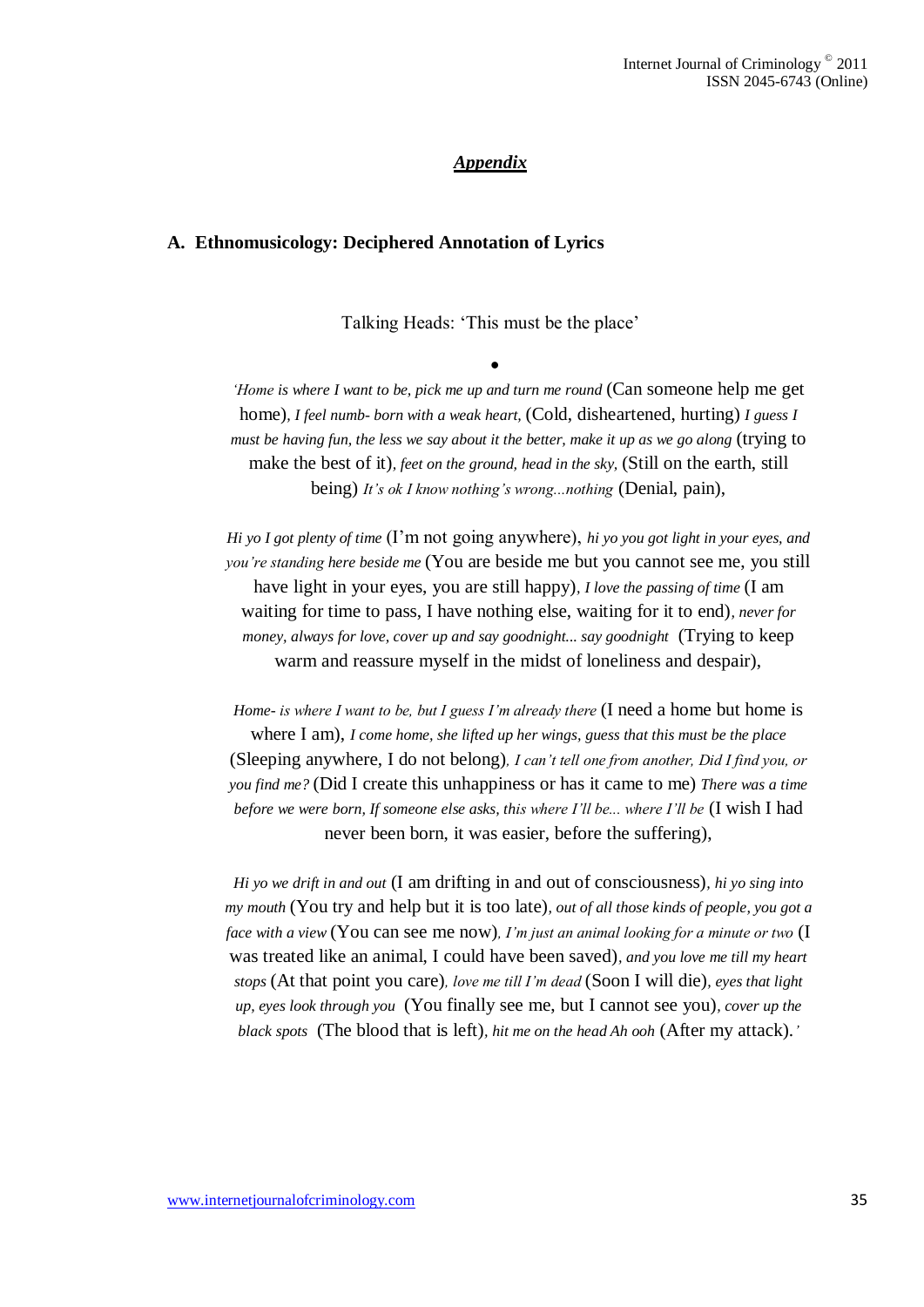### **B. Research Questions**

- 1. What are the most common issues?
- 2. What are frequent underlying issues involved?
- 3. What is the socio-economic history of the subject?
- 4. Why does the programme prove successful in some cases and not others?
- 5. What resources and support can be offered through the organisation?
- 6. What support and resources are available from the wider community and correlating services?
- 7. What government support is provided?
- 8. How effective is the service provided?
- 9. What are appropriate intervention strategies?
- 10. How satisfied are the subjects with the service and provision provided?
- 11. How many people are subjects within the organisation and can the figures increase?
- 12. Do the subjects have any further requirements, for instance?
- 13. Due mental health issues occur?
- 14. What characteristics, habits or attributes need to be challenged?
- 15. How many subjects per week can be provided with satisfactory support from the organisation?
- 16. How is knowledge being spread about the company and its charitable organisation?
- 17. Is the organisation accessible?
- 18. How can people gain access to the organisation?
- 19. Is the local Citizens Advice Bureau aware of the charitable work available?
- 20. What headway is being made with regards to expansion?
- 21. What are the strengths and limitations of the service?
- 22. How can self-esteem and levels of happiness be measured by the service?
- 23. How can the accuracy and validity of procedures be maintained?
- 24. How can public attitudes be assessed and community volunteer support be utilised?

(Kumar 2005 p2)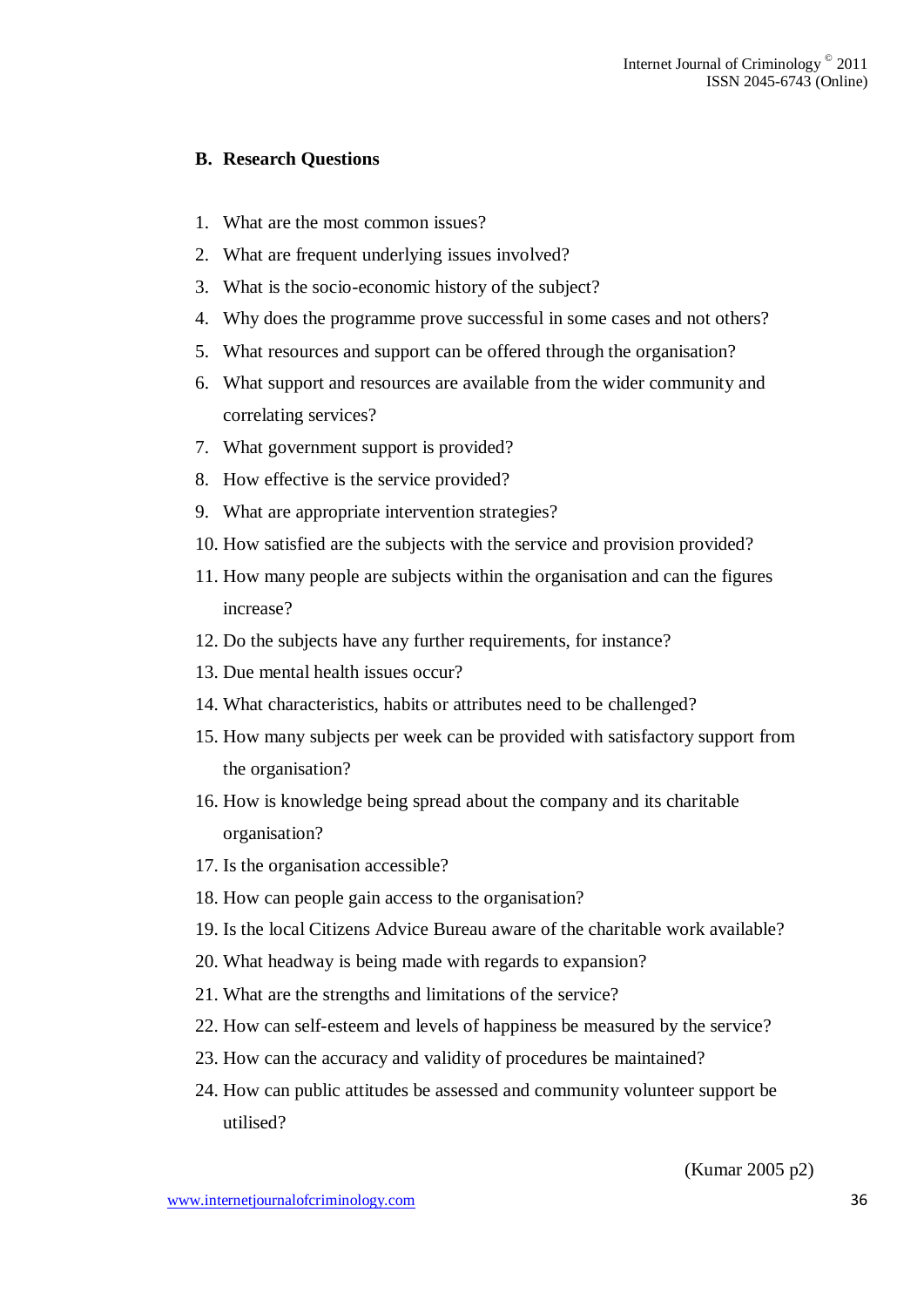# **C. Copy of Recycling Lives: At the Present**

Recycling Lives is an organisation that reviews circumstances which have effected and induced a state of homelessness, and subsequently challenges such issues and intervenes accordingly. Recycling Lives is often referred to as a three tiered business due to the fact that three differentiating elements involved within the company; an environmental recycling business, a registered charity supporting and rehabilitating deprived individuals, and a business incubation programme whereby assistance is provided for persons wishing to establish a fresh business, or to choose a newfound career pathway.

The aims and objectives of this organisation are listed below:

- 1. To regenerate old goods, for instance renewing objects such as couches and selling them on or donating them to needy individuals.
- 2. Recycle local waste and materials within the community.
- 3. To generate vocational opportunities for individuals deriving from poor or marginalised backgrounds.
- 4. To enable the provision of suitable accommodation for the homeless, and individuals who require new found independence or rehabilitation.
- 5. Creating new methodology and policies in regards to community motivation practices, facilitating individuals in enhancing career aspirations, and remoulding foundational aspects of public opportunity, and chances; building successful community pathways.
- 6. Providing support for new business arrangements for all persons despite backgrounds or previous history.
- 7. To enhance employability through the application of educational, vocational and apprenticeship opportunities, providing suitable facilities.
- 8. To act as a "hub", allowing charities to interconnect and share information and facilities. Enabling a more cohesively organised and unified public service for individuals in need of community assistance.

(Working with Recycling Lives brochure p5)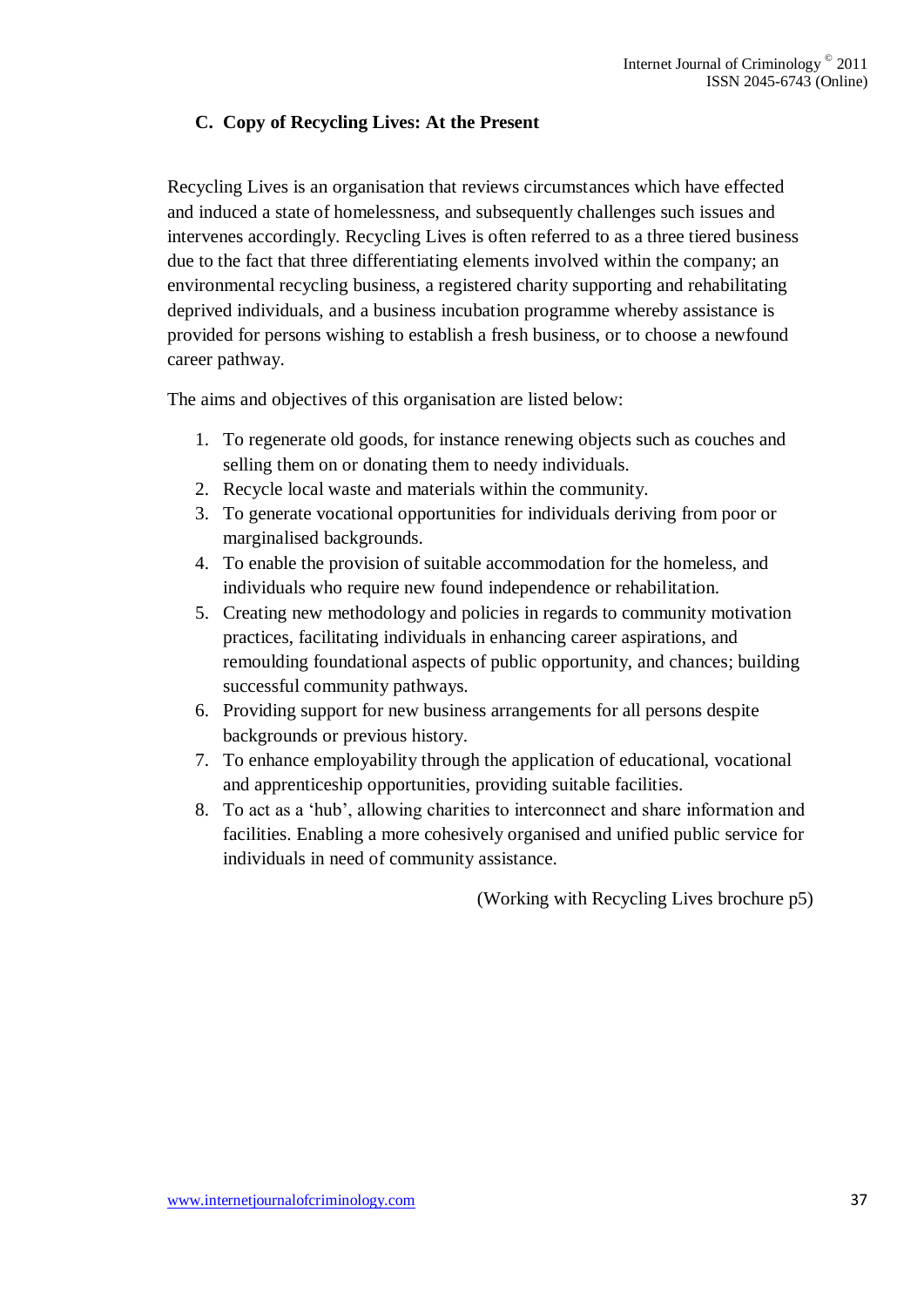### **D. Ten Point Charity Action Plan Initiative: Vision for Progression**

- *1. Address emotion further- enticing emotional intelligence. Widen psychological engagement- analyse health positions frequently.*
- *2. Tailor procedure and residence for a more diverse assemblage, adding inclusive practice within a diverse and pluralistic nation (cater for females, religious denominations, cultures and so forth).*
- *3. Increase regular and consistent communication, establishing and maintaining dialogues with relevant parties.*
- *4. Make Recycling Lives more accessible, for instance applicants may have a poor reading age. Encourage recruitment, and organise residents (within final stages of the process) to assist in active and communal engagement with the current homeless.*
- *5. Continuously critically examine the organisation in order to learn from experience and improve practice.*
- *6. Generate added publicity, contact local newspapers, and introduce adverts in community centres. Advertising the charity will generate public donations.*
- *7. Be creative; engage in further project ventures creating assessable outcome.*
- *8. Provide aftercare; track prior residents, attempt to maintain support via continual available advice for further progression.*
- *9. Promote further security within the confines of the establishment.*
- *10. Alongside Development Plans, create Problem and Solutions Plans, enabling specific issues to be addressed and creating routes for recovery.*

 $\bullet$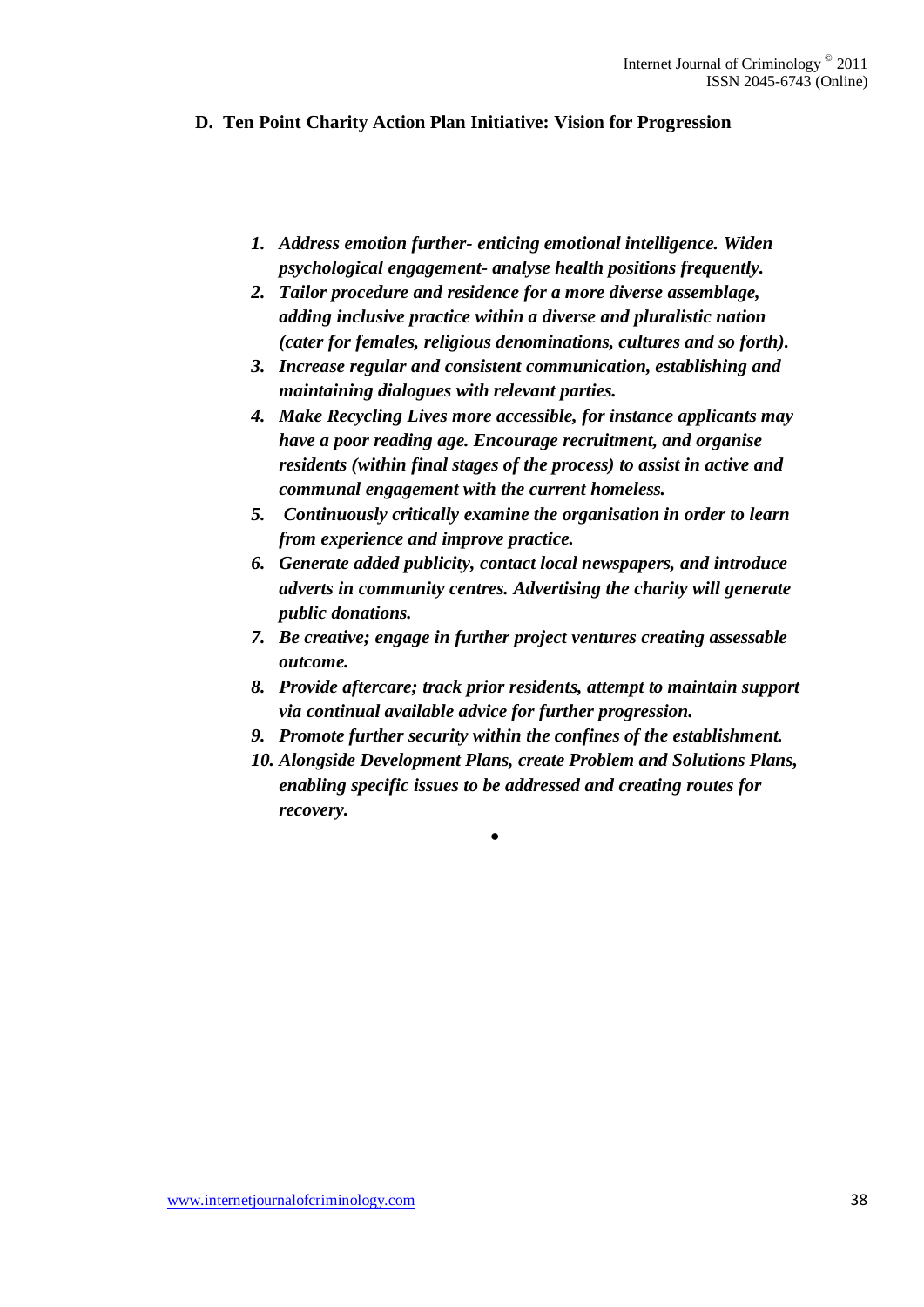# **E. Five Point Government Action Plan Initiative: Vision for Progression**

- *1. Expand social care and service provision, including support for lower-risk addictions and lone individuals.*
- *2. Reduce privately owned sectors within the housing market mechanism and increase social housing.*
- *3. Entice public provision and 'finding' the homeless; actively searching for individuals, as they may not seek assistance and therefore be 'off the radar' for public service initiatives, they may be unaware of assistance and support that would be available to them.*
- *4. Introduce care observers for the vulnerable elderly*
- *5. Encourage homeless communities to tackle health complaints through introducing nurse and GP's 'on the beat'; services whereby professionals enter hostel residences and typical homeless dwellings, attempting to diagnose health complaints, and essentially register them with a medical surgery, aiming to produce and sustain increased health care initiatives, whilst decreasing strain on services. This could be implemented within medical training therefore lowering socio-governmental expense.*

 $\bullet$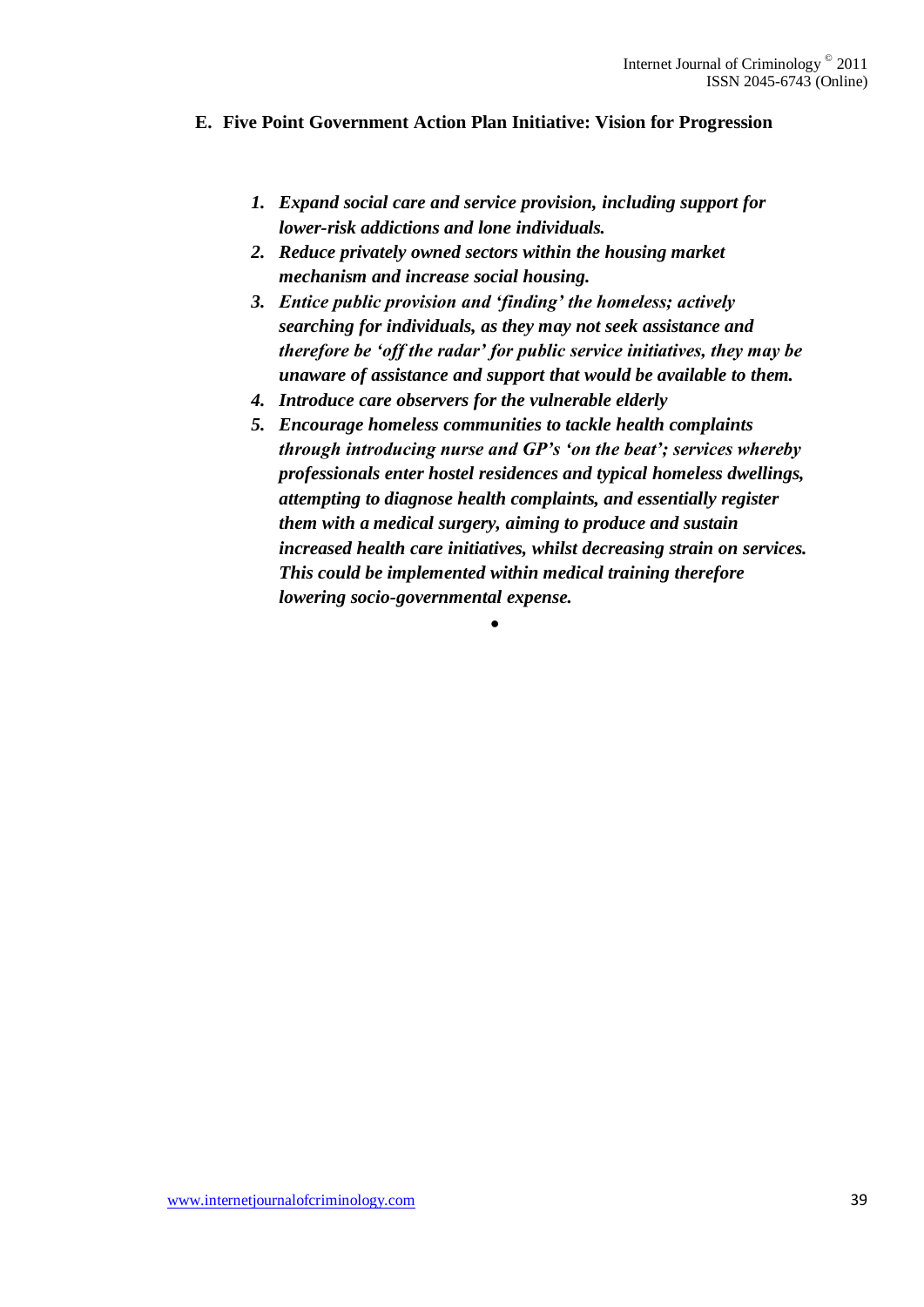# **Bibliography**

# **Literary Resources**

- Alcock, P. (2003) *Social Policy in Britain: second ed*. Palgrave Macmillan: Hampshire
- Alcock, P. (2006) *Understanding Poverty*. Palgrave Macmillan: Hampshire
- Beresford, P. et al (1999) *Poverty First Hand: Poor People Speak for Themselves.* CPAG: London
- Cairncross, L. and Malpass, P. (2006) *Building on the Past: Visions of Housing Futures*. The Policy Press: University of Bristol
- Carr, C. (2009) *Living with Depression.* Crimson Publishing, a division of the Crimson Business Ltd: Surrey
- Clapham, D. (2005*) The Meaning of Housing: A pathways approach.* The Policy Press: University of Bristol
- Denborough, D. (1986) *Jockeying for position: The construction of masculine identities.* Journal of Discourse and Society 8:203-17
- Duncan, K. (2006) *Growing your Business.* Hodder Education: London
- Feletti, P and Anda, R. (2008) *The Relationship of Adverse Childhood Experiences to Adult Health, Well-Being, Social Function and Healthcare.* In Lanius/Vermetten (eds) *The Hidden Epidemic: the impact of early life trauma on health and disease.* Cambridge University Press: Cambridge
- Flint, J. (2006) *Housing, Urban, Governance and Anti-Social Behaviour.* The Policy Press, University of Bristol: Bristol
- Garde, J. (2003) *Masculinity and Madness: Counselling and Psychotherapy Research* 3 (1): 6-16
- Gilroy, R. and Woods, R. (1994) *Housing Women.* Routledge: London
- Glatthorn, A. A. (2005) *Writing a Winning Thesis or Dissertation.* Corwin Press: Thousand Oaks Calif
- Glouberman, S (1990) *Keepers: inside stories from total institutions.* Bailey Distribution Ltd: North Yorkshire
- Goffman, E. (1961) *Asylums: essays on the social situation of mental patients and other inmates.* Random House Inc: New York
- Green, D. G. et al (2000) *Institutional Racism in the Police: Fact or Fiction*. The Institute for the Study of Civil Society, The Cromwell Press: Wiltshire
- Harrison, M. and Davis, C. (2001) *Housing, Social Policy and Difference.* The Policy Press: Portland
- Heywood, F. Means, R. and Oldman, C. (2002) *Housing and Home in Later Life.* Open University Press: Buckingham
- Israel, J. (1971) *Alienation: From Marx to Modern Sociology.* Ally and Bacon Inc: Boston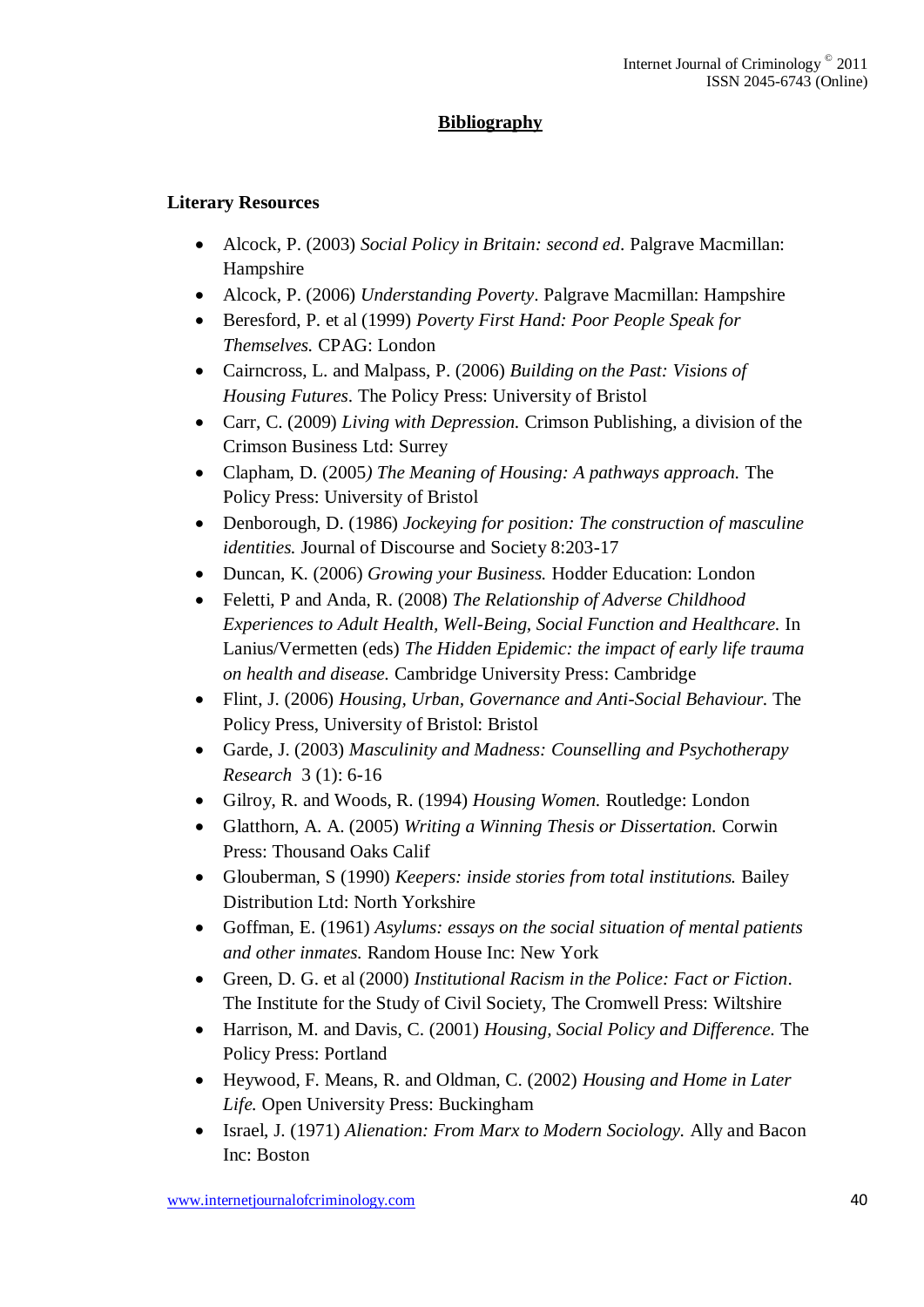- King, D. (1987) *The New Rights: Politics, Markets and Citizenship.* Macmillan: Bedfordshire
- Kumar, R. (2005) *second edition Research Methodology a step by step guide for beginners.* Sage Publications Ltd: London
- Levin, P. (2005) *Excellent Dissertations.* Open University Press: Maidenhead
- Lister, R. (1994) *The Exclusive Society. Citizenship and the Poor.* Calvert"s Press: London
- Lowe, S. (2004) *Housing Policy Analysis: British Housing in Cultural and Comparative Context.* Palgrave Macmillan: Hampshire
- MacLeod, J. (1995) *Ain't No Makin' It: Aspirations and Attainment in a Low-Income Neighbourhood.* Westview Press, Inc: Oxford
- Malpass, P. (2005) *Housing and the Welfare State: The Development of Housing Policy in Britain.* Palgrave Macmillan: Hampshire
- Malpass, P. and Murie, A. (1999) *Housing Policy and Practice, Fifth Edition.* Macmillan Distribution Ltd: Hampshire
- Murray, C. (1994) *Underclass: The Crisis Deepens.* The IEA Health and Welfare Unit: London
- Newkirk, T. (1992) *Workshops by and for teachers: The teacher as a researcher.* Portsmouth, NH: Heinemann
- Peckham, S. et al (2003) *Primary Care in the UK, Policy, Organisation and Management.* Palgrave Macmillan: Hampshire
- Power, A. (1999) *Estates on the Edge: The Social Consequences of Mass Housing in Northern Europe.* Macmillan Press Ltd: London
- Putman, R. D. (2000) *Bowling Alone: the collapse and revival of American community.* Simon and Schuster: New York
- Seidler, V. J. (1992) *Men, Sex and Relationships: Writing from Achilles Heel.*  Routledge: London.
- Somerville, P. and Steele, A. (2002) *'Race', Housing & Social Exclusion.* Jessica Kingsley Publishers Ltd: London
- Stanko, E. A. (1994) *Perspectives on Violence.* Vol. 1 of the Howard League Handbook. London: Quartet
- Stredwick, J. (2002) *Managing People in a Small Business*. Kogan Page Ltd: London
- Swetnam, D. (2000) *Writing Your Dissertation.* How to Books: Oxford
- Toch, H. (1998) *Hypermasculinity and Prison Violence.* In Masculinities and Violence, edited by L. H. Bowker, 168-78. Sage: Thousand Oak CE
- Walliman, N. S. R. (2004) *Your Undergraduate Dissertation.* Sage: London
- Willis, P. (1977) *Learning to Labour.* Aldershot: Gower
- Zulueta, F (2008) *Attachment Research and the Origins of Violence: a story of damaged brains and damaged minds.* Reading Pack RE3019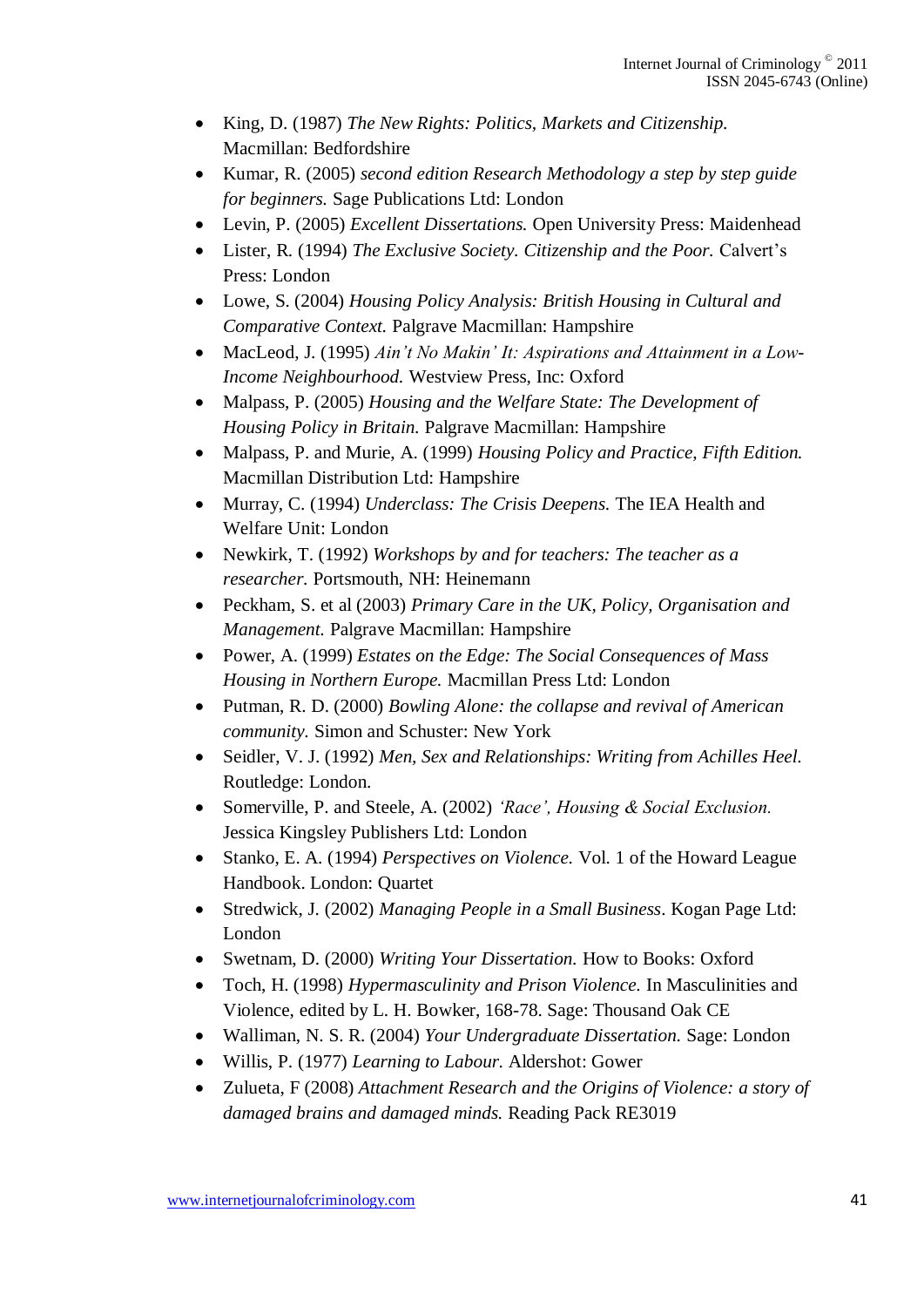# **Brochures**

- Jobcentre Plus, part of the Department for Work and Pensions.  $(2008)$  v1.0: Leaflet *Jobseekers Allowance*
- Jobcentre Plus, part of the Department for Work and Pensions  $(2010)$  v2.0: Leaflet *Bereavement Benefits*
- Jobcentre Plus, part of the Department for Work and Pensions (2008) v2.0: Leaflet *The Social Fund*
- Jobcentre Plus, part of the Department for Work and Pensions  $(2007)$  v1.0: Leaflet *Income Support*
- Jobcentre Plus, part of the Department for Work and Pensions (2008) v2.1: Leaflet *Employment and Support Allowance*
- Jobcentre Plus, part of the Department for Work and Pensions (2010) v1.1: Leaflet *Finding a Job*
- *'Working with Recycling Lives'* Recycling Lives Official Brochure

# **Electronic Resources**

- Oxford Dictionaries Online. 2010. Oxford University Press accessed 3/10/2010 *Economy* [http://oxforddictionaries.com/view/entry/m\\_en\\_gb0255320#m\\_en\\_gb0255320](http://oxforddictionaries.com/view/entry/m_en_gb0255320#m_en_gb0255320)
- (Oxford Dictionaries Online. 2010. Oxford University Press) accessed 3/10/2010 *Benefit* [http://oxforddictionaries.com/view/entry/m\\_en\\_gb0072140#m\\_en\\_gb0072140](http://oxforddictionaries.com/view/entry/m_en_gb0072140#m_en_gb0072140)
- (Oxford Dictionaries Online. 2010. Oxford University Press) accessed 3/10/2010 *Deprivation* [http://oxforddictionaries.com/view/entry/m\\_en\\_gb0217830#m\\_en\\_gb0217830](http://oxforddictionaries.com/view/entry/m_en_gb0217830#m_en_gb0217830)
- (Oxford Dictionaries Online. 2010. Oxford University Press) accessed *3/10/2010 Homeless* [http://oxforddictionaries.com/view/entry/m\\_en\\_gb0383620#m\\_en\\_gb0383620](http://oxforddictionaries.com/view/entry/m_en_gb0383620#m_en_gb0383620)
- (Oxford Dictionaries Online. 2010. Oxford University Press) accessed 3/10/2010 *Housing* [http://oxforddictionaries.com/definition/housing?rskey=I86rrb&result=2#m\\_e](http://oxforddictionaries.com/definition/housing?rskey=I86rrb&result=2#m_en_gb0389630) [n\\_gb0389630](http://oxforddictionaries.com/definition/housing?rskey=I86rrb&result=2#m_en_gb0389630)
- Inside Housing; Sunday 05 September. New Life Cycle 02/07/2010 accessed 12/12/2010 www.insidehousing.co.uk/analysis/best-practice/new-lifeccycle/6510556.articl[e](http://www.insidehousing.co.uk/analysis/best-practice/new-life-ccycle/6510556.articleYouth)
- [Youth](http://www.insidehousing.co.uk/analysis/best-practice/new-life-ccycle/6510556.articleYouth) Homelessness in the UK; Quilgars, D. Johnsen, S and Pleace, N. 9 May 2009 accessed 3/3/2011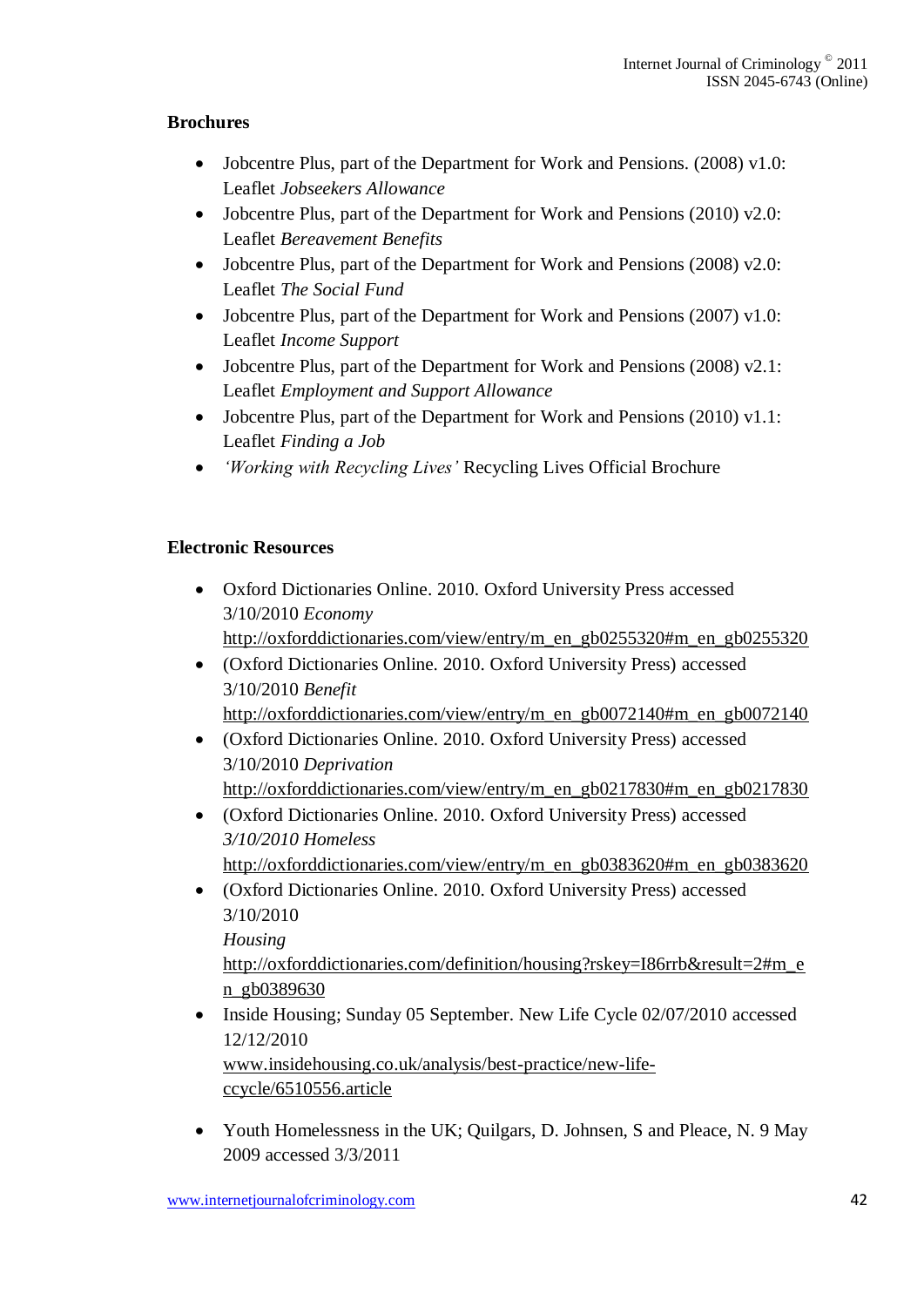[www.jrf.org.uk/publications/youth-homelessness-uk 05/09/2010](http://www.jrf.org.uk/publications/youth-homelessness-uk%2005/09/2010)

- Crisis: Causes and Consequences: About Homeless 05/09/2010 [www.crisis.org.uk/pages/causes-consequences.html](http://www.crisis.org.uk/pages/causes-consequences.html)
- $\bullet$  BBC News: Education and Family 17<sup>th</sup> June 2010 updated 10:27 Coughlan, S. BBC Education News Correspondent [www.bbc.co.uk/news/10255672 05/09/2010](http://www.bbc.co.uk/news/10255672%2005/09/2010)
- Recycling Lives; Official Charity Website. http://www.recyclinglives.com/2010/04/recycling-lives-win-queens-award-2

# **Media Resources**

- The Daily Mail 11/1/2011 Associated Newspapers Ltd 2010: no. 35,652
- The Daily Mail 12/1/2011 Associated Newspapers Ltd 2010: no. 35,653
- The Daily Mail 13/1/2011 Associated Newspapers Ltd 2010: no. 35,654
- $\bullet$  Big Issue 1-7/11/10 p15 The Big Issue in the North
- News of the World 10/10/2010 p15 Hajibagher et al "Out in the Cold";

# **Government and Project Initiative Documents**

- Re-cycling Lives: 'building a bigger society'. Roberts, T. B.  $20<sup>th</sup>$  June 2010 School of Education and Social Sciences. Project Initiation Document P3M JISLinfoNet: good practice and innovation
- HM Government 2010: State of the Nation Report: poverty, worklessness and welfare dependency in the UK
- Ramsbotham Centre for Mental Health Report. 2010: Across the Wire

# **Journal Articles**

- Woodward, Kath (2009) *Bodies on the margins: regulating bodies, regulatory bodies.* Leisure Studies, 28 (2), pp. 145-156
- Armstrong, Sue (1994) *Rape in South Africa: an invisible part of apartheids legacy.* Gender and Development, 2: 2, 35-39
- Evans, T. (June 2008) *A Prison within a Prison? The Masculinity Narratives of Male Prisoners.* Vol. 10 no. 4. 484-507. Roehampton University: London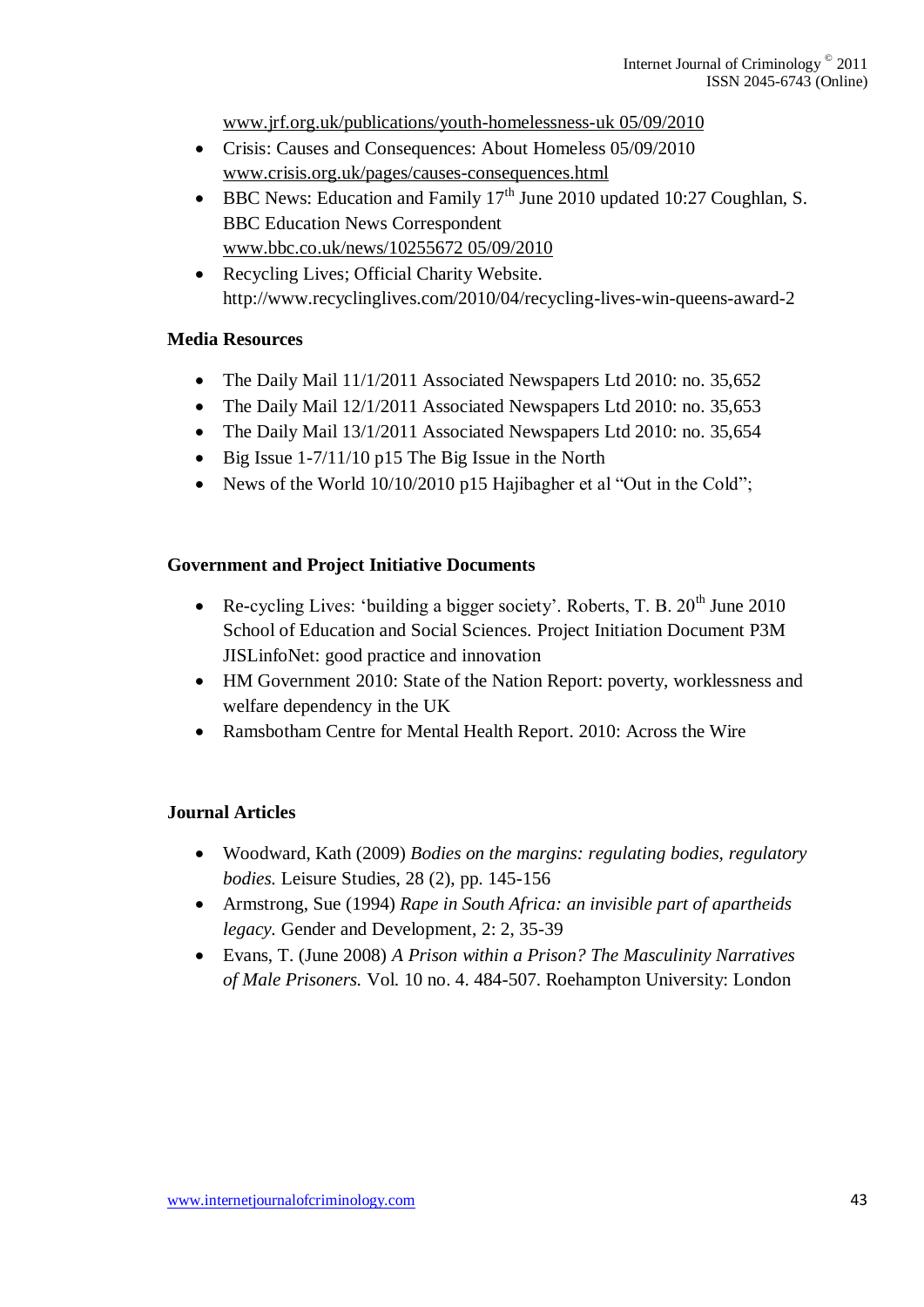# Equality Impact Assessment

Recycling Lives and the Homeless

| Are you aware of any higher or lower participation<br>rates in relation to; age, disability, gender, race,<br>religion and belief, and sexual orientation? | It is argued that women and ethnic minorities are<br>over represented within the spheres of public<br>service intervention. Males are under-represented |
|------------------------------------------------------------------------------------------------------------------------------------------------------------|---------------------------------------------------------------------------------------------------------------------------------------------------------|
|                                                                                                                                                            | and therefore are less likely to receive information                                                                                                    |
|                                                                                                                                                            | on services or benefit from statutory provision.                                                                                                        |
|                                                                                                                                                            | All communities should receive a form of                                                                                                                |
|                                                                                                                                                            | monitoring, problems may then be intercepted.                                                                                                           |
| Do any of the equality target groups have different                                                                                                        | Young people may need added service care due                                                                                                            |
| needs, experiences or priorities?                                                                                                                          | to emotional issues, vulnerability etc.                                                                                                                 |
|                                                                                                                                                            | Disabled groups would need adapted and                                                                                                                  |
|                                                                                                                                                            | accessible accommodation.                                                                                                                               |
|                                                                                                                                                            | Elderly individuals may be reluctant to seek help.                                                                                                      |
|                                                                                                                                                            | Women are more inclined to suffer domestic                                                                                                              |
|                                                                                                                                                            | abuse therefore they may need added provision.                                                                                                          |
| How does Recycling Lives maintain awareness of                                                                                                             | Equality, diversity and inclusion are focus points                                                                                                      |
| equality, diversity and inclusion issues?                                                                                                                  | for the charity. Residents usually derive from                                                                                                          |
|                                                                                                                                                            | diverse backgrounds therefore tolerance,                                                                                                                |
|                                                                                                                                                            | acceptance and promotion is essential.                                                                                                                  |
|                                                                                                                                                            | Rigorous assessment of all residents will maintain                                                                                                      |
|                                                                                                                                                            | relationships and validate provision.                                                                                                                   |
| Do equal opportunities exist in the case of all                                                                                                            | It may be asserted that Recycling Lives needs to                                                                                                        |
| residents? How is this evaluated?                                                                                                                          | further its equality initiatives as some of the                                                                                                         |
|                                                                                                                                                            | activities may be perceived as focusing towards                                                                                                         |
|                                                                                                                                                            | a specifically male audience.                                                                                                                           |
|                                                                                                                                                            |                                                                                                                                                         |
|                                                                                                                                                            |                                                                                                                                                         |
| Has staffs attended any form of diversity training?                                                                                                        | All staff have experience within the field of                                                                                                           |
| How does this assist in creating balanced                                                                                                                  | deprivation and/or service care. The various other                                                                                                      |
| experience, absent from ingrained personal                                                                                                                 | elements of the company contain staff briefings                                                                                                         |
| assumptions?                                                                                                                                               | regarding aims and objectives.                                                                                                                          |
|                                                                                                                                                            | All parties are well informed regarding the                                                                                                             |
|                                                                                                                                                            | provision of adequate care.                                                                                                                             |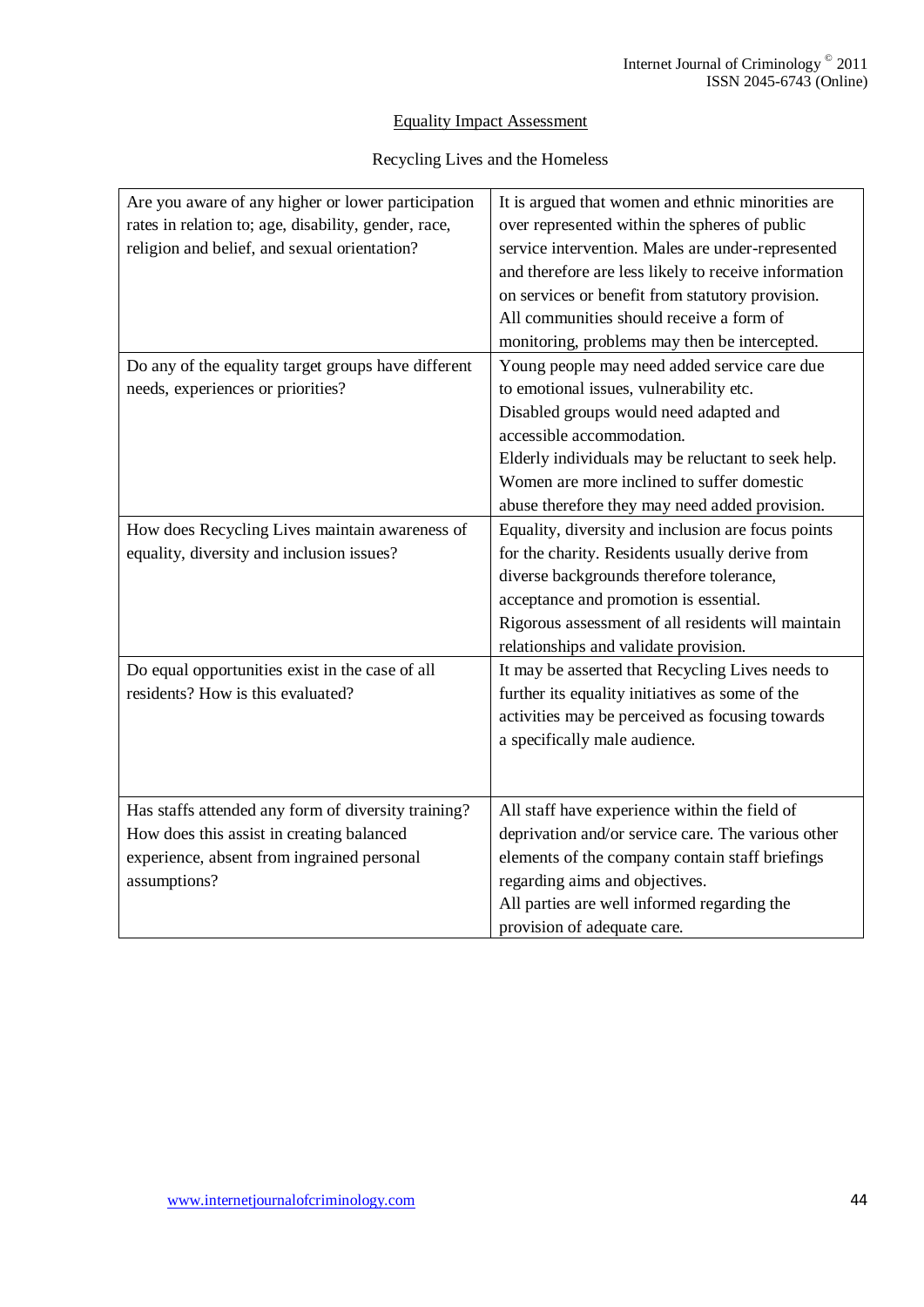| How does the charity ensure a healthy environment<br>for staff and residents and ensure the environment<br>is free from underline issues of covert racism,<br>exclusion and marginalisation of members or staff? | All residents are monitored regularly and attend<br>meetings with one-to-one counsellors. Managers<br>are on site at all times and handle any problems<br>which may occur.                                                                                      |
|------------------------------------------------------------------------------------------------------------------------------------------------------------------------------------------------------------------|-----------------------------------------------------------------------------------------------------------------------------------------------------------------------------------------------------------------------------------------------------------------|
| Does the environment embrace the needs of the<br>individuals within the environment and recognise<br>different gender and cultural styles within the<br>residence?                                               | Due to the personally tailored development plans<br>Recycling Lives does tailor provision for<br>individuals<br>introducing Problem and Solution creation may<br>assist in addressing previous circumstances.                                                   |
|                                                                                                                                                                                                                  | Styles of culture and gender inclusion could<br>improve, RL focuses on upgrading provision.                                                                                                                                                                     |
| Does the environment ensure there is sensitivity<br>in relation to issues of sexuality, disability, age,<br>race, ethnicity, faith and belief to the need to<br>maintain the dignity of the individual?          | Health and safety regulations are upheld at all<br>times. One-to-one meetings ensure issues with<br>residents can be addressed.<br>Traumatic issues and so forth may be addressed<br>through other services, furthermore linkwork<br>between services is vital. |
| Does the environment encourage individuals<br>to have the opportunity to put forward actively<br>and fairly their thoughts and opinions in an open<br>and just way?                                              | Recycling Lives operates a continuous system<br>with the residents whereby they allow them to<br>feedback to the team, accepting recommendations<br>for further improvements.                                                                                   |
| Does the environment create an environment of<br>trust, safety and community belonging?                                                                                                                          | Almost certainly, Recycling Lives operates an<br>inclusive environment at all times due to its<br>integration tactics regarding business and<br>accommodation, including residents in operations.                                                               |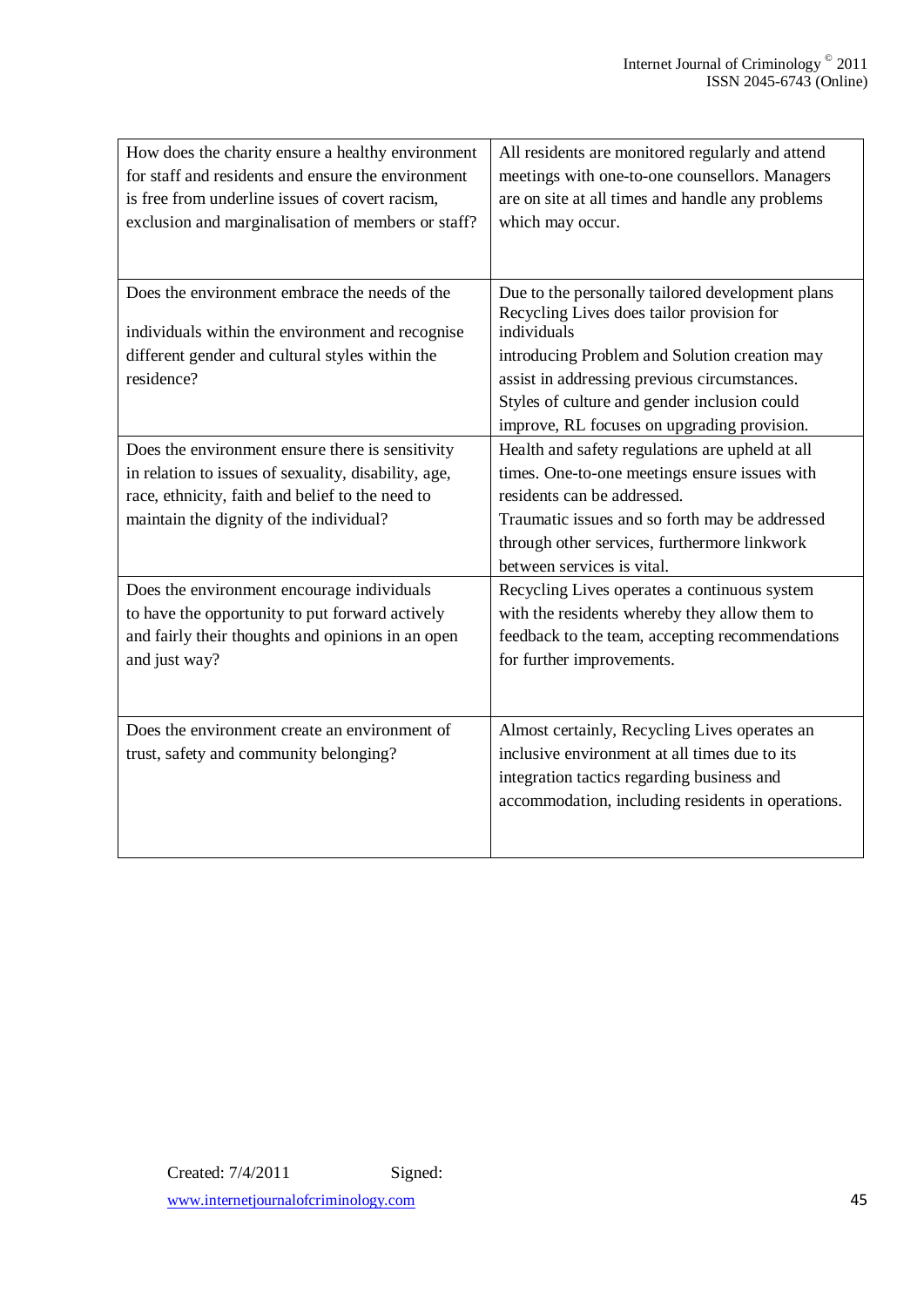# **UNIVERSITY OF CENTRAL LANCASHIRE; SOCIAL SCIENCE DEPARTMENT.**

# **"FRIENDS IN A DIALOGUE"**

# **Live Project**

# **Rhian Metcalf, for Trish Byrne-Roberts 3/05/2011**

**A research device used to ascertain Recycling Lives procedure, practice and objectives from a spokesperson within the organisation. An additional objective is to conduct a live research project, creating an ethnography that relates to intervention procedures directed towards the homeless and the deprived within a local demographic area.**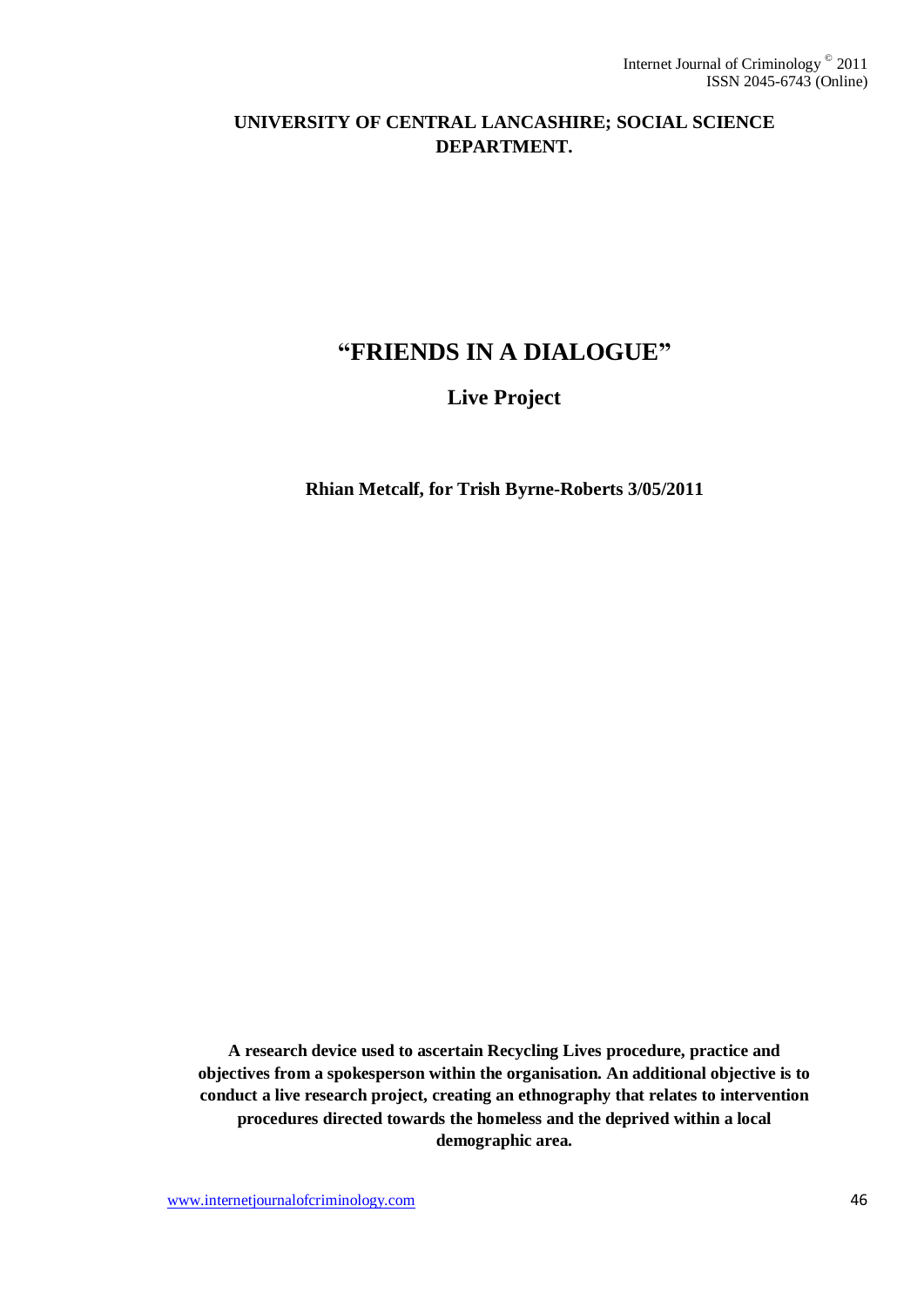# The Person is Political

*A team of thirteen intellectuals congregated at a meeting point on the outskirts of Preston, undertaking an engagement in friendly dialogue within an academic community setting. Due to the residing factor that Recycling Lives is a charity built upon the notion of community building, a scholastic assemblage of studious individuals was subjectively determined as health practice. The team aimed to discuss research in the field via a live project. A dialogue was created to establish an ethnographic model regarding methodology of practice, and central objectives within the substantially new charity Recycling Lives. The scheduled dialogue utilised community diligence to launch a 'community gateway' through applied gate-keeping; the application of the symposium link-work positions were then actively engaged. The discussion encouraged positive social networking in relation to reviewing methods by which Recycling Lives could prosper, and instigate further community development programmes, acknowledging obstacles and complications within the process.*

We drink our cool wine as we review cases and strategies. Allocate time to academically assess the financial market, moral disengagement, self-worth issues, government social intervention schemes, and many other dimensions of socioeconomic rehabilitation; *we continue our the narrative...*

 $\bullet$ 

1. What are the most common implications and set-backs faced by the charity? *Consistency and reliability of funding applications for referrals*

2. What are the most common issues faced by the "ambassadors"?

*Criminal convictions and low income backgrounds are common issues, emotional and material deprivation and issues of abuse occur frequently. The history of the residents must be considered throughout the process of social rehabilitation. All individuals are considered within their own merit and Recycling Lives (RC) operates a strict no drugs policy, conducting random drug testing to ensure the safety of other residents and members of the organisation. Health and safety is of avid importance to the charity. Applicants may apply to the charity directly.*

3. What are the 'ambassadors' frequent underlying issues? Widely determined that it would be unfair to generalise on such a topic however to leave reoccurring elements unmentioned would perhaps instigate ignorance towards

*4. What is generally the socio-economic history of the subjects?*

methods of addressing persistent issues.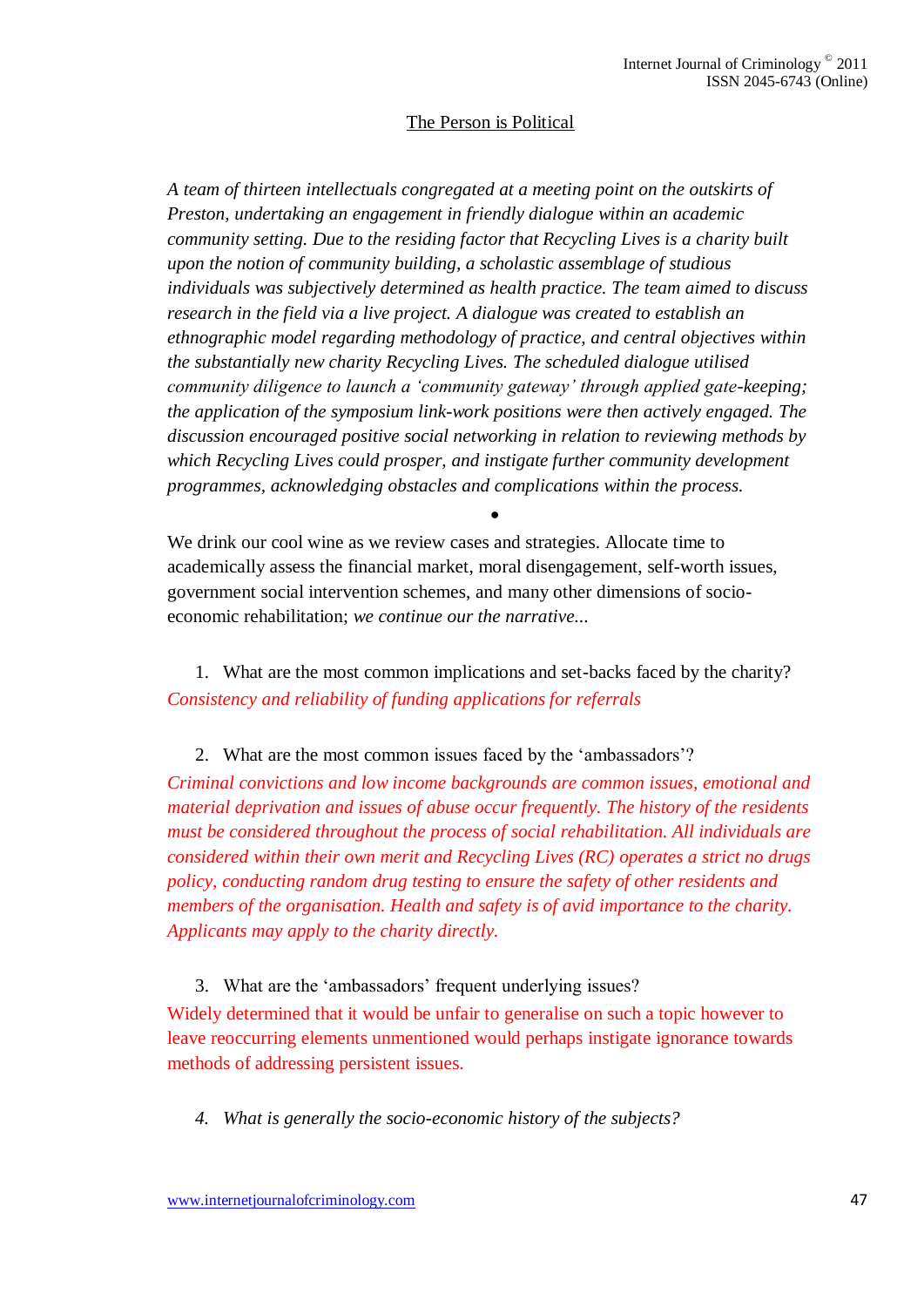*Possibly a history of worklessness is a contributing factor towards a percentage of the residents socio-economic state, backgrounds must be considered and addressed throughout intervention procedures.*

5. Why does the programme prove successful in some cases and not others and can you provide me with an example of this?

*Alan is a previous resident who agreed to participate in a case study, he is twenty-six and his mother is addicted to drugs and alcohol which he believes may have exacerbated his drug awareness and consumption. He had a young son, was unemployed and possessed a general lack of skills. He came to the charity wanting to become a better role model for his child and subsequently with will-power and social aid he effectively completed the programme. It may be suggested that the desire to change must be internalised and that the charity can only help if individuals apply themselves fully and commit to the agendas and obligations of the organisation.*

### 6. What resources and support can be offered through the organisation?

*Accommodation, skill building, training, the opportunity to work within the environmental warehouse or relating divisions are regular provisions within the RL organisation, RL also offers work placement schemes. Service would be improved if added revenue was generated and a stability of funds and availability of living expenses could be ensured.*

7. What support and resources are available from the wider community and correlating services?

*Disc and Community Gateway work closely with RL; the NHS also provides services however funding streams must be accessed in order to ensure better care, local providers desirably will take an interest in the charitable nature of the organisation. Mental health services assist in providing psychological care.*

8. What government support is provided to assist the company?

*The government provides mentors and one-to-one workers who can assist residents. RL does receive funding through the Supporting People agenda.*

### 9. How effective is the service provided?

*The charity is a pilot and therefore it is evolving and progressing, with additional funding and resources provision aspects can be improved.*

10. What are viewed as appropriate intervention strategies, i.e. how are difficult issues challenged and tackled?

*Team building activities, support workers and free activities act as successful intervention procedures. RL provides assistance in channelling appropriate* 

www.internetjournalofcriminology.com 48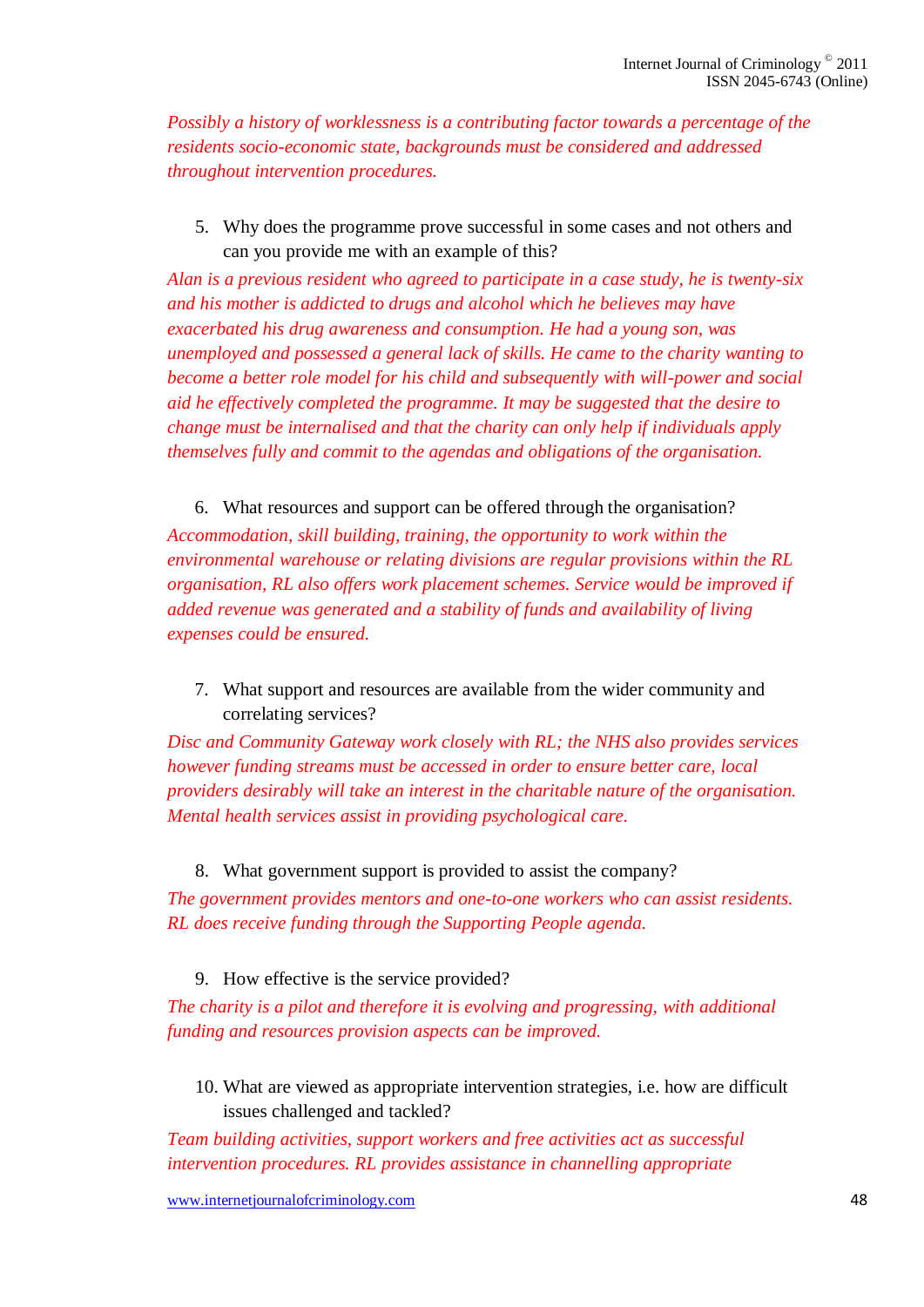*organisations through their ability to act as a hub for relating charities and intervention schemes. Residents often suffer isolation issues therefore assisting them in developing relationships is important towards their self-esteem and progression.*

11. How satisfied are the subjects with the service and provision provided? *It is important to acknowledge that individuals do not also know what is best for them, this is why the charity works with the individual to attempt to improve their decision making processes and assist them in developing skills which will help them function efficiently within a socio-economic world. Recycling Lives (RL) is a new charity and has the ability to adapt policies as new knowledge and methods of improved practice materialise. RL tailors assistance to each individual and is generally successful. RC residents have representatives and have an active role within the organisation therefore possess the ability to initiate change and provide feedback.*

12. How many people are subjects within the organisation? Can this figure be increased?

*7 + residents however that figure is set to increase, 23 bedrooms are available.*

13. Do the subjects have any further requirements, for instance: medical issues? *Usually mental health issues are signposted onto other services due to health and safety reasons. Depending on the severity of the mental health issue, such variations can be tackled through prescription drugs such as anti-depressants.* 

14. What past characteristics, habits or attributes need to be challenged? *Most subjects are challenging however their behaviour can improve once they begin to 'find their place' within the organisation and themselves. One-to-one support staff assists the residents in dealing with past issues of trauma and/or negative feelings and emotion.*

15. If a subject relapses in regards to drug addiction what methods are used to combat this issue?

*This depends entirely on the severity of the situation. A no drug policy is in effect within the organisation, except for prescription drugs. Ex-heroin addicts who remain to receive medical treatment through a methadone programme are rejected immediately to ensure safety within the confines of the accommodation and relating sectors such as the workplace. The rules are also in place to protect other residents and members of staff.*

16. How is knowledge being spread about the multi-dimensional charity? *Referral partners, word of mouth, prison institution associates who help to rehabilitate ex-inmates, the Jobcentre and housing support programmes.*